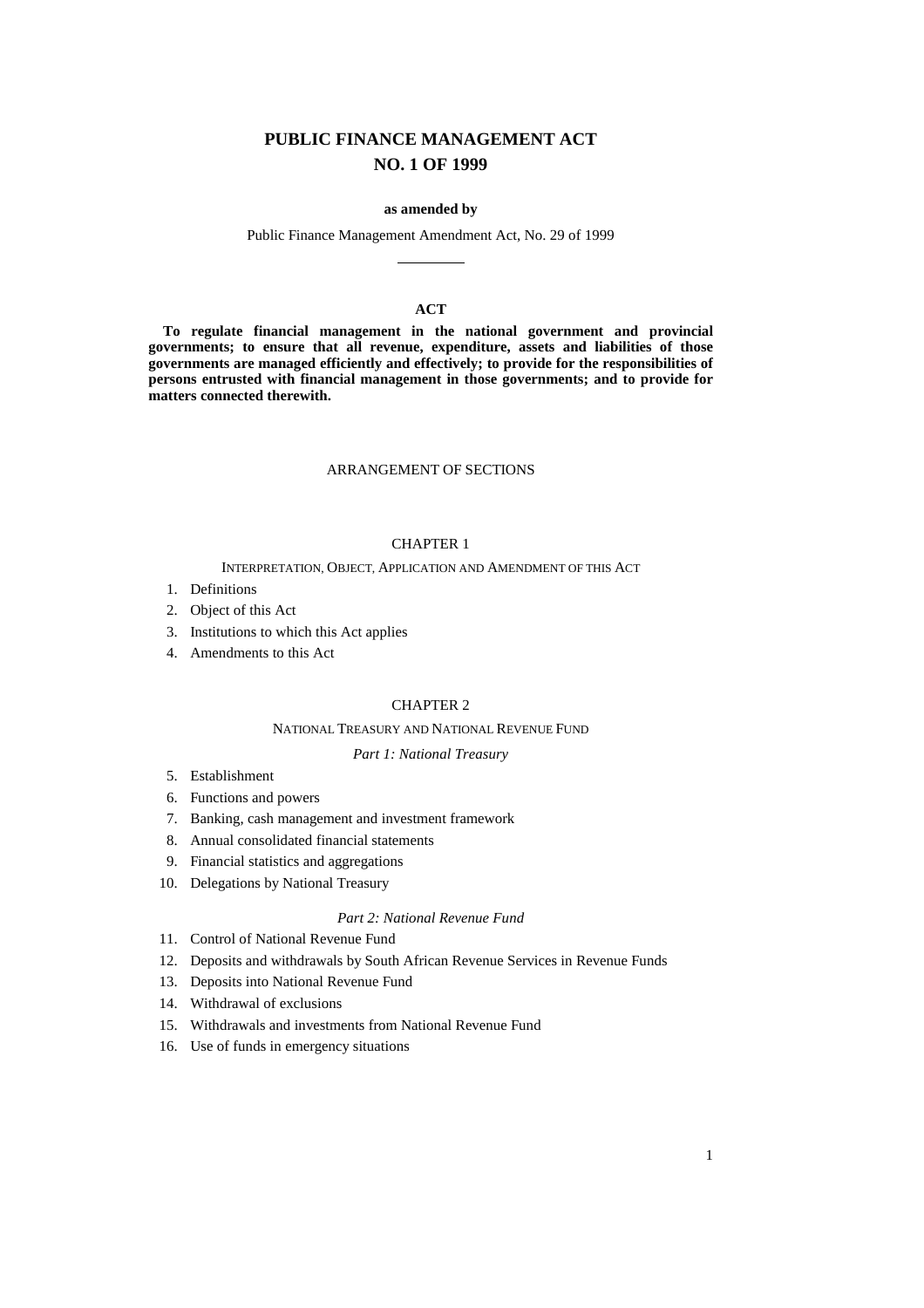## CHAPTER 3

## PROVINCIAL TREASURIES AND PROVINCIAL REVENUE FUNDS

## *Part 1: Provincial treasuries*

- 17. Establishment
- 18. Functions and powers
- 19. Annual consolidated financial statements
- 20. Delegations by provincial treasuries

## *Part 2: Provincial Revenue Funds*

- 21. Control of Provincial Revenue Fund
- 22. Deposits by provincial departments into Provincial Revenue Fund
- 23. Withdrawal of exclusions from Provincial Revenue Funds
- 24. Withdrawals from Provincial Revenue Funds
- 25. Use of funds in emergency situations

## CHAPTER 4

## NATIONAL BUDGETS

- 26. Annual appropriations
- 27. National budgets
- 28. Multi-year budget projections
- 29. Expenditure before annual budget is passed
- 30. National adjustments budget
- 31. Provincial adjustments budgets
- 32. Publishing of reports on state of budget
- 33. Withholding of appropriated funds
- 34. Unauthorised expenditure
- 35. Unfunded mandates

## CHAPTER 5

## DEPARTMENTS AND CONSTITUTIONAL INSTITUTIONS

## *Part 1: Appointment of accounting officers*

- 36. Accounting officers
- 37. Acting accounting officers

## *Part 2: Responsibilities of accounting officers*

- 38. General responsibilities of accounting officers
- 39. Accounting officers' responsibilities relating to budgetary control
- 40. Accounting officers' reporting responsibilities
- 41. Information to be submitted by accounting officers
- 42. Accounting officers' responsibilities when assets and liabilities are transferred
- 43. Virement between main divisions within votes

### *Part 3: Other officials of departments and constitutional institutions*

44. Assignment of powers and duties by accounting officers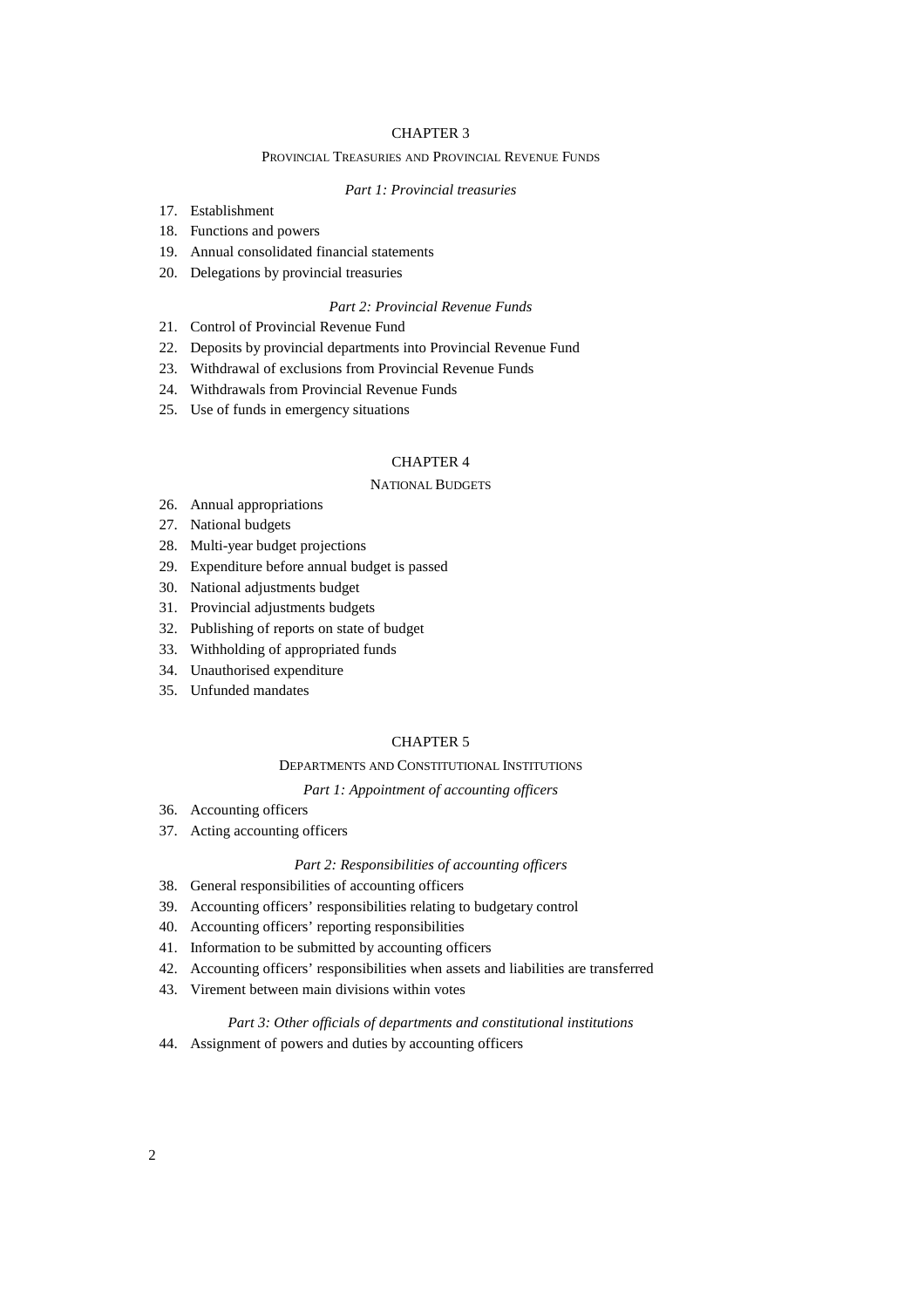45. Responsibilities of other officials

# CHAPTER 6

# PUBLIC ENTITIES

## *Part 1: Application of this Chapter*

- 46. Application
- 47. Unlisted public entities
- 48. Classification of public entities

#### *Part 2: Accounting authorities for public entities*

- 49. Accounting authorities
- 50. Fiduciary duties of accounting authorities
- 51. General responsibilities of accounting authorities
- 52. Annual budget and corporate plan by Schedule 2 public entities and government business enterprises
- 53. Annual budgets by non-business Schedule 3 public entities
- 54. Information to be submitted by accounting authorities
- 55. Annual reports and financial statements

## *Part 3: Other officials of public entities*

- 56. Assignment of powers and duties by accounting authorities
- 57. Responsibilities of other officials

## *Part 4: External auditors*

- 58. Appointment of auditors
- 59. Discharge of auditors
- 60. Duties and powers of auditors
- 61. Reports of auditor
- 62. Duties and powers of Auditor-General

## CHAPTER 7

## EXECUTIVE AUTHORITIES

- 63. Financial responsibilities of executive authorities
- 64. Executive directives having financial implications
- 65. Tabling in legislatures

## CHAPTER 8

#### LOANS, GUARANTEES AND OTHER COMMITMENTS

## *Part 1: General principles*

- 66. Restrictions on borrowing, guarantees and other commitments
- 67. No provincial foreign commitments
- 68. Consequences of unauthorised transactions
- 69. Regulations on borrowing by public entities
- 70. Guarantees, indemnities and securities by Cabinet members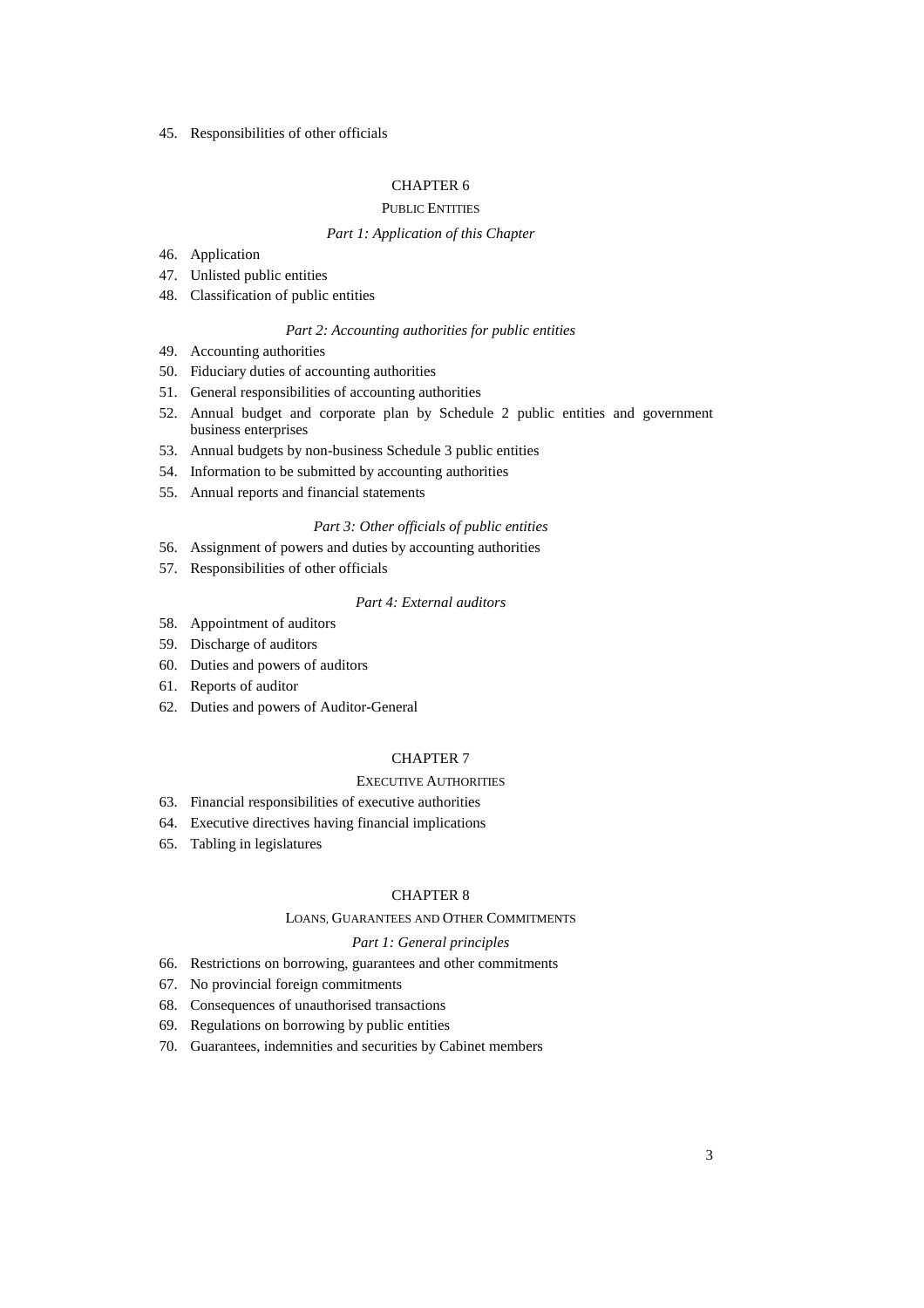#### *Part 2: Loans by national government*

- 71. Purposes for which Minister may borrow money
- 72. Signing of loan agreements
- 73. Interest and repayments of loans to be direct charges
- 74. Repayment, conversion and consolidation of loans
- 75. Obligations from lien over securities

#### CHAPTER 9

## GENERAL TREASURY MATTERS

- 76. Treasury regulations and instructions
- 77. Audit committees
- 78. Publishing of draft treasury regulations for public comment
- 79. Departures from treasury regulations, instructions or conditions
- 80. Determination of interest rates for debt owing to state

## CHAPTER 10

#### FINANCIAL MISCONDUCT

#### *Part 1: Disciplinary proceedings*

- 81. Financial misconduct by officials in departments and constitutional institutions
- 82. Financial misconduct by treasury officials
- 83. Financial misconduct by accounting authorities and officials of public entities
- 84. Applicable legal regime for disciplinary proceedings
- 85. Regulations on financial misconduct procedures

## *Part 2: Criminal proceedings*

86. Offences and penalties

## CHAPTER 11

## ACCOUNTING STANDARDS BOARD

- 87. Establishment
- 88. Composition
- 89. Functions of Board
- 90. Powers of Board
- 91. Regulations on accounting standards of Board

#### CHAPTER 12

#### **MISCELLANEOUS**

- 92. Exemptions
- 93. Transitional provisions
- 94. Repeal of legislation
- 95. Short title and commencement Schedules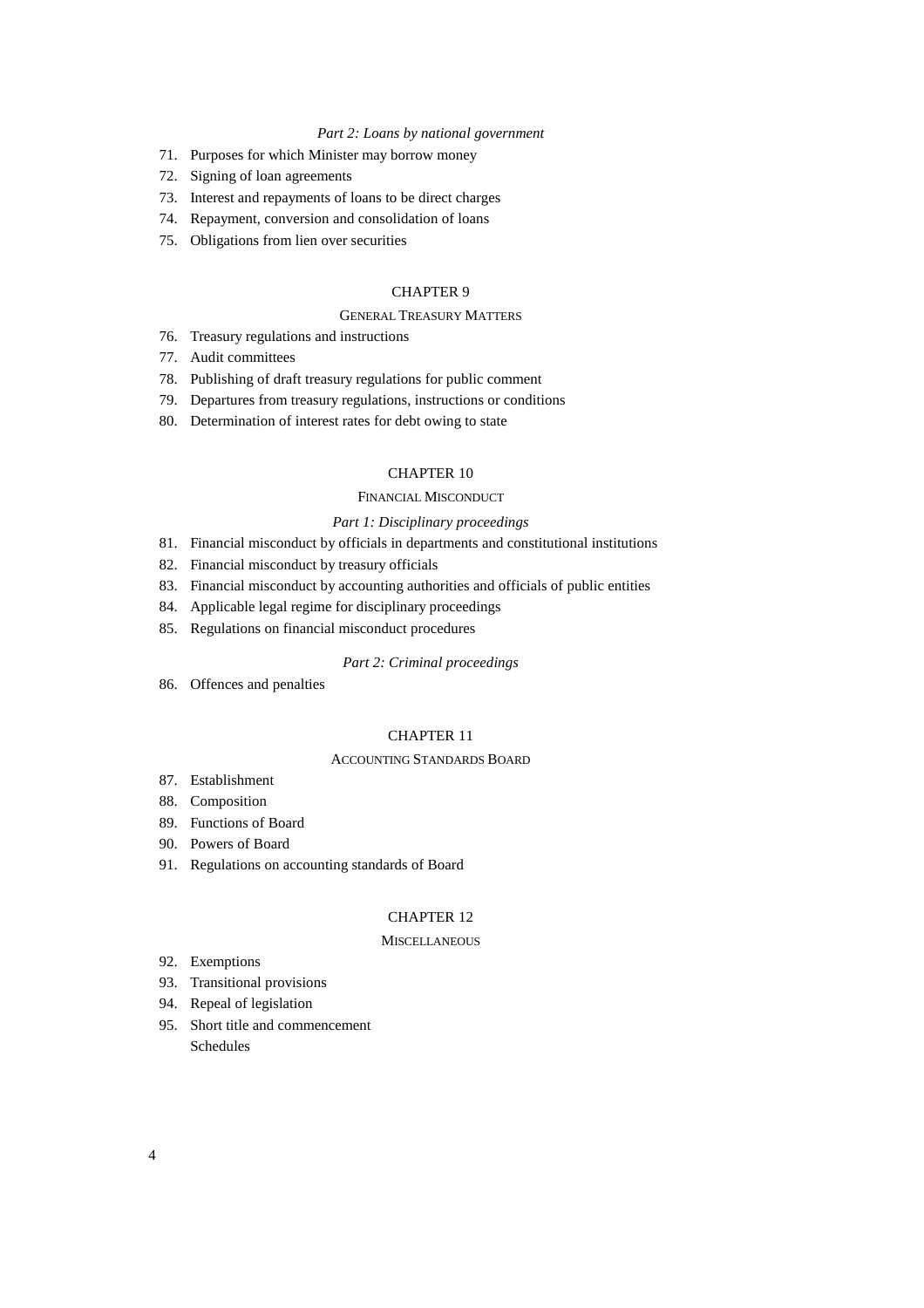### CHAPTER 1

#### INTERPRETATION, OBJECT, APPLICATION AND AMENDMENT OF THIS ACT

**1. Definitions.**— In this Act, unless the context otherwise indicates—

**"accounting officer"** means a person mentioned in section 36;

**"accounting authority"** means a body or person mentioned in section 49;

**"Accounting Standards Board"** means the board established in terms of section 87;

**"annual Division of Revenue Act"** means the Act of Parliament which must annually be enacted in terms of section 214 (1) of the Constitution;

**"constitutional institution"** means an institution listed in Schedule 1;

**"department"** means a national or provincial department;

**"executive authority"**—

- (*a*) in relation to a national department, means the Cabinet member who is accountable to Parliament for that department;
- (*b*) in relation to a provincial department, means the member of the Executive Council of a province who is accountable to the provincial legislature for that department;
- (*c*) in relation to a national public entity, means the Cabinet member who is accountable to Parliament for that public entity or in whose portfolio it falls; and
- (*d*) in relation to a provincial public entity, means the member of the provincial Executive Council who is accountable to the provincial legislature for that public entity or in whose portfolio it falls; [Definition of "executive authority" substituted by s. 1 (*b*) of Act No. 29 of 1999.]

## **"financial year"**—

- (*a*) means a year ending 31 March; or
- (*b*) in relation to a public entity that existed when this Act took effect and that has a different financial year in terms of other legislation, means that financial year, provided the National Treasury has approved that other financial year; [Definition of "financial year" amended by s. 1 (*c*) of Act No. 29 of 1999.]

**"financial statements"** means statements consisting of at least—

- (*a*) a balance sheet;
- (*b*) an income statement;
- (*c*) a cash-flow statement;
- (*d*) any other statements that may be prescribed; and
- (*e*) any notes to these statements;

**"fruitless and wasteful expenditure"** means expenditure which was made in vain and would have been avoided had reasonable care been exercised;

**"generally recognised accounting practice"** means an accounting practice complying in material respects with standards issued by the Accounting Standards Board;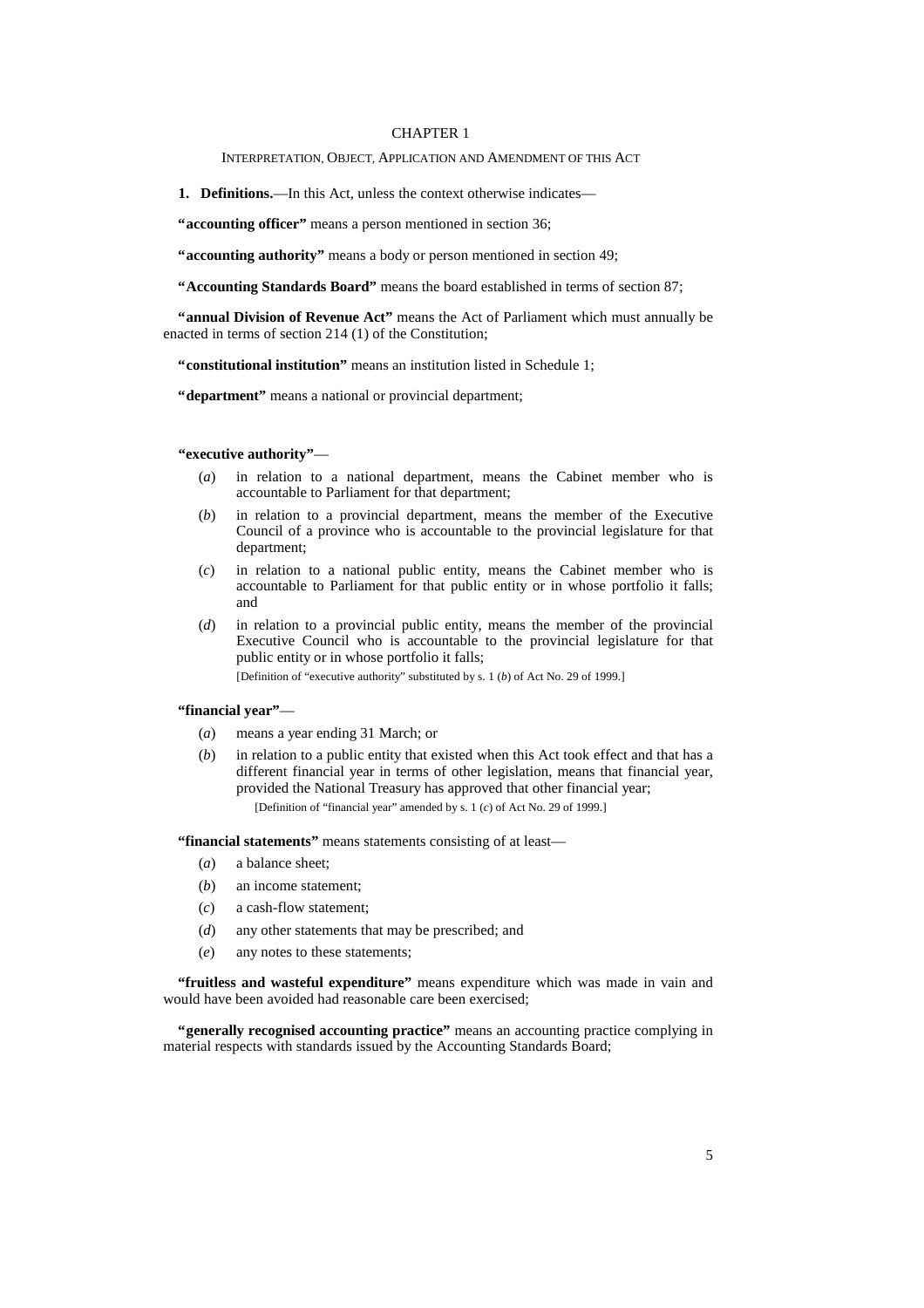**"irregular expenditure"** means expenditure, other than unauthorised expenditure, incurred in contravention of or that is not in accordance with a requirement of any applicable legislation, including—

- (*a*) this Act; or
- (*b*) the State Tender Board Act, 1968 (Act No. 86 of 1968), or any regulations made in terms of that Act; or
- (*c*) any provincial legislation providing for procurement procedures in that provincial government;

**"main division within a vote"** means one of the main segments into which a vote is divided and which—

- (*a*) specifies the total amount which is appropriated for the items under that segment; and
- (*b*) is approved by Parliament or a provincial legislature, as may be appropriate, as part of the vote;

**"MEC for finance"** means the member of an Executive Council of a province responsible for finance in the province;

**"Minister"** means the Minister of Finance;

**"national department"** means—

- (*a*) a department listed in Schedule 1 of the Public Service Act, 1994 (Proclamation No. 103 of 1994), but excluding a provincial administration; or
- (*b*) an organisational component listed in Schedule 3 of that Act;

**"national government business enterprise"** means an entity which—

- (*a*) is a juristic person under the ownership control of the national executive;
- (*b*) has been assigned financial and operational authority to carry on a business activity;
- (*c*) as its principal business, provides goods or services in accordance with ordinary business principles; and
- (*d*) is financed fully or substantially from sources other than—
	- (i) the National Revenue Fund; or
	- (ii) by way of a tax, levy or other statutory money;

**"national public entity"** means—

- (*a*) a national government business enterprise; or
- (*b*) a board, commission, company, corporation, fund or other entity (other than a national government business enterprise) which is—
	- (i) established in terms of national legislation;
	- (ii) fully or substantially funded either from the National Revenue Fund, or by way of a tax, levy or other money imposed in terms of national legislation; and
	- (iii) accountable to Parliament;

**"National Treasury"** means the National Treasury established by section 5;

**"overspending"**—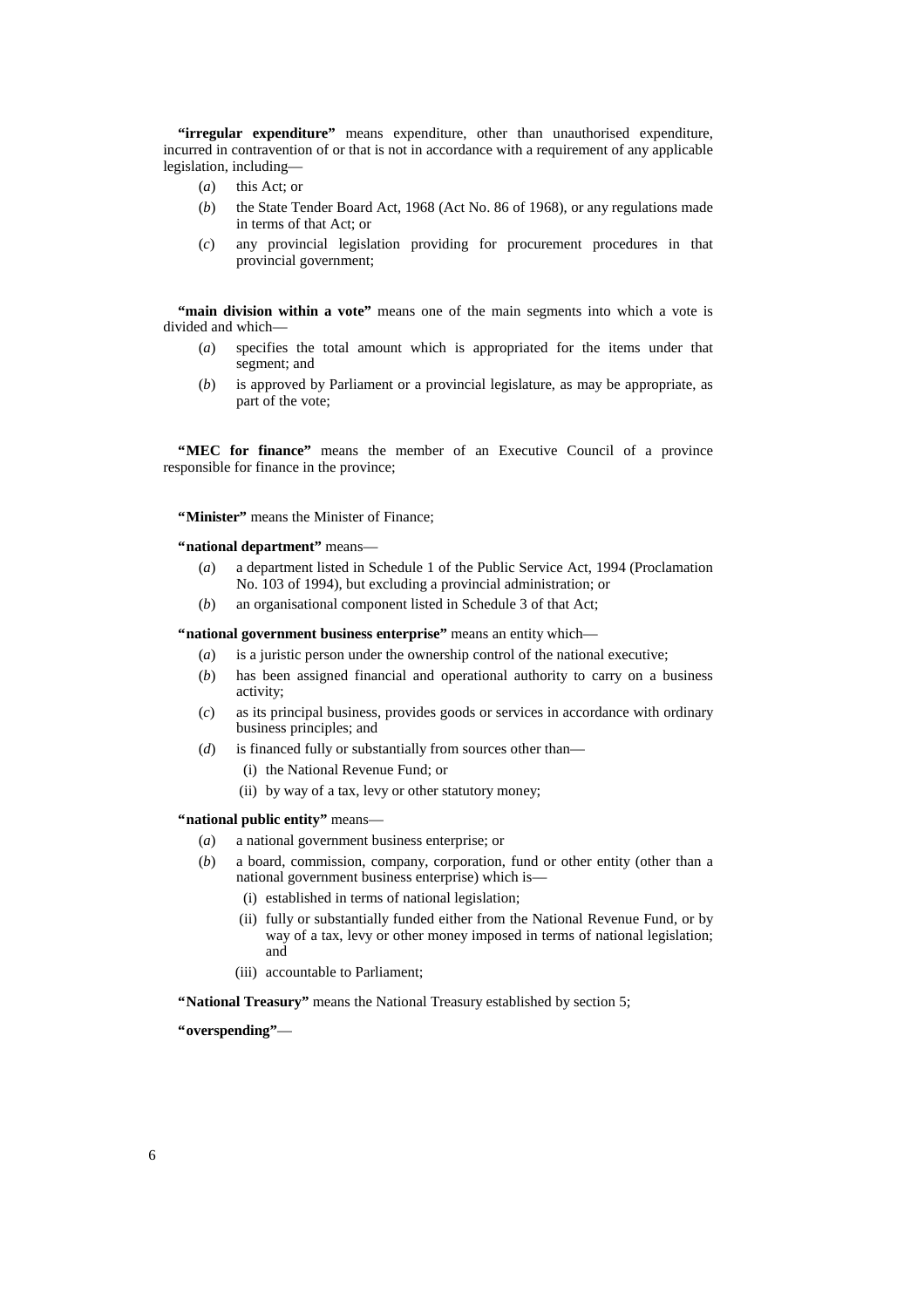- (*a*) in relation to a vote, means when expenditure under the vote exceeds the amount appropriated for that vote; or
- (*b*) in relation to a main division within a vote, means when expenditure under the main division exceeds the amount appropriated for that main division, subject to section 43;

"**ownership control"**, in relation to an entity, means the ability to exercise any of the following powers to govern the financial and operating policies of the entity in order to obtain benefits from its activities:

- (*a*) To appoint or remove all, or the majority of, the members of that entity's board of directors or equivalent governing body;
- (*b*) to appoint or remove that entity's chief executive officer;
- (*c*) to cast all, or the majority of, the votes at meetings of that board of directors or equivalent governing body; or
- (*d*) to control all, or the majority of, the voting rights at a general meeting of that entity;

**"prescribe"** means prescribe by regulation or instruction in terms of section 76;

## **"provincial department"** means—

- (*a*) a provincial administration listed in Schedule 1 of the Public Service Act, 1994; or
- (*b*) a department within a provincial administration and listed in Schedule 2 of that Act;

**"provincial government business enterprise"** means an entity which—

- (*a*) is a juristic person under the ownership control of a provincial executive;
- (*b*) has been assigned financial and operational authority to carry on a business activity;
- (*c*) as its principal business, provides goods or services in accordance with ordinary business principles; and
- (*d*) is financed fully or substantially from sources other than—
	- (i) a Provincial Revenue Fund; or
	- (ii) by way of a tax, levy or other statutory money;

# **"provincial public entity"** means—

- (*a*) a provincial government business enterprise; or
- (*b*) a board, commission, company, corporation, fund or other entity (other than a provincial government business enterprise) which is—
	- (i) established in terms of legislation or a provincial constitution;
	- (ii) fully or substantially funded either from a Provincial Revenue Fund or by way of a tax, levy or other money imposed in terms of legislation; and
	- (iii) accountable to a provincial legislature;

**"provincial treasury"** means a treasury established in terms of section 17;

"**public entity**" means a national or provincial public entity;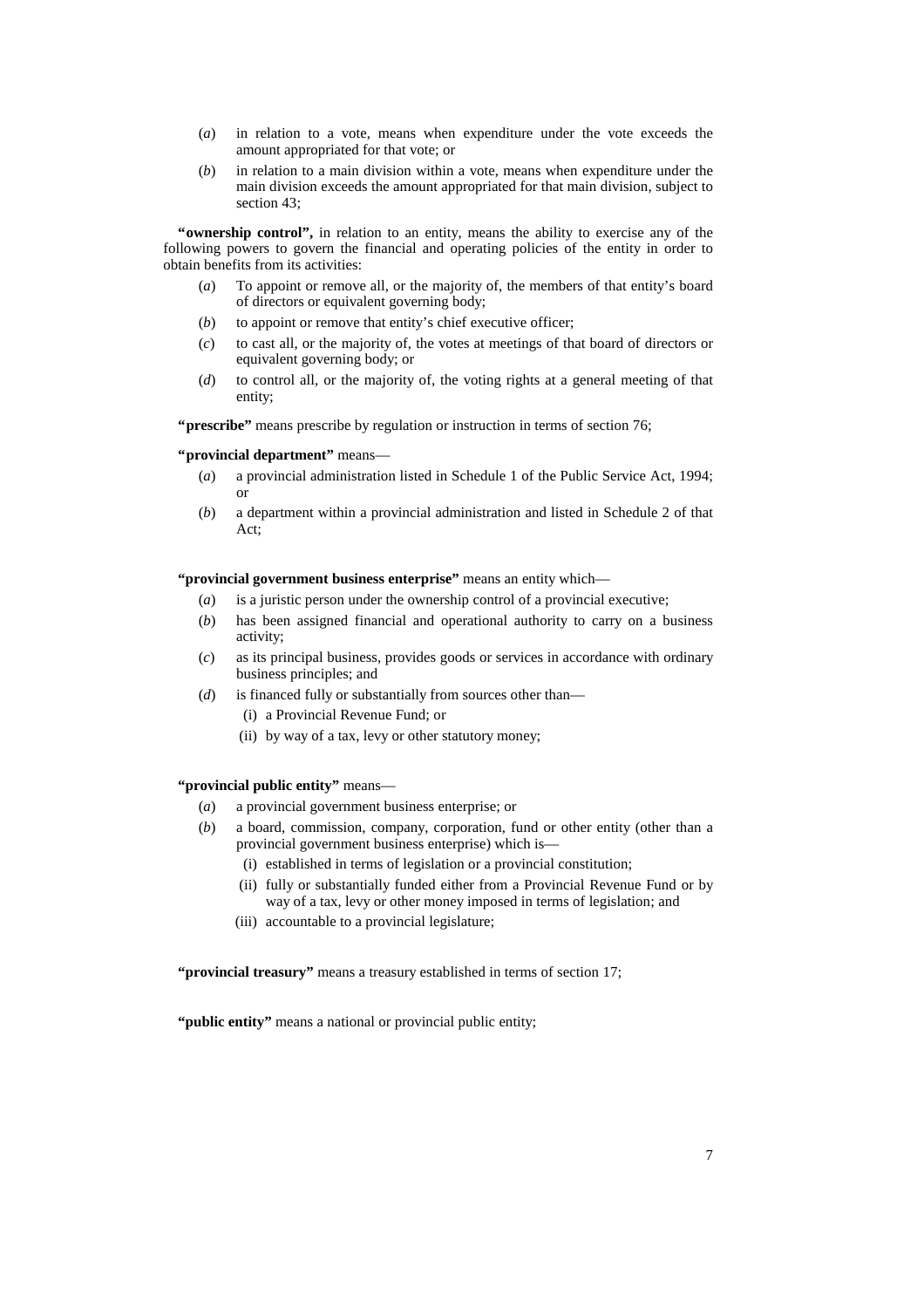## **"Revenue Fund"** means—

- (*a*) the National Revenue Fund mentioned in section 213 of the Constitution; or
- (*b*) a Provincial Revenue Fund mentioned in section 226 of the Constitution;

**"this Act"** includes any regulations and instructions in terms of section 69, 76, 85 or 91;

**"trading entity"** means an entity operating within the administration of a department for the provision or sale of goods or services, and established—

- (*a*) in the case of a national department, with the approval of the National Treasury; or
- (*b*) in the case of a provincial department, with the approval of the relevant provincial treasury acting within a prescribed framework;

**"treasury"** means the National Treasury or a provincial treasury, as may be appropriate in the circumstances;

## **"unauthorised expenditure"** means—

- (*a*) overspending of a vote or a main division within a vote;
- (*b*) expenditure not in accordance with the purpose of a vote or, in the case of a main division, not in accordance with the purpose of the main division;

"vote" means one of the main segments into which an appropriation Act is divided and which—

- (*a*) specifies the total amount which is usually appropriated per department in an appropriation Act; and
- (*b*) is separately approved by Parliament or a provincial legislature, as may be appropriate, before it approves the relevant draft appropriation Act as such.

**2. Object of this Act.**— The object of this Act is to secure transparency, accountability, and sound management of the revenue, expenditure, assets and liabilities of the institutions to which this Act applies.

**3.** Institutions to which this Act applies.—(1) This Act, to the extent indicated in the Act, applies to—

- (*a*) departments;
- (*b*) public entities listed in Schedule 2 or 3;
- (*c*) constitutional institutions; and
- (*d*) Parliament and the provincial legislatures, subject to subsection (2).

(2) To the extent that a provision of this Act applies to—

- (*a*) Parliament, any controlling and supervisory functions of the National Treasury in terms of that provision are performed by the Speaker of the National Assembly and the Chairperson of the National Council of Provinces, acting jointly; and
- (*b*) a provincial legislature, any controlling and supervisory functions of the National Treasury and a provincial treasury in terms of that provision are performed by the Speaker of the provincial legislature.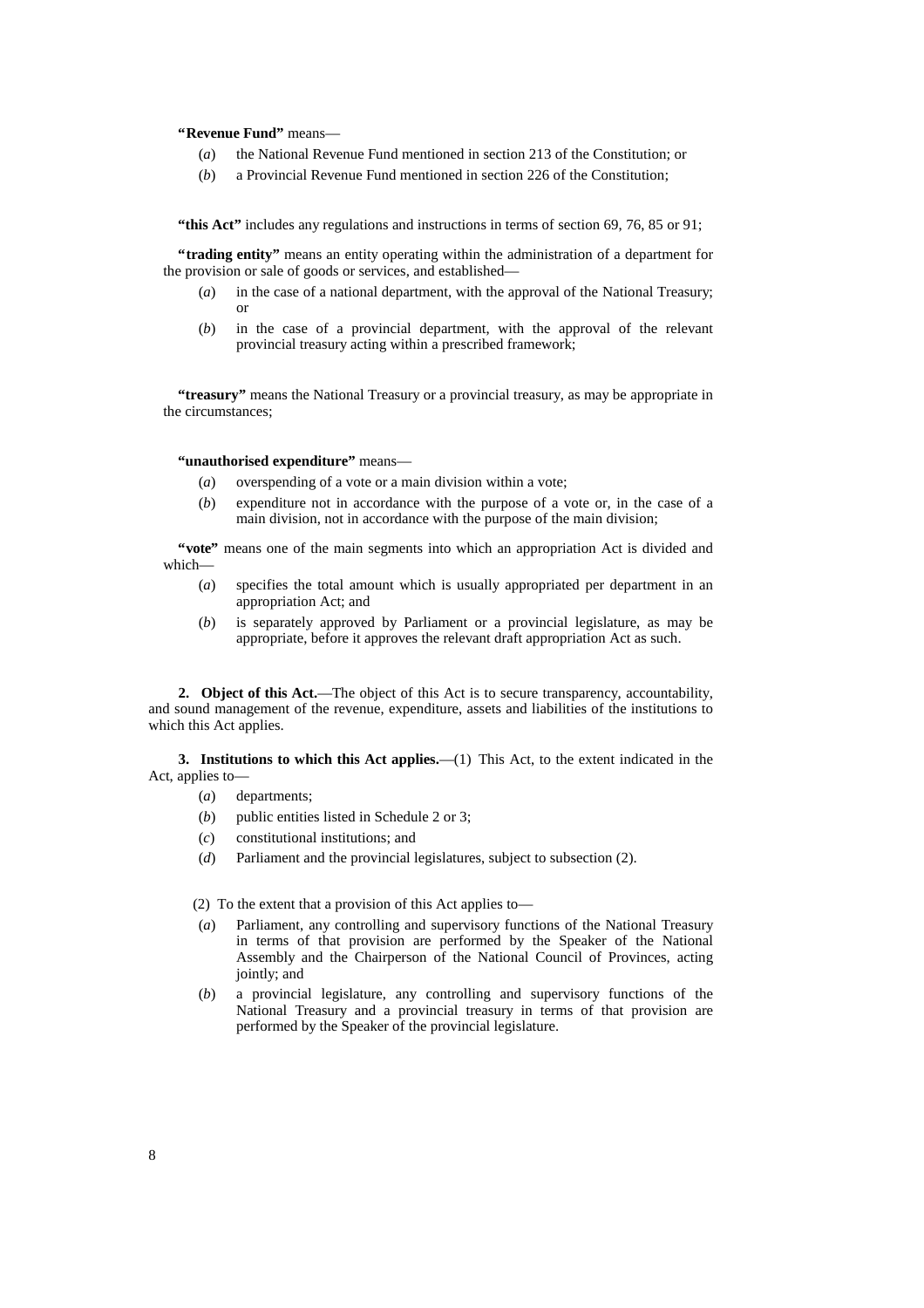(3) In the event of any inconsistency between this Act and any other legislation, this Act prevails.

**4. Amendments to this Act.**— Draft legislation directly or indirectly amending this Act, or providing for the enactment of subordinate legislation that may conflict with this Act, may be introduced in Parliament—

- (*a*) by the Minister only; or
- (*b*) only after the Minister has been consulted on the contents of the draft legislation.

#### CHAPTER 2

#### NATIONAL TREASURY AND NATIONAL REVENUE FUND

## *Part 1: National Treasury*

- **5. Establishment.**—(1) A National Treasury is hereby established, consisting of—
	- (*a*) the Minister, who is the head of the Treasury; and
	- (*b*) the national department or departments responsible for financial and fiscal matters.

(2) The Minister, as the head of the National Treasury, takes the policy and other decisions of the Treasury, except those decisions taken as a result of a delegation or instruction in terms of section 10.

- **6. Functions and powers.**—(1) The National Treasury must—
	- (*a*) promote the national government's fiscal policy framework and the co-ordination of macro-economic policy;
	- (*b*) co-ordinate intergovernmental financial and fiscal relations;
	- (*c*) manage the budget preparation process;
	- (*d*) exercise control over the implementation of the annual national budget, including any adjustments budgets;
	- (*e*) facilitate the implementation of the annual Division of Revenue Act;
	- (*f*) monitor the implementation of provincial budgets;
	- (*g*) promote and enforce transparency and effective management in respect of revenue, expenditure, assets and liabilities of departments, public entities and constitutional institutions; and
	- (*h*) perform the other functions assigned to the National Treasury in terms of this Act.

(2) To the extent necessary to perform the functions mentioned in subsection (1), the National Treasury—

- (*a*) must prescribe uniform treasury norms and standards;
- (*b*) must enforce this Act and any prescribed norms and standards, including any prescribed standards of generally recognised accounting practice and uniform classification systems, in national departments;
- (*c*) must monitor and assess the implementation of this Act, including any prescribed norms and standards, in provincial departments, in public entities and in constitutional institutions;
- (*d*) may assist departments and constitutional institutions in building their capacity for efficient, effective and transparent financial management;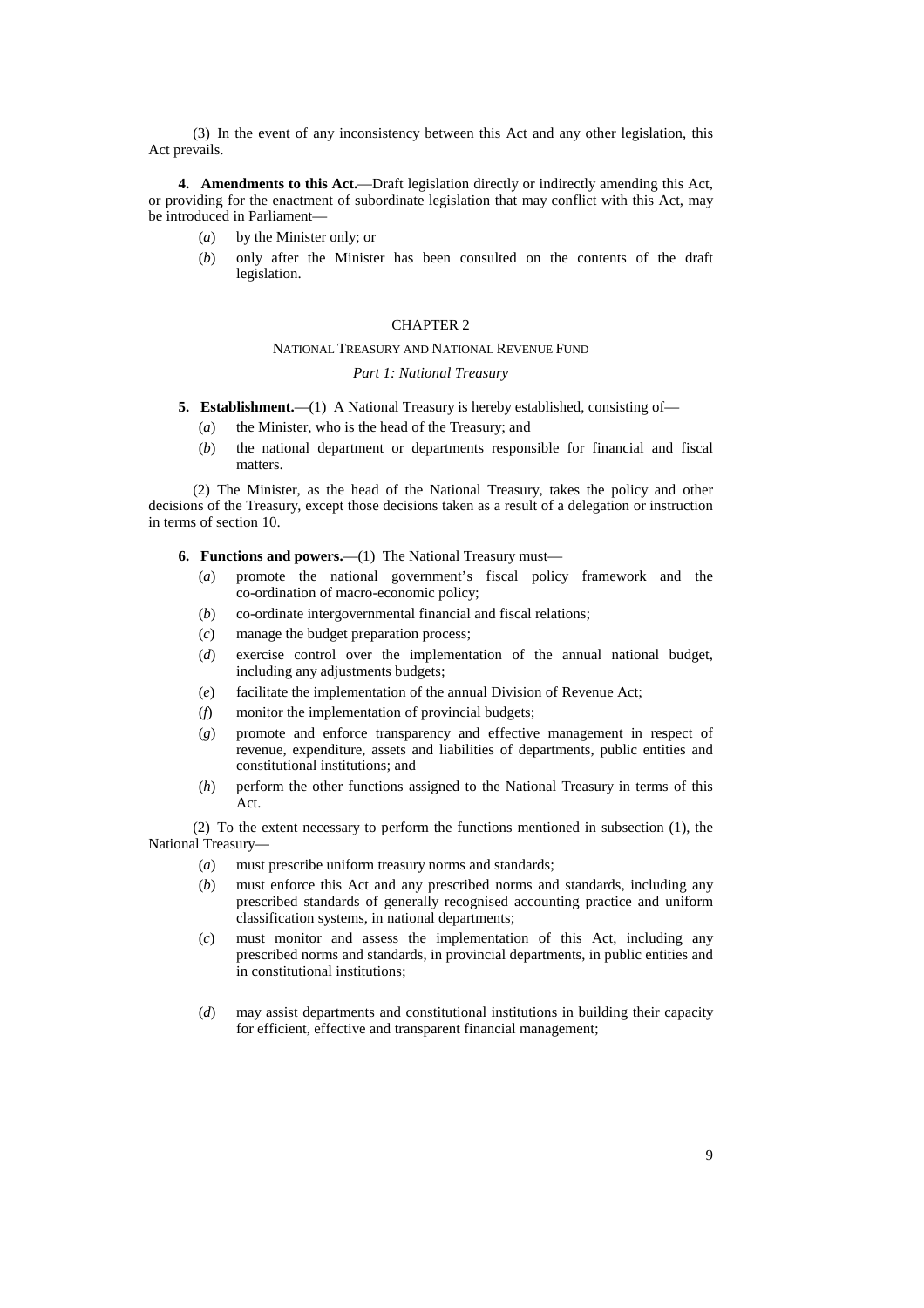- (*e*) may investigate any system of financial management and internal control in any department, public entity or constitutional institution;
- (*f*) must intervene by taking appropriate steps, which may include steps in terms of section 100 of the Constitution or the withholding of funds in terms of section 216 (2) of the Constitution, to address a serious or persistent material breach of this Act by a department, public entity or constitutional institution; and
- (*g*) may do anything further that is necessary to fulfil its responsibilities effectively.

(3) Subsections (1) (*g*) and (2) apply to public entities listed in Schedule 2 only to the extent provided for in this Act.

**7. Banking, cash management and investment framework.**—(1) The National Treasury must prescribe a framework within which departments, public entities listed in Schedule 3 and constitutional institutions must conduct their cash management.

(2) A department authorised to open a bank account in terms of the prescribed framework, a public entity or a constitutional institution may open a bank account only—

- (*a*) with a bank registered in South Africa and approved in writing by the National Treasury; and
- (*b*) after any prescribed tendering procedures have been complied with.

(3) A department, public entity listed in Schedule 3 or constitutional institution may not open a bank account abroad or with a foreign bank except with the written approval of the National Treasury.

(4) The National Treasury may prescribe an investment policy for public entities, constitutional institutions and those departments authorised to open a bank or other account in terms of the prescribed framework.

(5) A bank which has opened a bank account for a department, a public entity listed in Schedule 3 or a constitutional institution, or any other institution that holds money for a department, a public entity listed in Schedule 3 or a constitutional institution, must promptly disclose information regarding the account when so requested by the National Treasury or the Auditor-General, or, in the case of a provincial department or provincial public entity, by the National Treasury, the Auditor-General or the relevant provincial treasury.

#### **8. Annual consolidated financial statements.**—(1) The National Treasury must—

- (*a*) prepare consolidated financial statements in accordance with generally recognised accounting practice for each financial year in respect of—
	- (i) national departments;
	- (ii) public entities under the ownership control of the national executive;
	- (iii) constitutional institutions;
	- (iv) the South African Reserve Bank;
	- (v) the Auditor-General; and
	- (vi) Parliament; and
- (*b*) submit those statements for audit to the Auditor-General within three months after the end of that financial year.

(2) The Auditor-General must audit the consolidated financial statements and submit an audit report on the statements to the National Treasury within three months of receipt of the statements.

(3) The Minister must submit the consolidated financial statements and the audit report on those statements within one month of receiving the report from the Auditor-General, to Parliament for tabling in both Houses.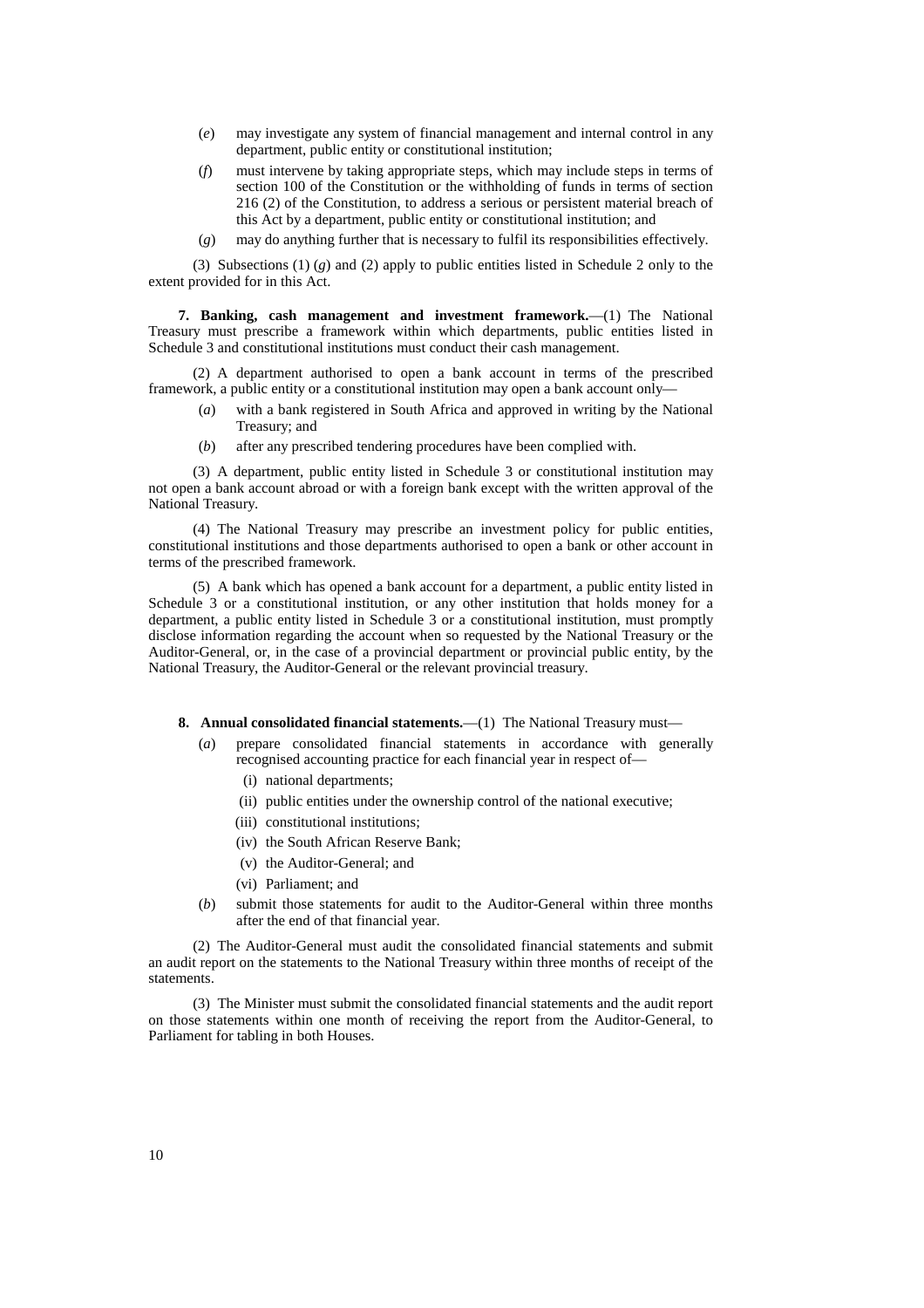(4) The consolidated financial statements must be made public when submitted to Parliament.

(5) If the Minister fails to submit the consolidated financial statements and the Auditor-General's audit report on those statements to Parliament within seven months after the end of the financial year to which those statements relate—

- (*a*) the Minister must submit to Parliament a written explanation setting out the reasons why they were not submitted; and
- (*b*) the Auditor-General may issue a special report on the delay.

**9. Financial statistics and aggregations.**— The National Treasury may annually compile in accordance with international standards, and publish in the national *Government Gazette*, financial statistics and aggregations concerning all spheres of government.

**10. Delegations by National Treasury.**—(1) The Minister may—

- (*a*) in writing delegate any of the powers entrusted to the National Treasury in terms of this Act, to the head of a department forming part of the National Treasury, or instruct that head of department to perform any of the duties assigned to the National Treasury in terms of this Act; and
- (*b*) in relation to a provincial department or provincial public entity, in writing delegate any of the powers entrusted to the National Treasury in terms of this Act to a provincial treasury, or request that treasury to perform any of the duties assigned to the National Treasury in terms of this Act, as the Minister and the relevant MEC for finance may agree.

(2) A delegation, instruction or request in terms of subsection (1) to the head of a department forming part of the National Treasury, or to a provincial treasury—

- (*a*) is subject to any limitations or conditions that the Minister may impose;
- (*b*) may authorise that head, in the case of subsection  $(1)$   $(a)$ 
	- (i) to sub-delegate, in writing, the delegated power to another National Treasury official, or to the holder of a specific post in the National Treasury, or to the accounting officer of a constitutional institution or a department, or to the accounting authority for a public entity; or
	- (ii) to instruct another National Treasury official, or the holder of a specific post in the National Treasury, or the accounting officer for a constitutional institution or a department, or the accounting authority for a public entity, to perform the assigned duty;
- (*c*) may authorise a provincial treasury, in the case of subsection (1) (*b*)—
	- (i) to sub-delegate, in writing, the delegated power to an official in that provincial treasury, or to the holder of a specific post in that provincial treasury, or to the accounting officer for a provincial department, or to the accounting authority for a provincial public entity; or
	- (ii) to instruct an official in that provincial treasury, or the holder of a specific post in that provincial treasury, or the accounting officer for a provincial department, or the accounting authority for a provincial public entity, to perform the assigned duty; and
- (*d*) does not divest the Minister of the responsibility concerning the exercise of the delegated power or the performance of the assigned duty.

(3) The Minister may confirm, vary or revoke any decision taken by the head of a department forming part of the National Treasury, or by a provincial treasury, as a result of a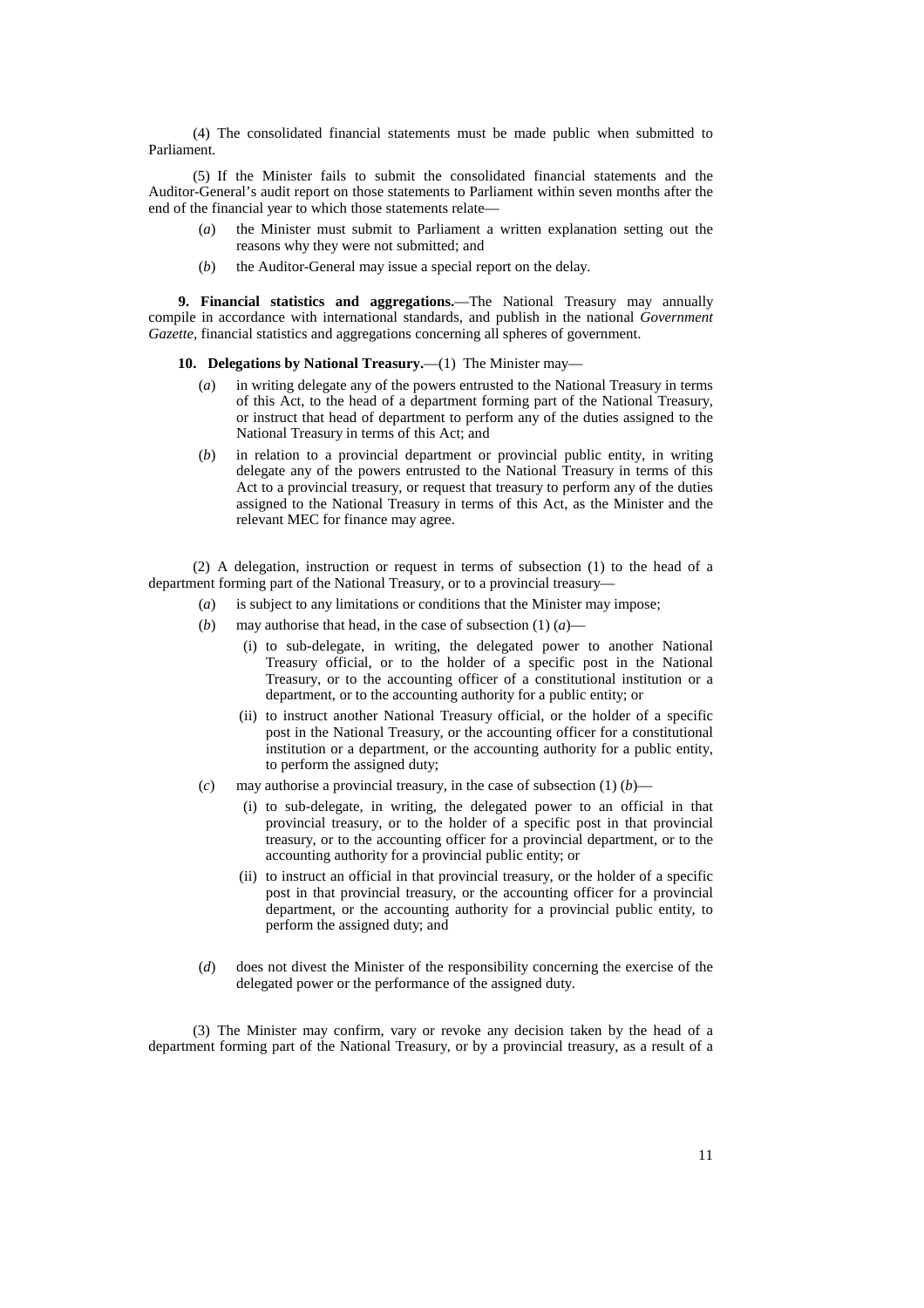delegation, instruction or request in terms of subsection (1) (*a*) or (*b*), or by a treasury official or accounting officer or accounting authority as a result of an authorisation in terms of subsection (2) (*b*) or (*c*), subject to any rights that may have become vested as a consequence of the decision.

#### *Part 2: National Revenue Fund*

**11. Control of National Revenue Fund.**—(1) The National Treasury is in charge of the National Revenue Fund and must enforce compliance with the provisions of section 213 of the Constitution, namely that—

- (*a*) all money received by the national government must be paid into the Fund, except money reasonably excluded by this Act or another Act of Parliament; and
- (*b*) no money may be withdrawn from the Fund except—
	- (i) in terms of an appropriation by an Act of Parliament; or
	- (ii) as a direct charge against the Fund, subject to section 15 (1) (*a*) (ii).

(2) Draft legislation that provides for a withdrawal from the National Revenue Fund as a direct charge against the Fund, may be introduced in Parliament only after the Minister has been consulted and has consented to the direct charge.

(3) Money that must be paid into the National Revenue Fund is paid into the Fund by depositing it into a bank account of the Fund in accordance with any requirements that may be prescribed.

(4) The National Treasury must establish appropriate and effective cash management and banking arrangements for the National Revenue Fund.

(5) The National Treasury must ensure that there is at all times sufficient money in the National Revenue Fund.

**12. Deposits and withdrawals by South African Revenue Services in Revenue** Funds.—(1) The South African Revenue Services must promptly deposit into a Revenue Fund all taxes, levies, duties, fees and other moneys collected by it for that Revenue Fund, in accordance with a framework determined by the National Treasury.

(2) The South African Revenue Services may, despite section 15 (1), withdraw money from the National Revenue Fund—

- (*a*) to refund any tax, levy or duty credits or any other charges in connection with taxes, levies or duties;
- (*b*) to make other refunds approved by the National Treasury; or
- (*c*) to transfer to a member of the South African Customs Union any money collected on its behalf.

(3) The National Treasury must promptly transfer all taxes, levies, duties, fees and other moneys collected by the South African Revenue Services for a province and deposited into the National Revenue Fund, to that province's Provincial Revenue Fund.

(4) Withdrawals in terms of subsection (2) or (3) are direct charges against the National Revenue Fund.

**13. Deposits into National Revenue Fund.**—(1) All money received by the national government must be paid into the National Revenue Fund, except money received by—

- (*a*) Parliament;
- (*b*) a national public entity;
- (*c*) the South African Reserve Bank;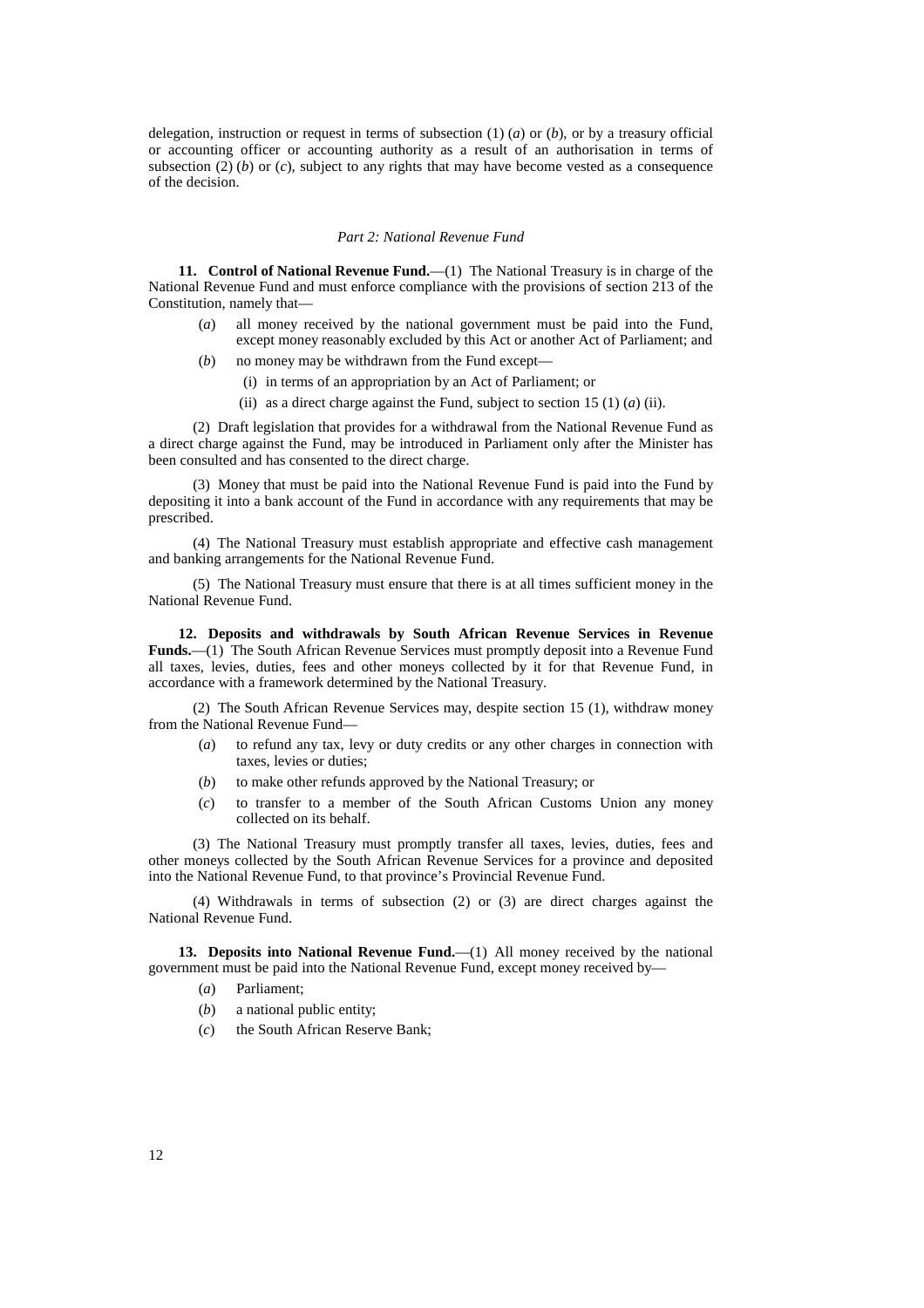- (*d*) the Auditor-General;
- (*e*) the national government from donor agencies which in terms of legislation or the agreement with the donor, must be paid to the Reconstruction and Development Programme Fund;
- (*f*) a national department—
	- (i) operating a trading entity, if the money is received in the ordinary course of operating the trading entity;
	- (ii) in trust for a specific person or category of persons or for a specific purpose;
	- (iii) from another department to render an agency service for that department; or
	- (iv) if the money is of a kind described in Schedule 4; or
- (*g*) a constitutional institution—
	- (i) in trust for a specific person or category of persons or for a specific purpose; or
	- (ii) if the money is of a kind described in Schedule 4.

(2) The exclusion in subsection (1) (*b*) does not apply to a national public entity which is not listed in Schedule 2 or 3 but which in terms of section 47 is required to be listed.

(3) Draft legislation that excludes money from payment into the National Revenue Fund may be introduced in Parliament only after the Minister has been consulted on the reasonableness of the exclusion and has consented to the exclusion.

(4) Any legislation inconsistent with subsection (1) is of no force and effect to the extent of the inconsistency.

(5) Money received by Parliament, a national public entity listed in Schedule 2 or 3, the South African Reserve Bank or the Auditor-General must be paid into a bank account opened by the institution concerned.

**14. Withdrawal of exclusions.**—(1) The National Treasury may withdraw, from a date determined by it, any exclusion granted to a national department, a constitutional institution or a national public entity in terms of section 13 (1), either with regard to all money or with regard to money of a specific kind received by that department, constitutional institution or public entity, if—

- (*a*) the exclusion is not reasonable within the context of section 213 of the Constitution; or
- (*b*) the National Treasury regards the withdrawal of the exclusion to be necessary for transparency or more effective and accountable financial management.

(2) The exclusion in terms of section 13 (1) of the following public entities may not be withdrawn:

- (*a*) A national government business enterprise which is a company and in which the state is not the sole shareholder; and
- (*b*) the national public entities listed in Schedule 2.

(3) From the date on which the withdrawal of an exclusion in terms of subsection (1) takes effect until the end of the relevant financial year, the National Treasury may transfer money from the National Revenue Fund, as a direct charge against the Fund, to the national department or public entity affected by the withdrawal, provided that the amount of the transfer does not exceed the amount that would otherwise have been excluded from payment into the Fund.

(4) The Minister must promptly inform Parliament of any withdrawal of an exclusion in terms of subsection (1).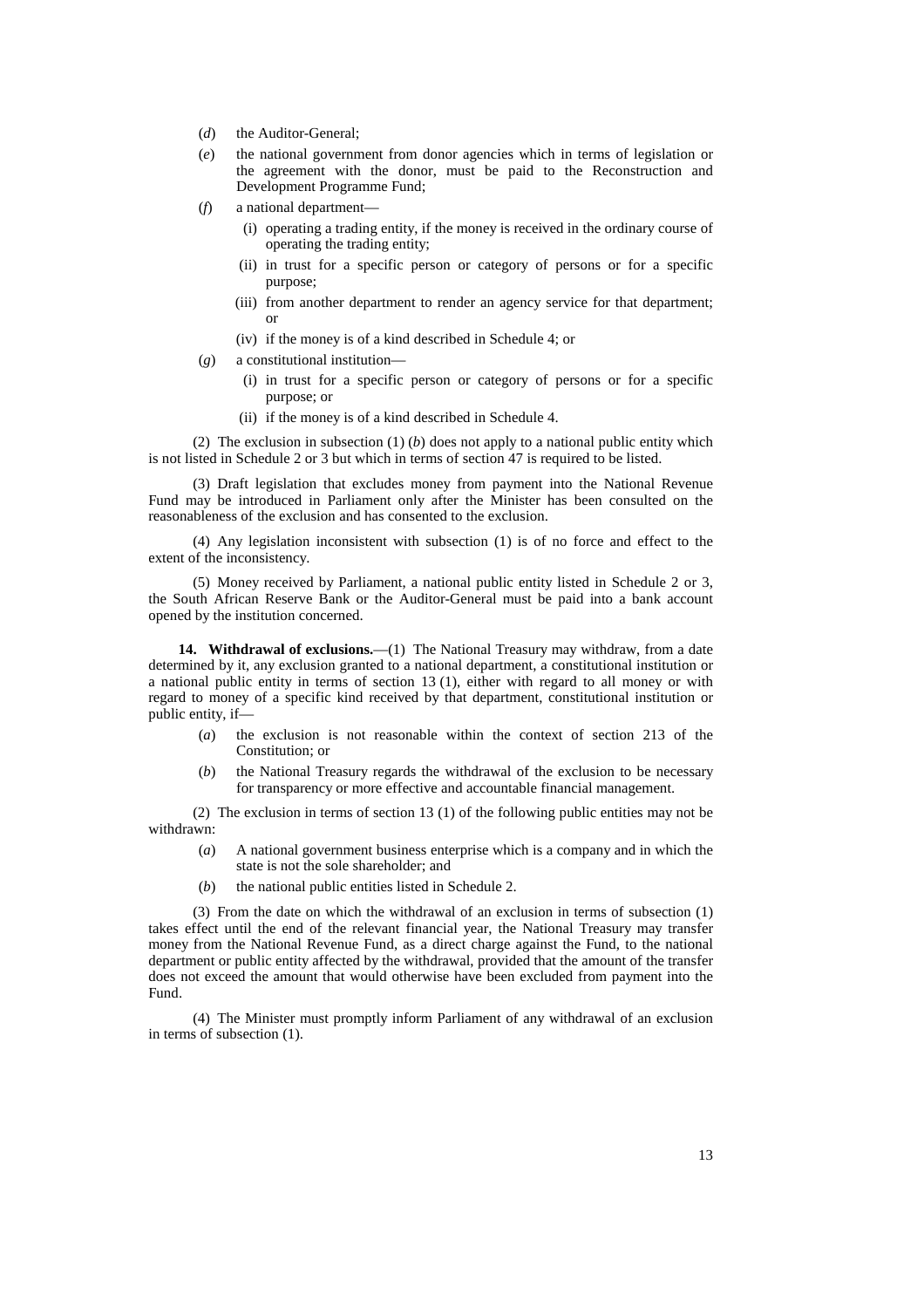15. Withdrawals and investments from National Revenue Fund.—(1) Only the National Treasury may withdraw money from the National Revenue Fund, and may do so only—

- (*a*) to provide funds that have been authorised—
	- (i) in terms of an appropriation by an Act of Parliament; or
	- (ii) as a direct charge against the National Revenue Fund provided for in the Constitution or this Act, or in any other Act of Parliament provided the direct charge in such a case is listed in Schedule 5;
- (*b*) to refund money invested by a province in the National Revenue Fund; or
- (*c*) to refund money incorrectly paid into, or which is not due to, the National Revenue Fund.

(2) A payment in terms of subsection (1) (*b*) or (*c*) is a direct charge against the National Revenue Fund.

(3) (*a*) The National Treasury may invest temporarily, in the Republic or elsewhere, money in the National Revenue Fund that is not immediately needed.

(*b*) When money in the National Revenue Fund is invested, the investment, including interest earned, is regarded as part of the National Revenue Fund.

**16.** Use of funds in emergency situations.—(1) The Minister may authorise the use of funds from the National Revenue Fund to defray expenditure of an exceptional nature which is currently not provided for and which cannot, without serious prejudice to the public interest, be postponed to a future parliamentary appropriation of funds.

(2) The combined amount of any authorisations in terms of subsection (1), may not exceed two per cent of the total amount appropriated in the annual national budget for the current financial year.

(3) An amount authorised in terms of subsection (1) is a direct charge against the National Revenue Fund.

- (4) An amount authorised in terms of subsection (1) must—
- be reported to Parliament and the Auditor-General within 14 days, or if the funds are authorised for the deployment of the security services, within a period determined by the President; and
- (*b*) be attributed to a vote.

(5) A report to Parliament in terms of subsection (4) (*a*) must be submitted to the National Assembly for tabling in the Assembly and made public.

(6) Expenditure in terms of subsection (1) must be included either in the next adjustments budget for the financial year in which the expenditure is authorised or in other appropriation legislation tabled in the National Assembly within 120 days of the Minister authorising the expenditure, whichever is the sooner.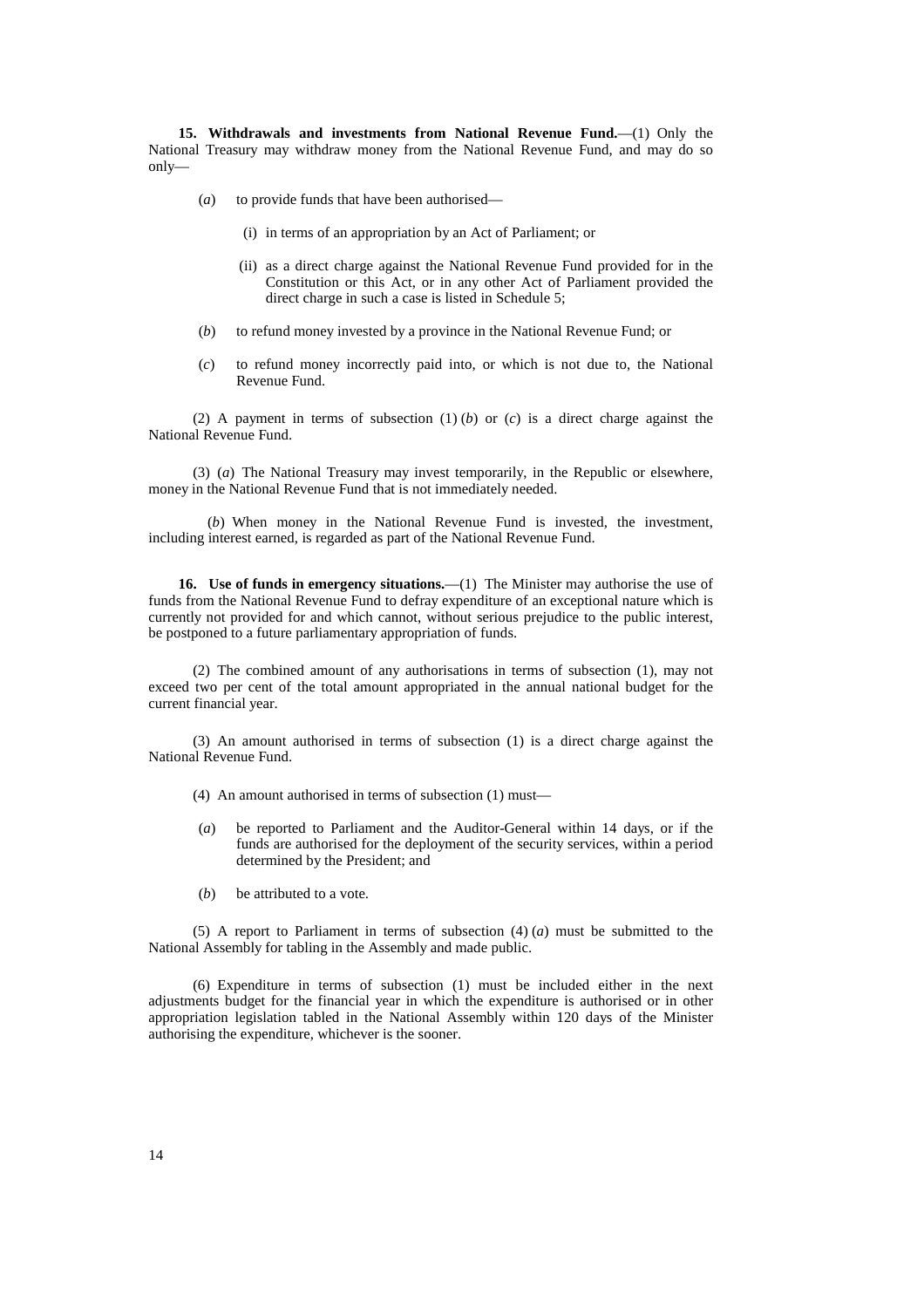## CHAPTER 3

#### PROVINCIAL TREASURIES AND PROVINCIAL REVENUE FUNDS

#### *Part 1: Provincial treasuries*

**17. Establishment.**—(1) There is a provincial treasury for each province, consisting of—

- (*a*) the MEC for finance in the province, who is the head of the provincial treasury; and
- (*b*) the provincial department responsible for financial matters in the province.

(2) The MEC for finance as the head of a provincial treasury takes the policy and other decisions of the treasury, except those decisions taken as a result of a delegation or instruction in terms of section 20.

**18. Functions and powers.**—(1) A provincial treasury must—

- (*a*) prepare the provincial budget;
- (*b*) exercise control over the implementation of the provincial budget;
- (*c*) promote and enforce transparency and effective management in respect of revenue, expenditure, assets and liabilities of provincial departments and provincial public entities; and
- (*d*) ensure that its fiscal policies do not materially and unreasonably prejudice national economic policies.
- (2) A provincial treasury—
- (*a*) must issue provincial treasury instructions not inconsistent with this Act;
- (*b*) must enforce this Act and any prescribed national and provincial norms and standards, including any prescribed standards of generally recognised accounting practice and uniform classification systems, in provincial departments;
- (*c*) must comply with the annual Division of Revenue Act, and monitor and assess the implementation of that Act in provincial public entities;
- (*d*) must monitor and assess the implementation in provincial public entities of national and provincial norms and standards;
- (*e*) may assist provincial departments and provincial public entities in building their capacity for efficient, effective and transparent financial management;
- (*f*) may investigate any system of financial management and internal control applied by a provincial department or a provincial public entity;
- (*g*) must intervene by taking appropriate steps, which may include the withholding of funds, to address a serious or persistent material breach of this Act by a provincial department or a provincial public entity;
- (*h*) must promptly provide any information required by the National Treasury in terms of this Act; and
- (*i*) may do anything further that is necessary to fulfil its responsibilities effectively.

**19. Annual consolidated financial statements.**—(1) A provincial treasury must—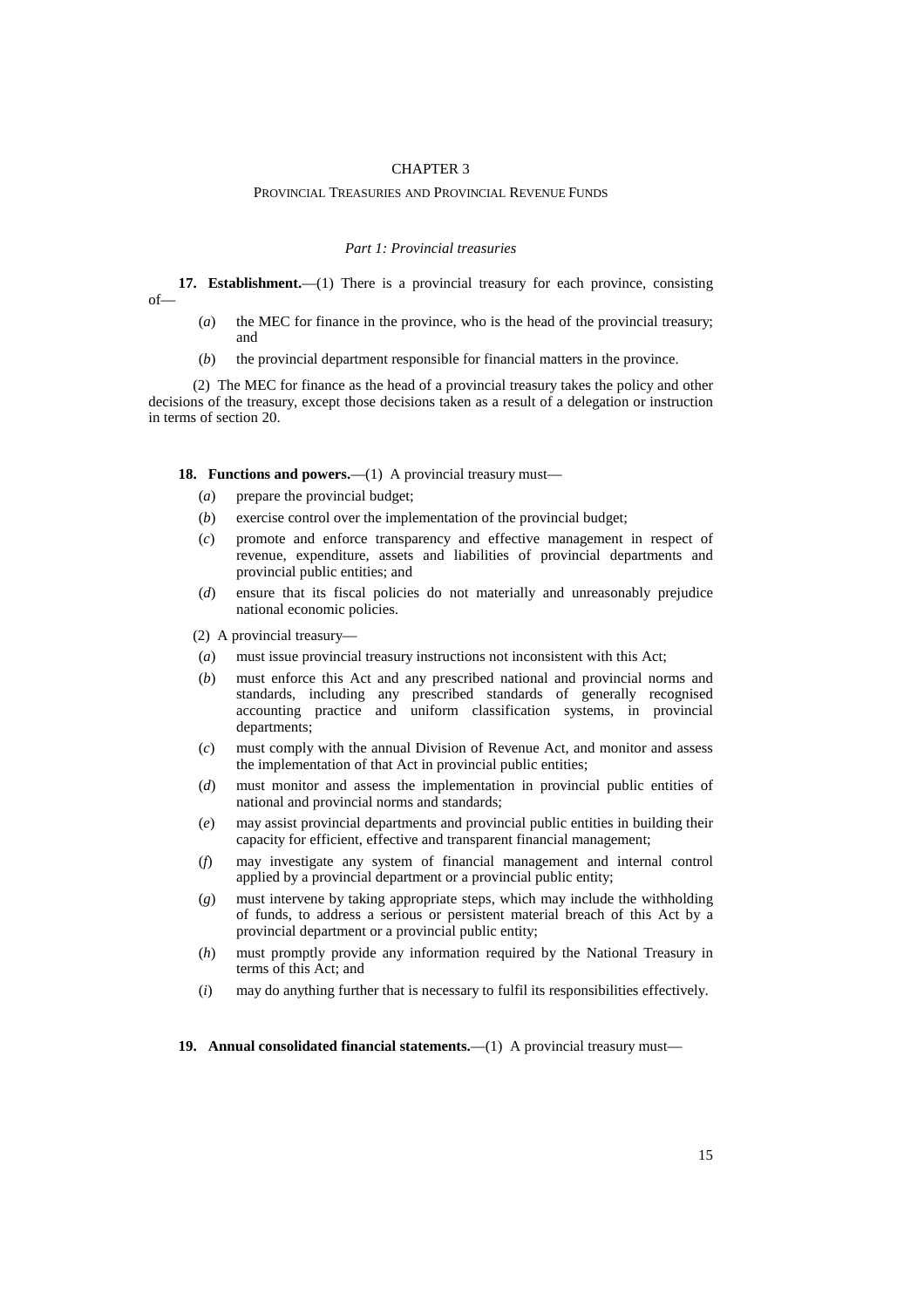- (*a*) prepare consolidated financial statements, in accordance with generally recognised accounting practice, for each financial year in respect of—
	- (i) provincial departments in the province;
	- (ii) public entities under the ownership control of the provincial executive of the province; and
	- (iii) the provincial legislature in the province; and
- (*b*) submit those statements to the Auditor-General within three months after the end of that financial year.

(2) The Auditor-General must audit the consolidated financial statements and submit an audit report on the statements to the provincial treasury of the province concerned within three months of receipt of the statements.

(3) The MEC for finance in a province must submit the consolidated financial statements and the audit report, within one month of receiving the report from the Auditor-General, to the provincial legislature for tabling in the legislature.

(4) The consolidated financial statements must be made public when submitted to the provincial legislature.

(5) If the MEC for finance fails to submit the consolidated financial statements and the Auditor-General's audit report on those statements to the provincial legislature within seven months after the end of the financial year to which those statements relate-

- (*a*) the MEC must submit to the legislature a written explanation setting out the reasons why they were not submitted; and
- (*b*) the Auditor-General may issue a special report on the delay.

**20. Delegations by provincial treasuries.**—(1) The MEC for finance in a province may, in writing, delegate any of the powers entrusted or delegated to the provincial treasury in terms of this Act to the head of the department referred to in section  $17 \overline{1}$  (*b*), or instruct that head of department to perform any of the duties assigned to the provincial treasury in terms of this Act.

(2) A delegation or instruction in terms of subsection (1) to the head of the department referred to in section 17 (1) (*b*)—

- (*a*) is subject to any limitations or conditions that the MEC for finance may impose;
- (*b*) may authorise that head—
	- (i) to, in writing, sub-delegate the delegated power to another treasury official or the holder of a specific post in that treasury, or to the accounting officer for a provincial department, or to the accounting authority for a provincial public entity in the province; or
	- (ii) to instruct another provincial treasury official or the holder of a specific post in that treasury, or the accounting officer for a provincial department, or the accounting authority for a provincial public entity in the province, to perform the assigned duty; and
- (*c*) does not divest the MEC for finance of the responsibility concerning the exercise of the delegated power or the performance of the assigned duty.

(3) The MEC for finance may confirm, vary or revoke any decision taken by the head of the department referred to in section  $17 (1) (b)$ , as a result of a delegation or instruction in terms of subsection (1), or by a treasury official or accounting officer or accounting authority as a result of an authorisation in terms of subsection (2) (*b*), subject to any rights that may have become vested as a consequence of the decision.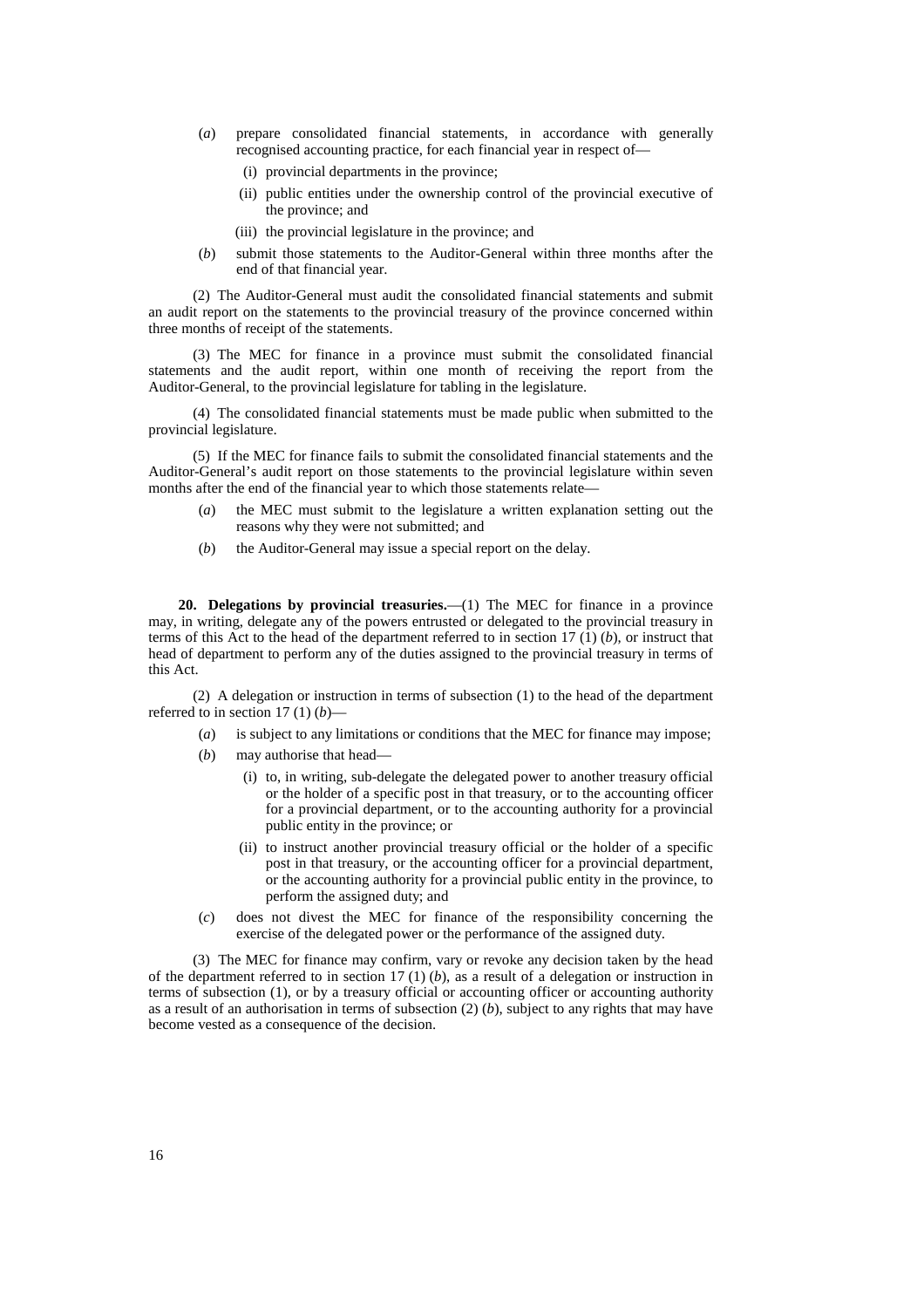#### *Part 2: Provincial Revenue Funds*

**21. Control of Provincial Revenue Funds.** (1) The provincial treasury of a province is in charge of that province's Provincial Revenue Fund and must enforce compliance with the provisions of section 226 of the Constitution, namely that—

- (*a*) all money received by the provincial government must promptly be paid into the Fund, except money reasonably excluded by this Act or another Act of Parliament; and
- (*b*) no money may be withdrawn from the Fund except—
	- (i) in terms of an appropriation by a provincial Act; or
	- (ii) as a direct charge against the Fund when it is provided for in the Constitution or a provincial Act.

(2) Money that must be paid into the Provincial Revenue Fund is paid into the Fund by depositing it into a bank account of the Fund in accordance with any requirements that may be prescribed.

(3) A provincial treasury must establish appropriate and effective cash management and banking arrangements for its Provincial Revenue Fund in accordance with the framework that must be prescribed in terms of section 7.

**22. Deposits into Provincial Revenue Funds.** (1) All money received by a provincial government, including the province's equitable share, and grants made to it, in terms of the annual Division of Revenue Act, must be paid into the province's Provincial Revenue Fund, except money received by—

- (*a*) the provincial legislature in the province;
- (*b*) a provincial public entity in the province;
- (*c*) the provincial government from donor agencies which in terms of legislation or the agreement with the donor, must be paid to the Reconstruction and Development Programme Fund;
- (*d*) a provincial department in the province—
	- (i) operating a trading entity, if the money is received in the ordinary course of operating the trading entity;
	- (ii) in trust for a specific person or category of persons or for a specific purpose;
	- (iii) from another department to render an agency service on behalf of that department;
	- (iv) in terms of the annual Division of Revenue Act, if the money is exempted by that Act from payment into the Revenue Fund; or
	- (v) if the money is of a kind described in Schedule 4.

(2) The exclusion in subsection (1) (*b*) does not apply to a provincial public entity in the province which is not listed in Schedule 3 but which, in terms of section  $47$ , is required to be listed.

(3) Draft legislation that excludes money from payment into a Provincial Revenue Fund may be introduced in Parliament only after the Minister has been consulted on the reasonableness of the exclusion and has consented to the exclusion.

(4) Any legislation inconsistent with subsection (1) is of no force and effect to the extent of the inconsistency.

(5) Money received by a provincial legislature or a provincial public entity listed in Schedule 3 must be paid into a bank account opened by the entity concerned.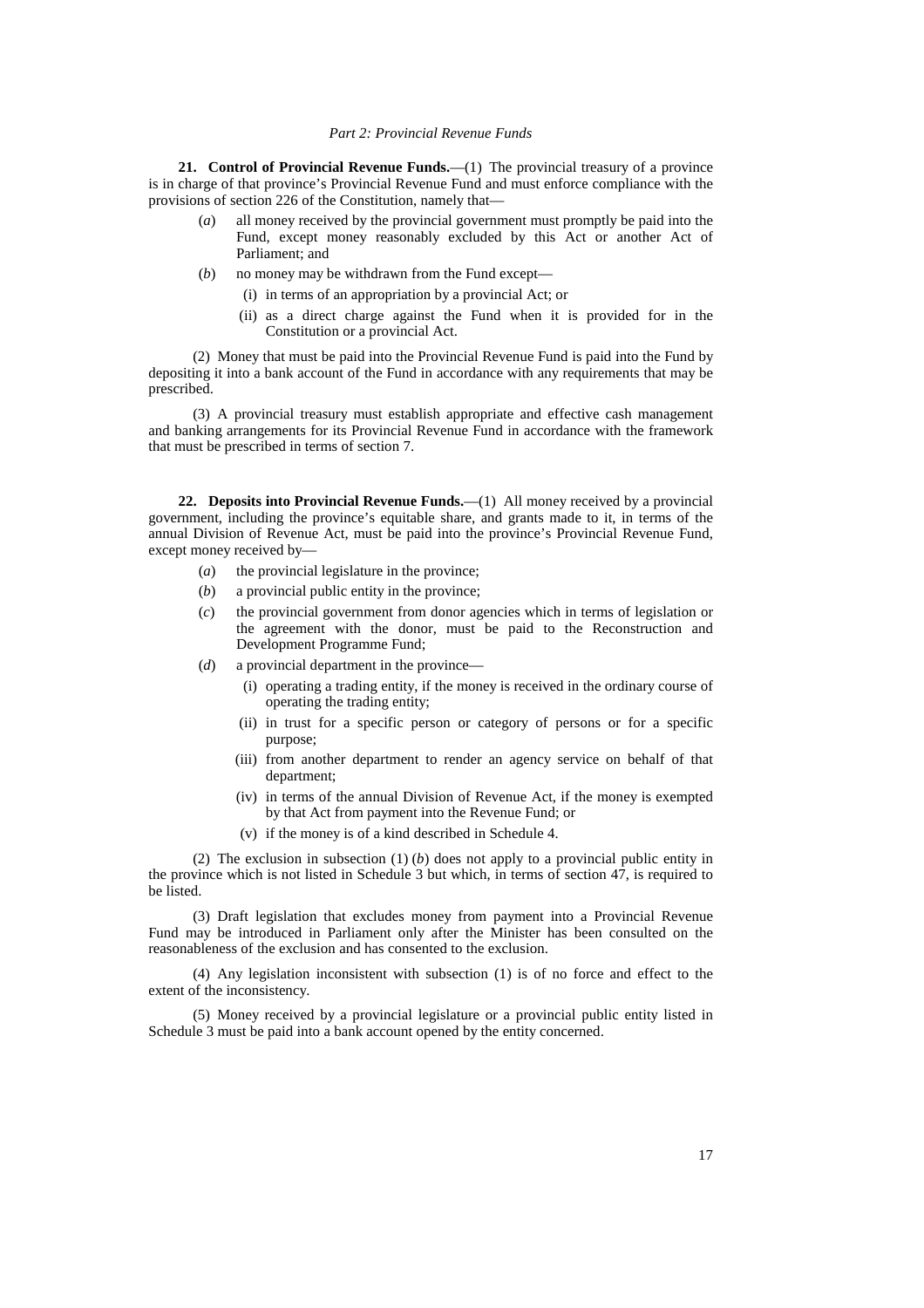**23. Withdrawal of exclusions from Provincial Revenue Funds.**—(1) The National Treasury, after having consulted the relevant provincial treasury, may withdraw, from a date determined by it, any exclusion granted to a provincial department or provincial public entity in terms of section 22 (1), either with regard to all money or with regard to money of a specific kind received by that department or public entity, if—

- (*a*) the exclusion is not reasonable within the context of section 226 of the Constitution; or
- (*b*) the National Treasury regards the withdrawal of the exclusion to be necessary for transparency or more effective and accountable financial management.

(2) The exclusion in terms of section 22 (1) of a provincial government business enterprise which is a company and in which the relevant province is not the sole shareholder, may not be withdrawn, provided the National Treasury has given its prior written approval to the province to participate in a company that is not wholly owned by the province.

(3) From the date on which the withdrawal of an exclusion in terms of subsection (1) takes effect until the end of the relevant financial year, a provincial treasury may transfer money from the Provincial Revenue Fund, as a direct charge against the Fund, to the provincial department or provincial public entity affected by the withdrawal of the exclusion—

- (*a*) if a provincial Act provides for the transfer to be a direct charge; and
- (*b*) provided that the amount of the transfer does not exceed the amount that would otherwise have been excluded from payment into the Fund.

(4) The Minister must promptly inform Parliament of any withdrawal of an exclusion in terms of subsection (1).

**24. Withdrawals and investments from Provincial Revenue Funds.**— (1) Only a provincial treasury may withdraw money from a Provincial Revenue Fund, and may do so only—

- (*a*) to provide funds that have been authorised—
	- (i) in terms of an appropriation by a provincial Act; or
	- (ii) as a direct charge against the Provincial Revenue Fund provided for in the Constitution or a provincial Act;
- (*b*) to refund money incorrectly paid into, or which is not due to, the Provincial Revenue Fund; or
- (*c*) to deposit into or invest money in the National Revenue Fund.

(2) A payment in terms of subsection  $(1)$  (*b*) or (*c*) is a direct charge against a Provincial Revenue Fund if a provincial Act so provides.

(3) (*a*) A provincial treasury, in accordance with a prescribed framework, may invest temporarily in the Republic money in the province's Provincial Revenue Fund that is not immediately needed.

(*b*) When money in a Provincial Revenue Fund is invested, the investment, including interest earned, is regarded as part of that Fund.

**25.** Use of funds in emergency situations.—(1) The MEC for finance in a province may authorise the use of funds from that province's Provincial Revenue Fund to defray expenditure of an exceptional nature which is currently not provided for and which cannot, without serious prejudice to the public interest in the province, be postponed to a future appropriation by the provincial legislature.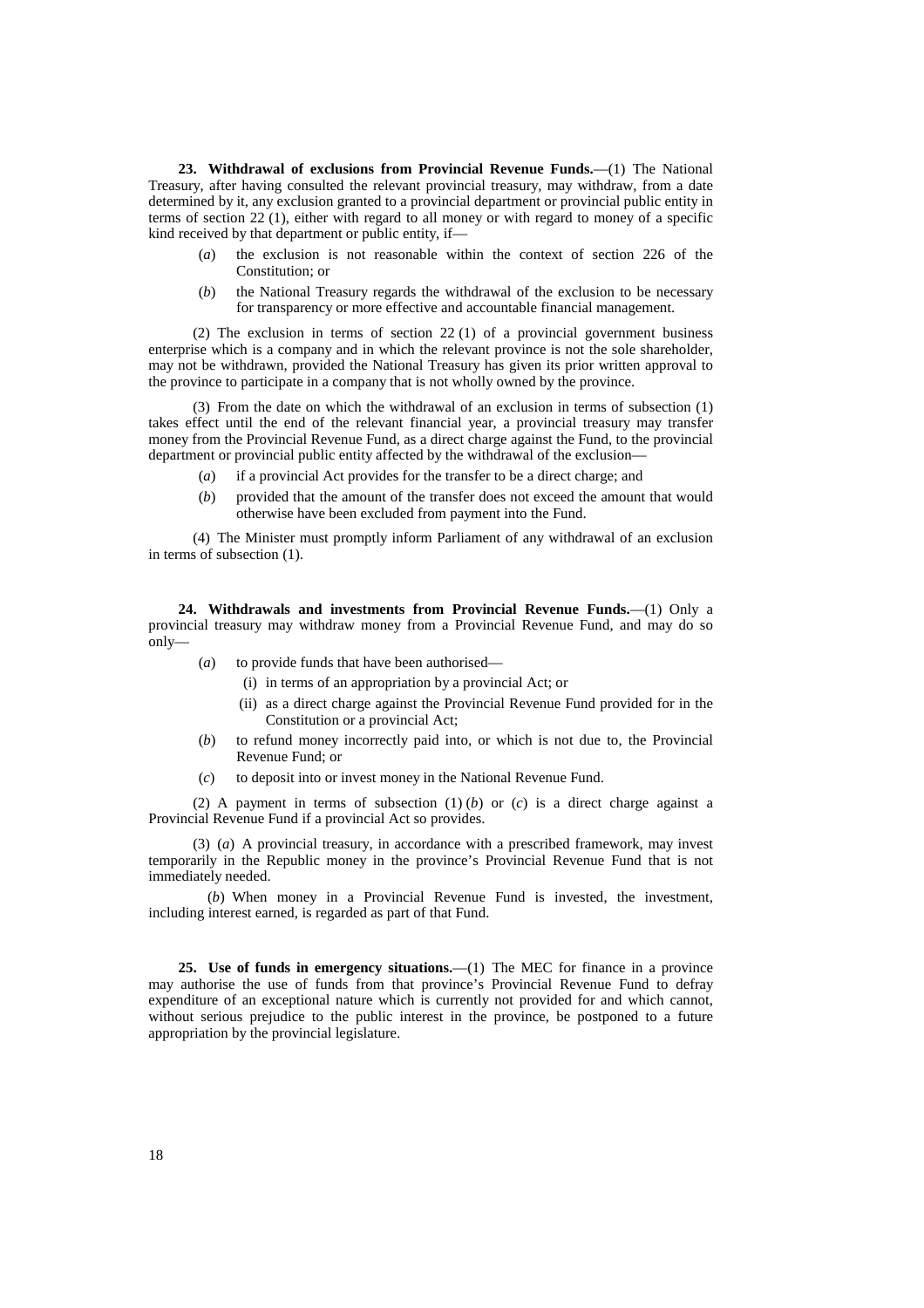(2) The combined amount of any authorisations in terms of subsection (1) may not exceed two per cent of the total amount appropriated in the annual provincial budget for the current financial year.

(3) An amount authorised in terms of subsection (1) is a direct charge against the Provincial Revenue Fund if a provincial Act so provides.

- (4) An amount authorised in terms of subsection (1) must—
- (*a*) be reported to the provincial legislature and the Auditor-General within 14 days; and
- (*b*) be attributed to a vote.

(5) A report to a provincial legislature in terms of subsection (4) (*a*) must be submitted to the provincial legislature for tabling in the legislature and made public.

(6) Expenditure in terms of subsection (1) must be included either in the next provincial adjustments budget for the financial year in which the expenditure is authorised, or in other appropriation legislation tabled in the provincial legislature within 120 days of the MEC for finance in the province authorising the expenditure, whichever is the sooner.

## CHAPTER 4

#### NATIONAL AND PROVINCIAL BUDGETS

**26. Annual appropriations.**— Parliament and each provincial legislature must appropriate money for each financial year for the requirements of the state and the province, respectively.

**27. National annual budgets.**—(1) The Minister must table the annual budget for a financial year in the National Assembly before the start of that financial year or, in exceptional circumstances, on a date as soon as possible after the start of that financial year, as the Minister may determine.

(2) The MEC for finance in a province must table the provincial annual budget for a financial year in the provincial legislature not later than two weeks after the tabling of the national annual budget, but the Minister may approve an extension of time for the tabling of a provincial budget.

(3) An annual budget must be in accordance with a format as may be prescribed, and must at least contain—

- (*a*) estimates of all revenue expected to be raised during the financial year to which the budget relates;
- (*b*) estimates of current expenditure for that financial year per vote and per main division within the vote;
- (*c*) estimates of interest and debt servicing charges, and any repayments on loans;
- (*d*) estimates of capital expenditure per vote and per main division within a vote for that financial year and the projected financial implications of that expenditure for future financial years;
- (*e*) estimates of revenue excluded in terms of section 13 (1) or 22 (1) from the relevant Revenue Fund for that financial year;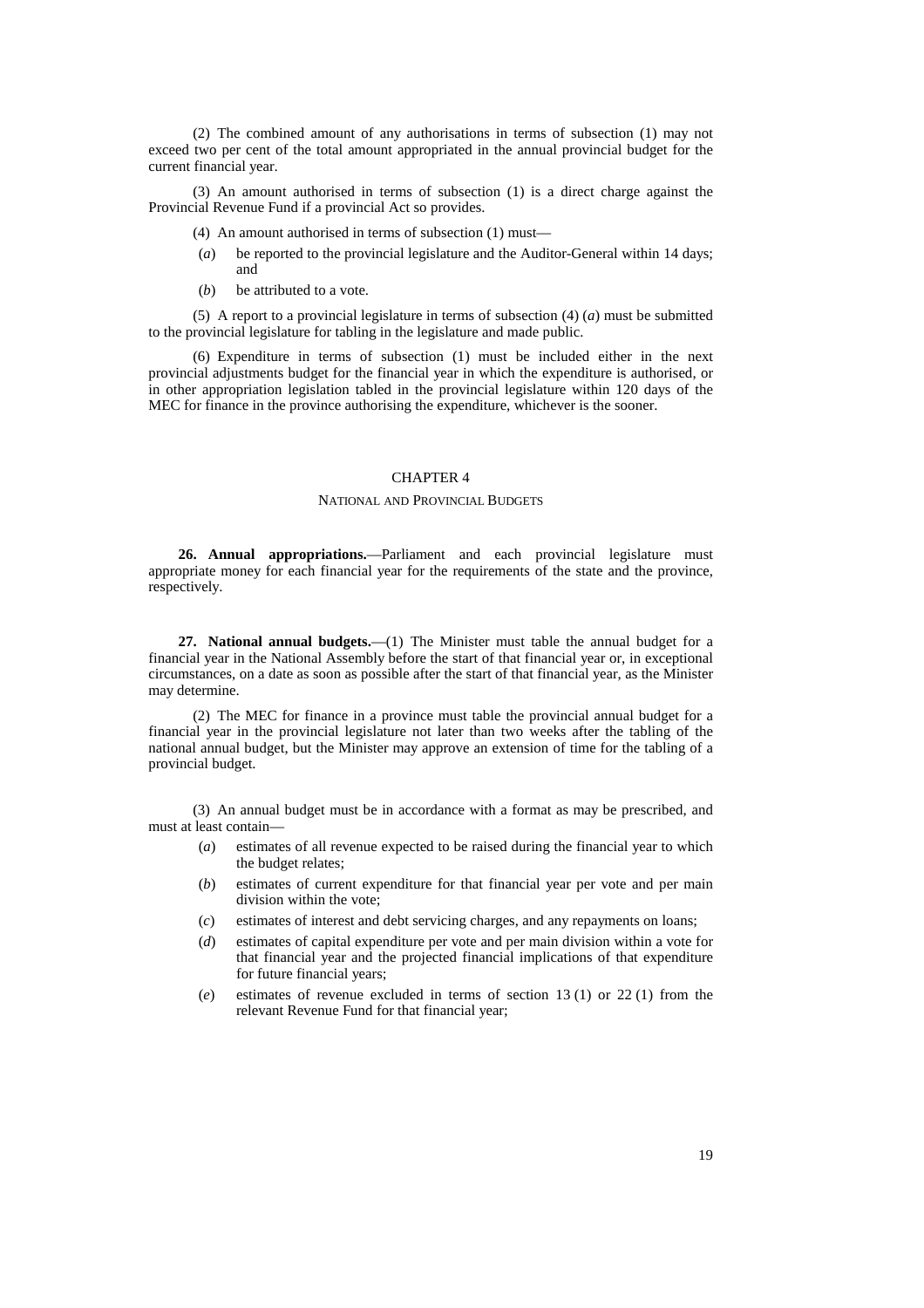- (*f*) estimates of all direct charges against the relevant Revenue Fund and standing appropriations for that financial year;
- (*g*) proposals for financing any anticipated deficit for that financial year;
- (*h*) an indication of intentions regarding borrowing and other forms of public liability that will increase public debt during that financial year and future financial years;
- (*i*) the projected—
	- (i) revenue for the previous financial year;
	- (ii) expenditure per vote, and per main division within the vote, for the previous financial year; and
	- (iii) borrowing for the previous financial year; and
- (*j*) any other information as may be prescribed, including any multi-year budget information.

(4) When the annual budget is introduced in the National Assembly or a provincial legislature, the accounting officer for each department must submit to Parliament or the provincial legislature, as may be appropriate, measurable objectives for each main division within the department's vote. The relevant treasury may co-ordinate these submissions and consolidate them in one document.

**28. Multi-year budget projections.**—(1) The Minister and the MEC for finance in a province must annually table in the National Assembly and in that province's provincial legislature, respectively, a multi-year budget projection of—

- (*a*) the estimated revenue expected to be raised during each year of the multi-year period; and
- (*b*) the estimated expenditure expected to be incurred per vote during each year of the multi-year period, differentiating between capital and current expenditure.

(2) A multi-year budget projection tabled by the Minister must contain the Minister's key macro-economic projections.

29. Expenditure before annual budget is passed.—(1) If an annual budget is not passed before the start of the financial year to which it relates, funds may be withdrawn in accordance with this section from the relevant Revenue Fund for the services of the state or the province concerned during that financial year as direct charges against the Fund until the budget is passed.

(2) Funds withdrawn from a Revenue Fund in terms of subsection (1)—

- (*a*) may be utilised only for services for which funds were appropriated in the previous annual budget or adjustments budget; and
- (*b*) may not—
	- (i) during the first four months of that financial year, exceed 45 per cent of the total amount appropriated in the previous annual budget;
	- (ii) during each of the following months, exceed 10 per cent of the total amount appropriated in the previous annual budget; and
	- (iii) in aggregate, exceed the total amount appropriated in the previous annual budget.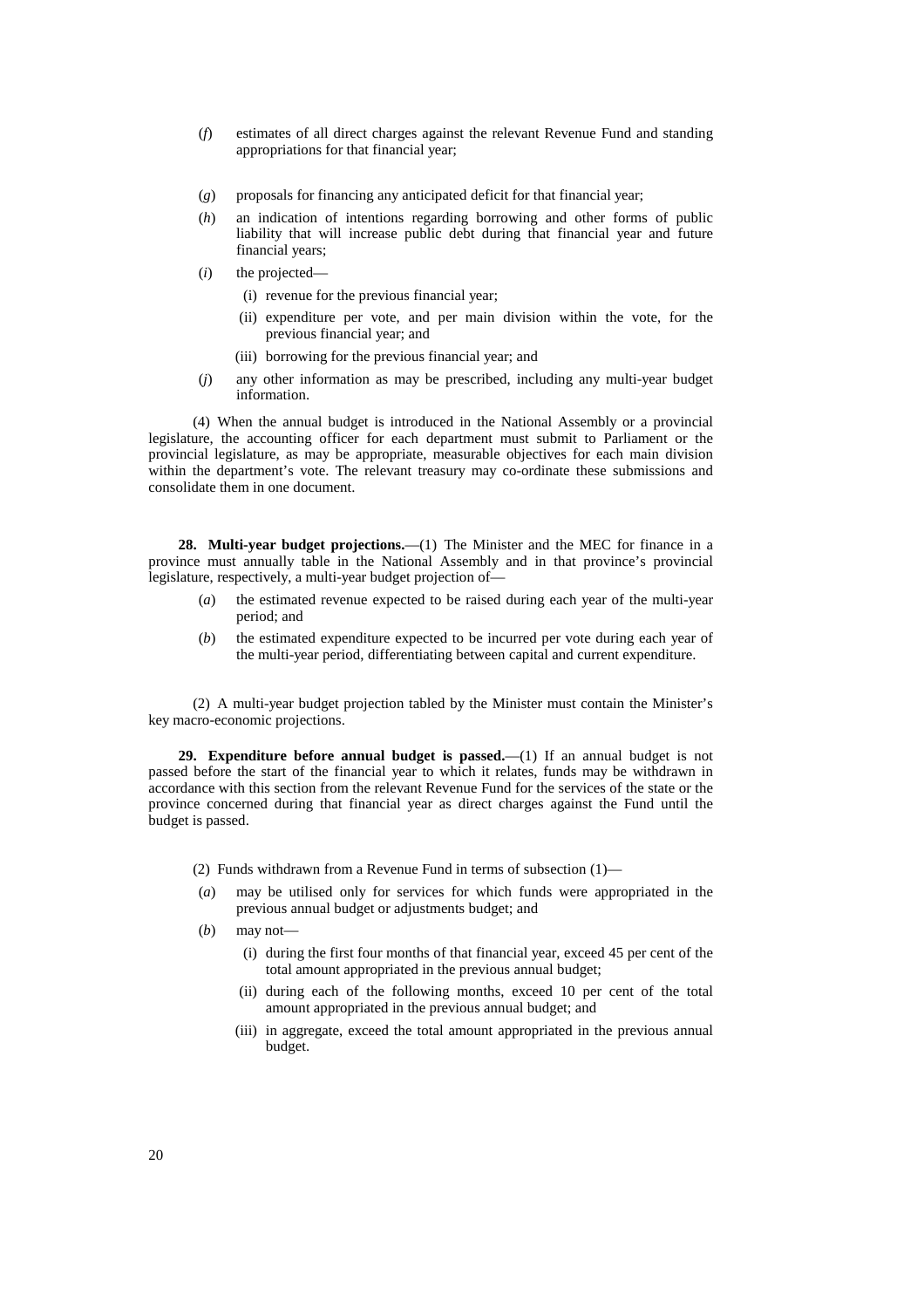(3) The funds provided for in subsection (1) are not additional to funds appropriated for the relevant financial year, and any funds withdrawn in terms of that subsection must be regarded as forming part of the funds appropriated in the relevant annual budget for that financial year.

(4) This section does not apply in respect of a province unless a provincial Act provides that the withdrawal of funds in terms of this section is a direct charge against that province's Revenue Fund.

**30. National adjustments budgets.**—(1) The Minister may table an adjustments budget in the National Assembly as and when necessary.

- (2) A national adjustments budget may only provide for—
- (*a*) adjustments required due to significant and unforeseeable economic and financial events affecting the fiscal targets set by the annual budget;
- (*b*) unforeseeable and unavoidable expenditure recommended by the national executive or any committee of Cabinet members to whom this task has been assigned;
- (*c*) any expenditure in terms of section 16;
- (*d*) money to be appropriated for expenditure already announced by the Minister during the tabling of the annual budget;
- (*e*) the shifting of funds between and within votes or to follow the transfer of functions in terms of section 42;
- (*f*) the utilisation of savings under a main division of a vote for the defrayment of excess expenditure under another main division of the same vote in terms of section 43; and
- (*g*) the roll-over of unspent funds from the preceding financial year.

**31. Provincial adjustments budgets.**—(1) The MEC for finance in a province may table an adjustments budget in the provincial legislature, subject to subsection (3).

(2) An adjustments budget of a province may only provide for—

- (*a*) the appropriation of funds that have become available to the province;
- (*b*) unforeseeable and unavoidable expenditure recommended by the provincial Executive Council of the province within a framework determined by the Minister;
- (*c*) any expenditure in terms of section 25;
- (*d*) money to be appropriated for expenditure already announced by the MEC for finance during the tabling of the annual budget;
- (*e*) the shifting of funds between and within votes or to follow the transfer of functions in terms of section 42;
- (*f*) the utilisation of savings under a main division within a vote for the defrayment of excess expenditure under another main division within the same vote in terms of section  $4\overline{3}$ ; and
- (*g*) the roll-over of unspent funds from the preceding financial year.

(3) The Minister may determine the time when an adjustments budget may be tabled in a provincial legislature, as well as the format for such budgets.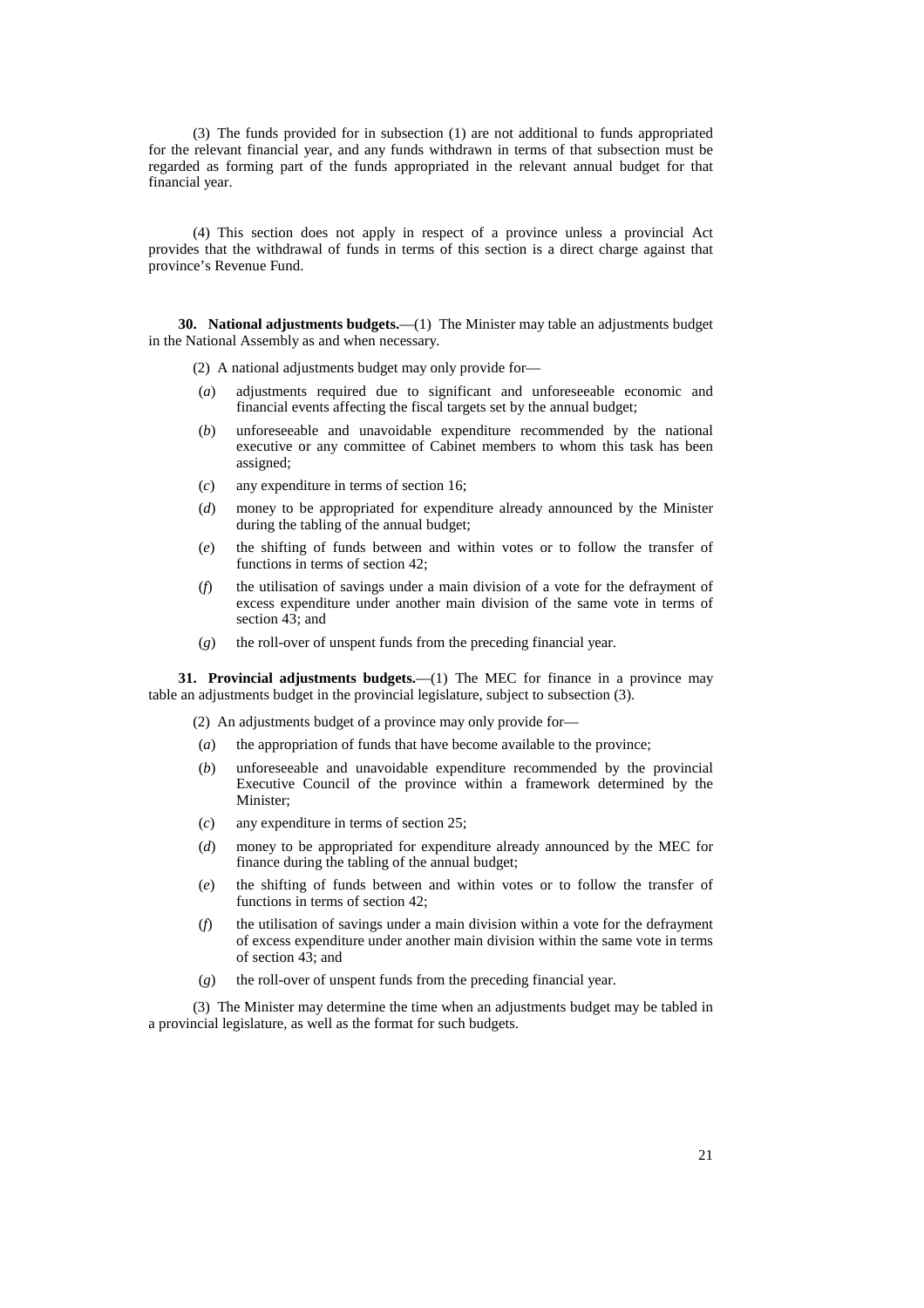**32. Publishing of reports on state of budget.**—(1) Within 30 days after the end of each month, the National Treasury must publish in the national *Government Gazette* a statement of actual revenue and expenditure with regard to the National Revenue Fund.

(2) After the end of a prescribed period, but at least quarterly, every provincial treasury must submit to the National Treasury a statement of revenue and expenditure with regard to the Revenue Fund for which that treasury is responsible, for publication in the national *Government Gazette* within 30 days after the end of each prescribed period.

(3) The statement must specify the following amounts and compare those amounts in each instance with the corresponding budgeted amounts for the relevant financial year:

- (*a*) The actual revenue for the relevant period, and for the financial year up to the end of that period;
- (*b*) the actual expenditure per vote (distinguishing between capital and current expenditure) for that period, and for the financial year up to the end of that period; and
- (*c*) actual borrowings for that period, and for the financial year up to the end of that period.

(4) The National Treasury may determine—

- (*a*) the format of the statement of revenue and expenditure; and
- (*b*) any other detail the statement must contain.

**33. Withholding of appropriated funds.**— The relevant treasury—

- (*a*) may withhold from a department any remaining funds appropriated for a specific function if that function is transferred to another department or any other institution; and
- (*b*) must allocate those remaining funds to that other department or institution.

**34. Unauthorised expenditure.**—(1) Unauthorised expenditure does not become a charge against a Revenue Fund except when—

- (*a*) the expenditure is an overspending of a vote and Parliament or a provincial legislature, as may be appropriate, approves, as a direct charge against the relevant Revenue Fund, an additional amount for that vote which covers the overspending; or
- (*b*) the expenditure is unauthorised for another reason and Parliament or a provincial legislature, as may be appropriate, authorises the expenditure as a direct charge against the relevant Revenue Fund.

(2) If Parliament or a provincial legislature does not approve in terms of subsection (1) (*a*) an additional amount for the amount of any overspending, that amount becomes a charge against the funds allocated for the next or future financial years under the relevant vote.

**35. Unfunded mandates.**— Draft national legislation that assigns an additional function or power to, or imposes any other obligation on, a provincial government, must, in a memorandum that must be introduced in Parliament with that legislation, give a projection of the financial implications of that function, power or obligation to the province.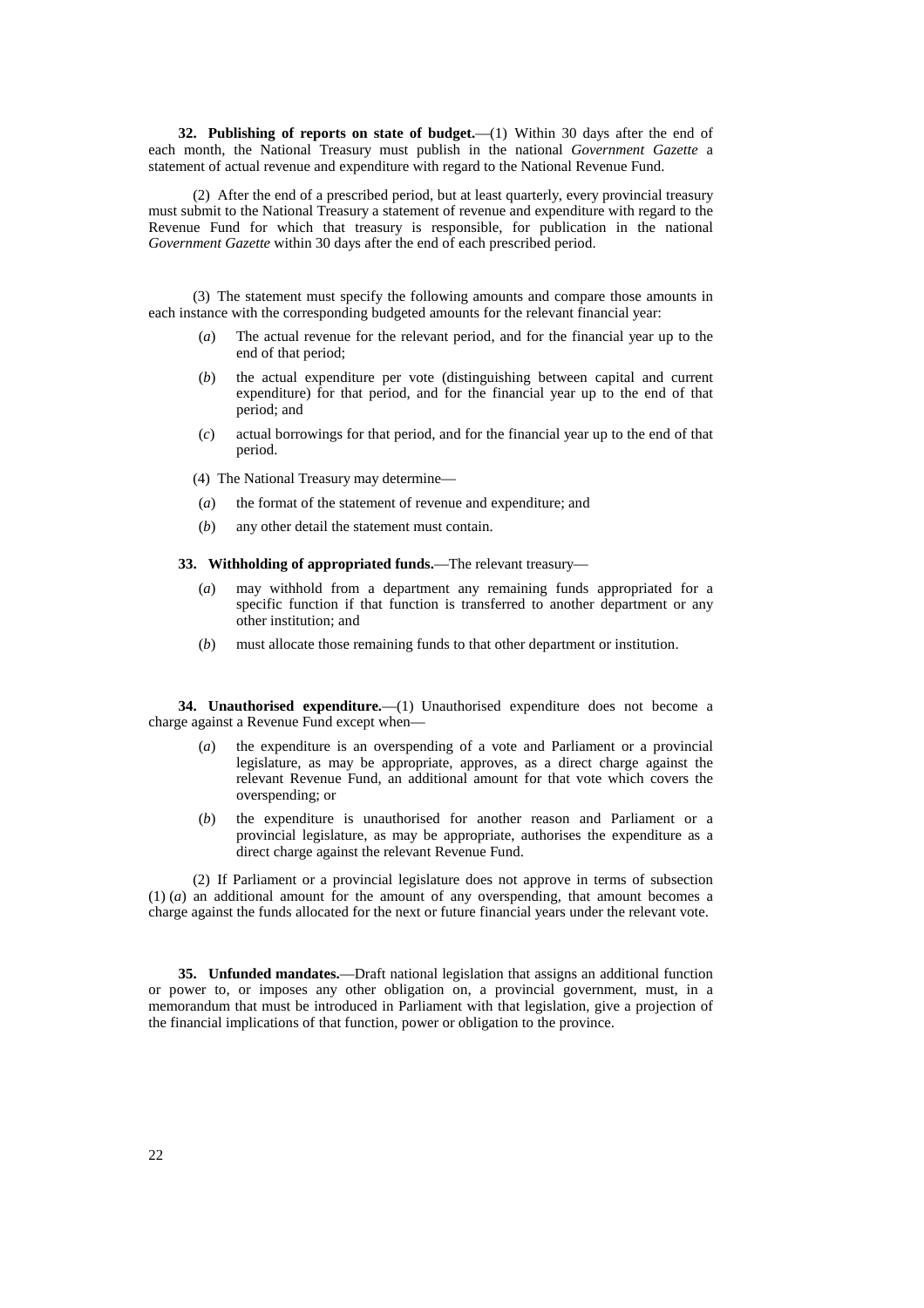## CHAPTER 5

#### DEPARTMENTS AND CONSTITUTIONAL INSTITUTIONS

*Part 1: Appointment of accounting officers*

**36. Accounting officers.**—(1) Every department and every constitutional institution must have an accounting officer.

(2) Subject to subsection (3)—

- (*a*) the head of a department must be the accounting officer for the department; and
- (*b*) the chief executive officer of a constitutional institution must be the accounting officer for that institution.

(3) The relevant treasury may, in exceptional circumstances, approve or instruct in writing that a person other than the person mentioned in subsection  $(2)$  be the accounting officer for—

- (*a*) a department or a constitutional institution; or
- (*b*) a trading entity within a department.

(4) The relevant treasury may at any time withdraw in writing an approval or instruction in terms of subsection (3).

(5) The employment contract of an accounting officer for a department, trading entity or constitutional institution must be in writing and, where possible, include performance standards. The provisions of sections 38 to 42, as may be appropriate, are regarded as forming part of each such contract.

**37. Acting accounting officers.**— When an accounting officer is absent or otherwise unable to perform the functions of accounting officer, or during a vacancy, the functions of accounting officer must be performed by the official acting in the place of that accounting officer.

#### *Part 2: Responsibilities of accounting officers*

**38. General responsibilities of accounting officers.**—(1) The accounting officer for a department, trading entity or constitutional institution-

- (*a*) must ensure that that department, trading entity or constitutional institution has and maintains—
	- (i) effective, efficient and transparent systems of financial and risk management and internal control;
	- (ii) a system of internal audit under the control and direction of an audit committee complying with and operating in accordance with regulations and instructions prescribed in terms of sections 76 and 77;
	- (iii) an appropriate procurement and provisioning system which is fair, equitable, transparent, competitive and cost-effective;
	- (iv) a system for properly evaluating all major capital projects prior to a final decision on the project;
- (*b*) is responsible for the effective, efficient, economical and transparent use of the resources of the department, trading entity or constitutional institution;
- (*c*) must take effective and appropriate steps to—
	- (i) collect all money due to the department, trading entity or constitutional institution;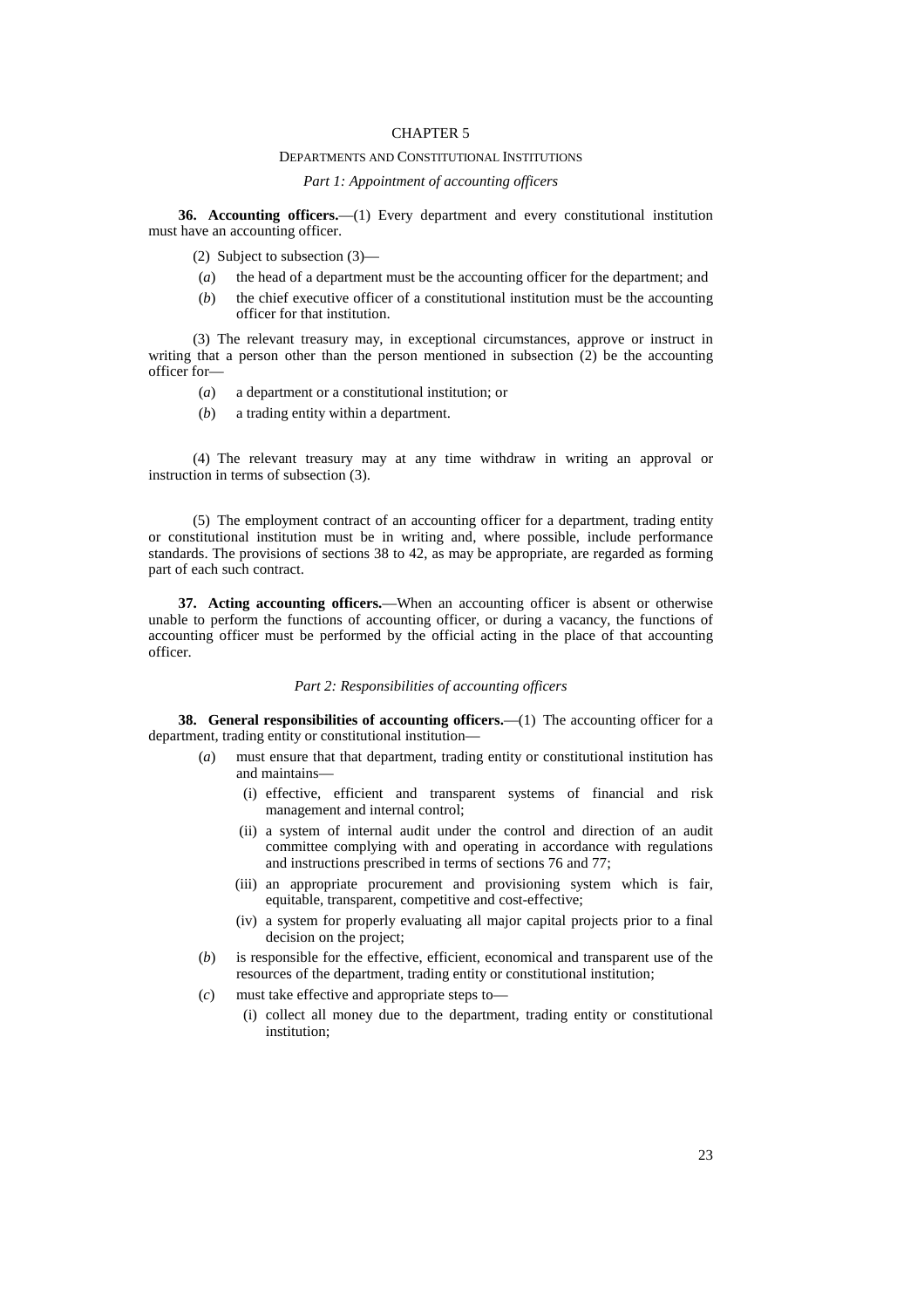- (ii) prevent unauthorised, irregular and fruitless and wasteful expenditure and losses resulting from criminal conduct; and
- (iii) manage available working capital efficiently and economically;
- (*d*) is responsible for the management, including the safeguarding and the maintenance of the assets, and for the management of the liabilities, of the department, trading entity or constitutional institution;
- (*e*) must comply with any tax, levy, duty, pension and audit commitments as may be required by legislation;
- (*f*) must settle all contractual obligations and pay all money owing, including intergovernmental claims, within the prescribed or agreed period;
- (*g*) on discovery of any unauthorised, irregular or fruitless and wasteful expenditure, must immediately report, in writing, particulars of the expenditure to the relevant treasury and in the case of irregular expenditure involving the procurement of goods or services, also to the relevant tender board;
- (*h*) must take effective and appropriate disciplinary steps against any official in the service of the department, trading entity or constitutional institution who—
	- (i) contravenes or fails to comply with a provision of this Act;
	- (ii) commits an act which undermines the financial management and internal control system of the department, trading entity or constitutional institution; or
	- (iii) makes or permits an unauthorised expenditure, irregular expenditure or fruitless and wasteful expenditure;
- (*i*) when transferring funds in terms of the annual Division of Revenue Act, must ensure that the provisions of that Act are complied with;
- (*j*) before transferring any funds (other than grants in terms of the annual Division of Revenue Act or to a constitutional institution) to an entity within or outside government, must obtain a written assurance from the entity that that entity implements effective, efficient and transparent financial management and internal control systems, or, if such written assurance is not or cannot be given, render the transfer of the funds subject to conditions and remedial measures requiring the entity to establish and implement effective, efficient and transparent financial management and internal control systems;
- (*k*) must enforce compliance with any prescribed conditions if the department, trading entity or constitutional institution gives financial assistance to any entity or person;
- (*l*) must take into account all relevant financial considerations, including issues of propriety, regularity and value for money, when policy proposals affecting the accounting officer's responsibilities are considered, and when necessary, bring those considerations to the attention of the responsible executive authority;
- (*m*) must promptly consult and seek the prior written consent of the National Treasury on any new entity which the department or constitutional institution intends to establish or in the establishment of which it took the initiative; and
- (*n*) must comply, and ensure compliance by the department, trading entity or constitutional institution, with the provisions of this Act.

(2) An accounting officer may not commit a department, trading entity or constitutional institution to any liability for which money has not been appropriated.

**39.** Accounting officers' responsibilities relating to budgetary control.—(1) The accounting officer for a department is responsible for ensuring that—

(*a*) expenditure of that department is in accordance with the vote of the department and the main divisions within the vote; and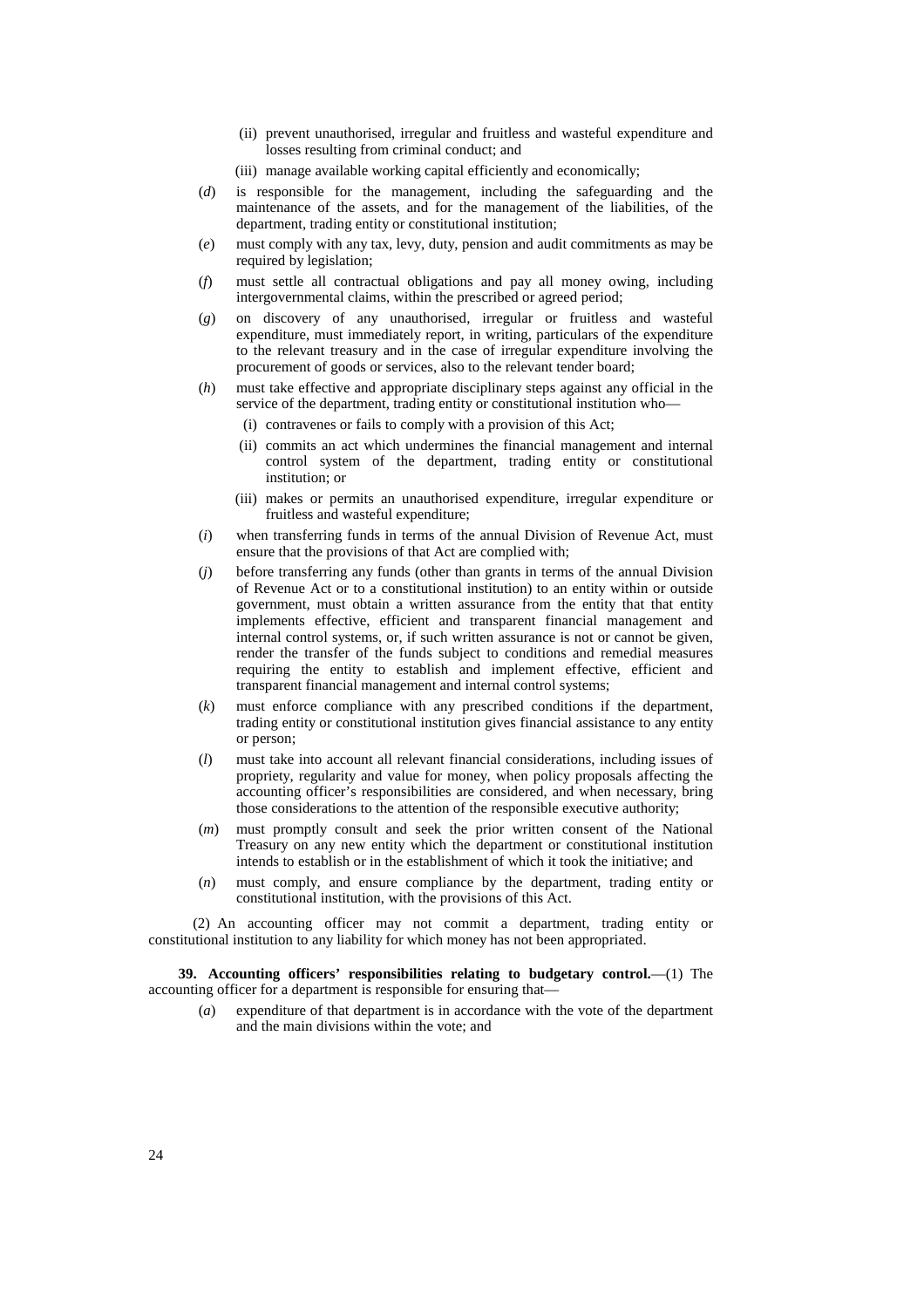- (*b*) effective and appropriate steps are taken to prevent unauthorised expenditure.
- (2) An accounting officer, for the purposes of subsection (1), must—
- (*a*) take effective and appropriate steps to prevent any overspending of the vote of the department or a main division within the vote;
- (*b*) report to the executive authority and the relevant treasury any impending—
	- (i) under collection of revenue due;
	- (ii) shortfalls in budgeted revenue; and
	- (iii) overspending of the department's vote or a main division within the vote; and
- (*c*) comply with any remedial measures imposed by the relevant treasury in terms of this Act to prevent overspending of the vote or a main division within the vote.

**40. Accounting officers' reporting responsibilities.**—(1) The accounting officer for a department, trading entity or constitutional institution—

- (*a*) must keep full and proper records of the financial affairs of the department, trading entity or constitutional institution in accordance with any prescribed norms and standards;
- (*b*) must prepare financial statements for each financial year in accordance with generally recognized accounting practice;
- (*c*) must submit those financial statements within two months after the end of the financial year to—
	- (i) the Auditor-General for auditing; and
	- (ii) the relevant treasury to enable that treasury to prepare consolidated financial statements in terms of section 8 or 19;
- (*d*) must submit within five months of the end of a financial year to the relevant treasury and, in the case of a department or trading entity, also to the executive authority responsible for that department or trading entity—
	- (i) an annual report on the activities of that department, trading entity or constitutional institution during that financial year;
	- (ii) the financial statements for that financial year after those statements have been audited; and
	- (iii) the Auditor-General's report on those statements;
- (*e*) must, in the case of a constitutional institution, submit to Parliament that institution's annual report and financial statements referred to in paragraph (*d*), and the Auditor-General's report on those statements, within one month after the accounting officer received the Auditor-General's audit report; and
- (*f*) is responsible for the submission by the department or constitutional institution of all reports, returns, notices and other information to Parliament, the relevant provincial legislature, an executive authority, the relevant treasury or the Auditor-General, as may be required by this Act.

(2) The Auditor-General must audit the financial statements referred to in subsection (1) (*b*) and submit an audit report on those statements to the accounting officer within two months of receipt of the statements.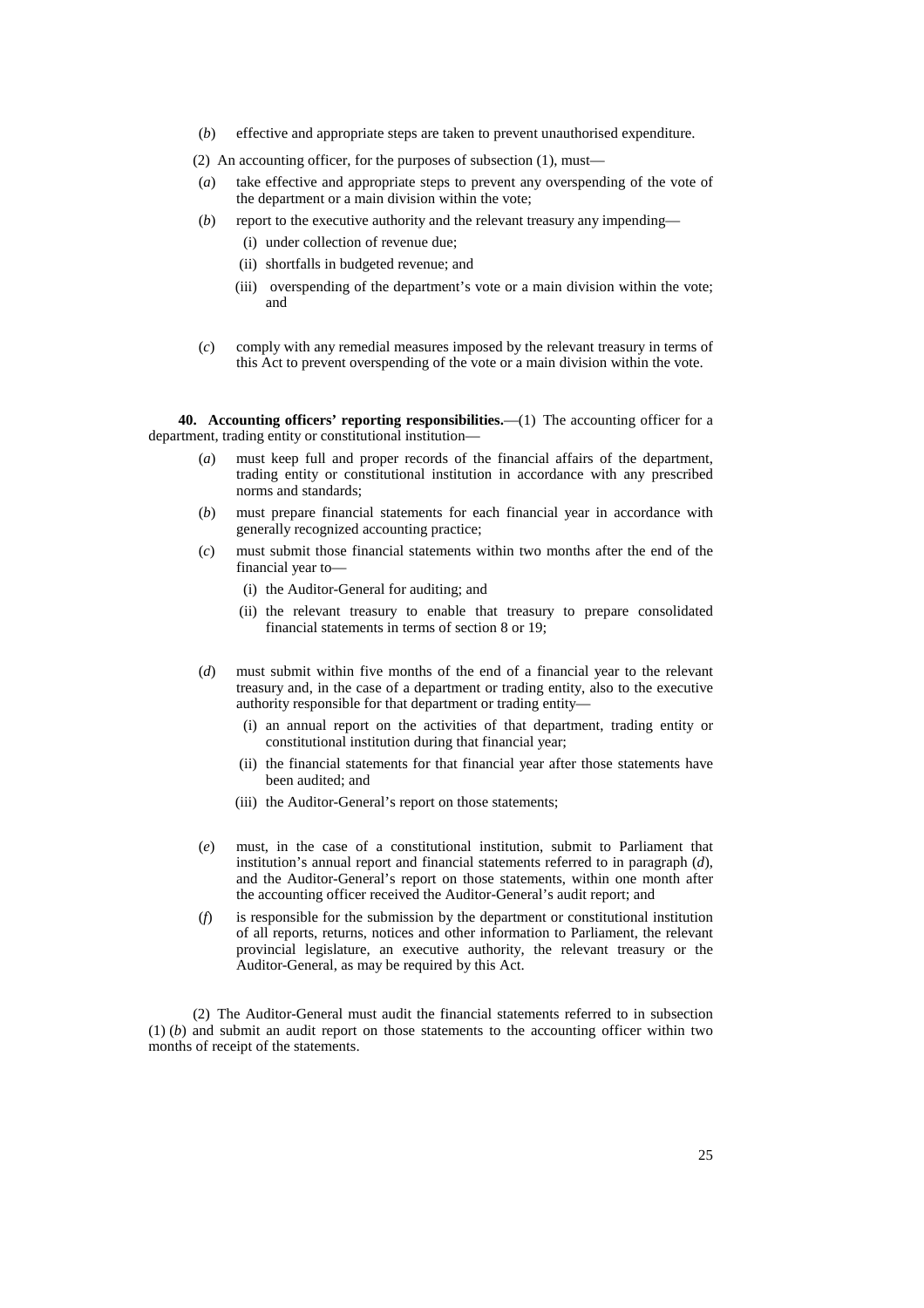(3) The annual report and audited financial statements referred to in subsection (1) (*d*)

must—

- (*a*) fairly present the state of affairs of the department, trading entity or constitutional institution, its business, its financial results, its performance against predetermined objectives and its financial position as at the end of the financial year concerned; and
- (*b*) include particulars of—
	- (i) any material losses through criminal conduct, and any unauthorised expenditure, irregular expenditure and fruitless and wasteful expenditure, that occurred during the financial year;
	- (ii) any criminal or disciplinary steps taken as a result of such losses, unauthorised expenditure, irregular expenditure and fruitless and wasteful expenditure;
	- (iii) any material losses recovered or written off; and
	- (iv) any other matters that may be prescribed.
- (4) The accounting officer of a department must—
- (*a*) each year before the beginning of a financial year provide the relevant treasury in the prescribed format with a breakdown per month of the anticipated revenue and expenditure of that department for that financial year; and
- (*b*) each month submit information in the prescribed format on actual revenue and expenditure for the preceding month and the amounts anticipated for that month in terms of paragraph (*a*); and
- (*c*) within 15 days of the end of each month submit to the relevant treasury and the executive authority responsible for that department—
	- (i) the information for that month;
	- (ii) a projection of expected expenditure and revenue collection for the remainder of the current financial year; and
	- (iii) when necessary, an explanation of any material variances and a summary of the steps that are taken to ensure that the projected expenditure and revenue remain within budget.

(5) If an accounting officer is unable to comply with any of the responsibilities determined for accounting officers in this Part, the accounting officer must promptly report the inability, together with reasons, to the relevant executive authority and treasury.

**41. Information to be submitted by accounting officers.**— An accounting officer for a department, trading entity or constitutional institution must submit to the relevant treasury or the Auditor-General, such information, returns, documents, explanations and motivations as may be prescribed or as the relevant treasury or the Auditor-General may require.

**42. Accounting officers' responsibilities when assets and liabilities are transferred.**—(1) When assets or liabilities of a department are transferred to another department or other institution in terms of legislation or following a reorganisation of functions, the accounting officer for the transferring department must—

- (*a*) draw up an inventory of such assets and liabilities; and
- (*b*) provide the accounting officer for the receiving department or other institution with substantiating records, including personnel records of staff to be transferred.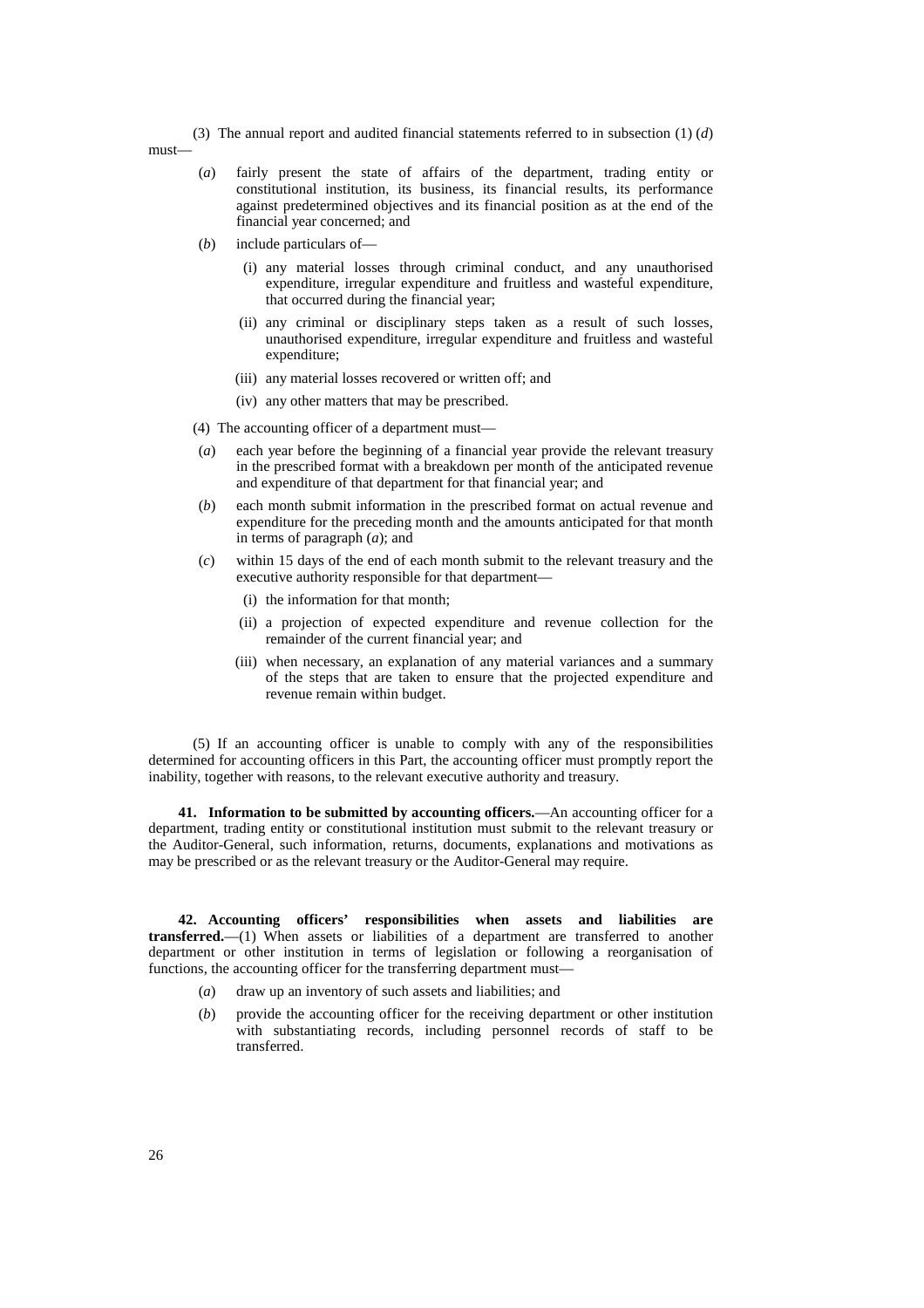(2) Both the accounting officer for the transferring department and the accounting officer for the receiving department or other institution must sign the inventory when the transfer takes place.

(3) The accounting officer for the transferring department must file a copy of the signed inventory with the relevant treasury and the Auditor-General within 14 days of the transfer.

**43. Virement between main divisions within votes.**—(1) An accounting officer for a department may utilise a saving in the amount appropriated under a main division within a vote towards the defrayment of excess expenditure under another main division within the same vote, unless the relevant treasury directs otherwise.

(2) The amount of a saving under a main division of a vote that may be utilised in terms of subsection (1), may not exceed eight per cent of the amount appropriated under that main division.

(3) An accounting officer must within seven days submit a report containing the prescribed particulars concerning the utilisation of a saving in terms of subsection (1), to the executive authority responsible for the department and to the relevant treasury.

- (4) This section does not authorise the utilisation of a saving in—
- (*a*) an amount specifically and exclusively appropriated for a purpose mentioned under a main division within a vote;
- (*b*) an amount appropriated for transfer to another institution; and
- (*c*) an amount appropriated for capital expenditure in order to defray current expenditure.

(5) A utilisation of a saving in terms of subsection (1) is a direct charge against the relevant Revenue Fund provided that, in the case of a province, that province enacts such utilisation as a direct charge.

(6) The National Treasury may by regulation or instruction in terms of section 76 regulate the application of this section.

*Part 3: Other officials of departments and constitutional institutions*

**44.** Assignment of powers and duties by accounting officers.—(1) The accounting officer for a department, trading entity or constitutional institution may—

- (*a*) in writing delegate any of the powers entrusted or delegated to the accounting officer in terms of this Act, to an official in that department, trading entity or constitutional institution; or
- (*b*) instruct any official in that department, trading entity or constitutional institution to perform any of the duties assigned to the accounting officer in terms of this Act.

(2) A delegation or instruction to an official in terms of subsection (1)—

- (*a*) is subject to any limitations and conditions prescribed in terms of this Act or as the relevant treasury may impose;
- (*b*) is subject to any limitations and conditions the accounting officer may impose;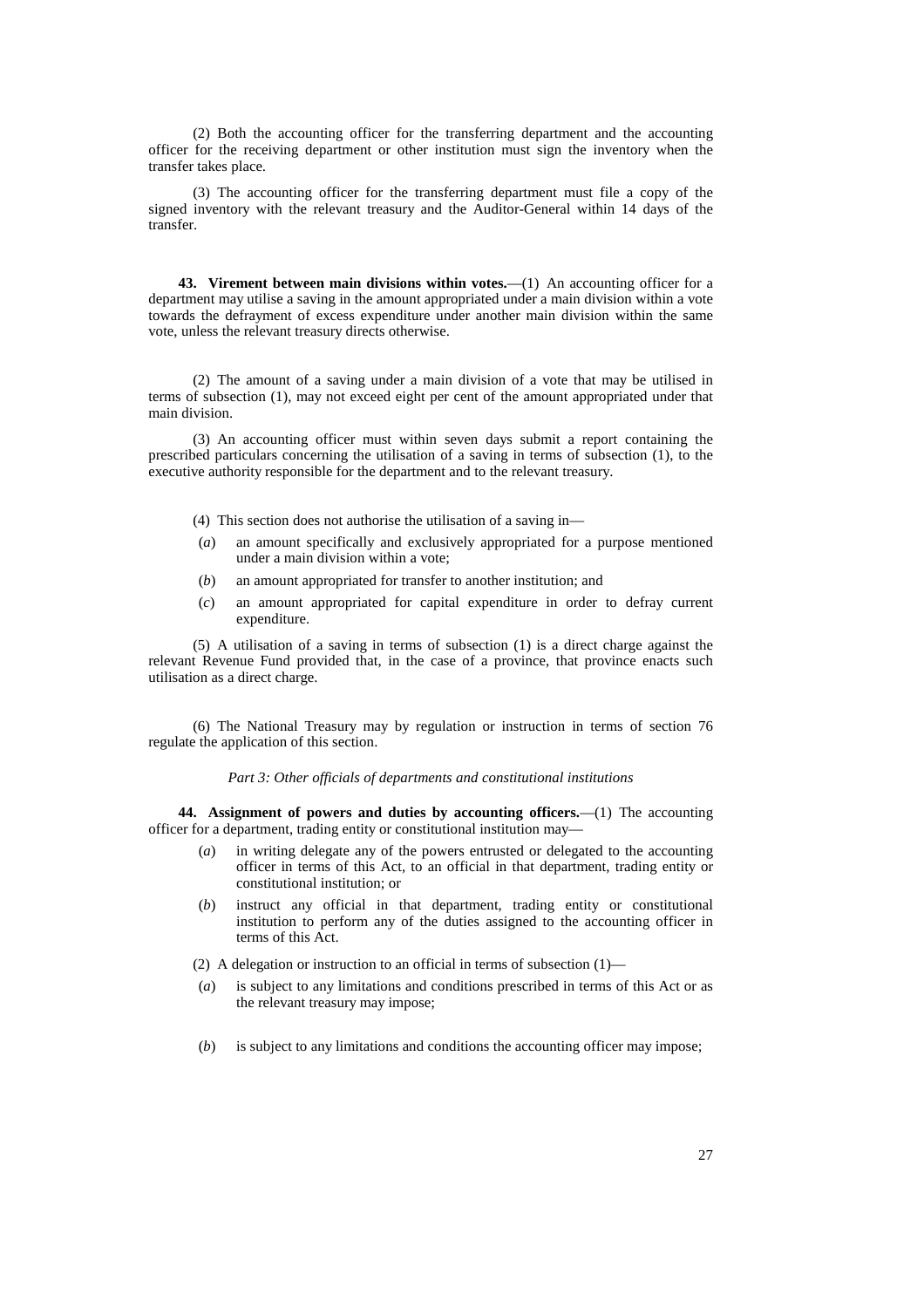- (*c*) may either be to a specific individual or to the holder of a specific post in the relevant department, trading entity or constitutional institution; and
- (*d*) does not divest the accounting officer of the responsibility concerning the exercise of the delegated power or the performance of the assigned duty.

(3) The accounting officer may confirm, vary or revoke any decision taken by an official as a result of a delegation or instruction in terms of subsection (1), subject to any rights that may have become vested as a consequence of the decision.

**45. Responsibilities of other officials.**— An official in a department, trading entity or constitutional institution—

- (*a*) must ensure that the system of financial management and internal control established for that department, trading entity or constitutional institution is carried out within the area of responsibility of that official;
- (*b*) is responsible for the effective, efficient, economical and transparent use of financial and other resources within that official's area of responsibility;
- (*c*) must take effective and appropriate steps to prevent, within that official's area of responsibility, any unauthorised expenditure, irregular expenditure and fruitless and wasteful expenditure and any under collection of revenue due;
- (*d*) must comply with the provisions of this Act to the extent applicable to that official, including any delegations and instructions in terms of section 44; and
- (*e*) is responsible for the management, including the safeguarding, of the assets and the management of the liabilities within that official's area of responsibility.

## CHAPTER 6

## PUBLIC ENTITIES

## *Part 1: Application of this Chapter*

**46. Application.**— The provisions of this Chapter apply, to the extent indicated, to all public entities listed in Schedule 2 or 3.

**47. Unlisted public entities.**—(1) The Minister, by notice in the national *Government Gazette*—

- (*a*) must amend Schedule 3 to include in the list all public entities that are not listed; and
- (*b*) may make technical changes to the list.

(2) The accounting authority for a public entity that is not listed in either Schedule 2 or 3 must, without delay, notify the National Treasury, in writing, that the public entity is not **listed** 

(3) Subsection (2) does not apply to an unlisted public entity that is a subsidiary of a public entity, whether the latter entity is listed or not.

(4) The Minister may not list the following institutions in Schedule 3:

- (*a*) A constitutional institution, the South African Reserve Bank and the Auditor-General;
- (*b*) any public institution which functions outside the sphere of national or provincial government; and
- (*c*) any institution of higher education.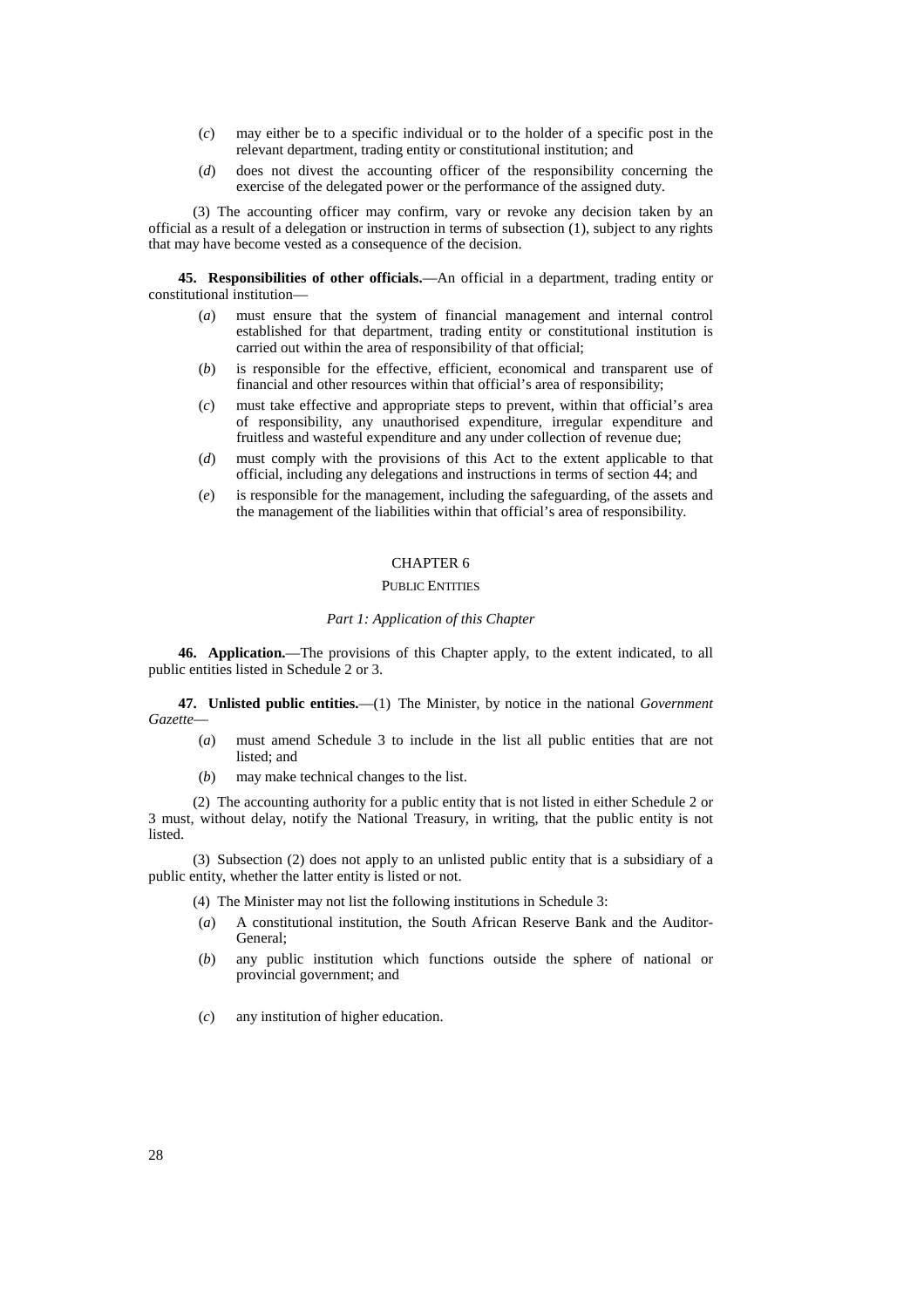**48. Classification of public entities.**—(1) The Minister may by notice in the national *Government Gazette* classify public entities listed in Schedule 3 in accordance with the relevant definitions set out in section 1, as—

- (*a*) national government business enterprises;
- (*b*) provincial government business enterprises;
- (*c*) national public entities; and
- (*d*) provincial public entities.

(2) A public entity is for the purposes of this Act regarded as belonging to the class in which it is classified in terms of subsection (1).

## *Part 2: Accounting authorities for public entities*

**49. Accounting authorities.**—(1) Every public entity must have an authority which must be accountable for the purposes of this Act.

- (2) If the public entity—
- (*a*) has a board or other controlling body, that board or controlling body is the accounting authority for that entity; or
- (*b*) does not have a controlling body, the chief executive officer or the other person in charge of the public entity is the accounting authority for that public entity unless specific legislation applicable to that public entity designates another person as the accounting authority.

(3) The relevant treasury, in exceptional circumstances, may approve or instruct that another functionary of a public entity must be the accounting authority for that public entity.

(4) The relevant treasury may at any time withdraw an approval or instruction in terms of subsection (3).

(5) A public entity must inform the Auditor-General promptly and in writing of any approval or instruction in terms of subsection (3) and any withdrawal of an approval or instruction in terms of subsection (4).

**50. Fiduciary duties of accounting authorities.**—(1) The accounting authority for a public entity must—

- (*a*) exercise the duty of utmost care to ensure reasonable protection of the assets and records of the public entity;
- (*b*) act with fidelity, honesty, integrity and in the best interests of the public entity in managing the financial affairs of the public entity;
- (*c*) on request, disclose to the executive authority responsible for that public entity or the legislature to which the public entity is accountable, all material facts, including those reasonably discoverable, which in any way may influence the decisions or actions of the executive authority or that legislature; and
- (*d*) seek, within the sphere of influence of that accounting authority, to prevent any prejudice to the financial interests of the state.

(2) A member of an accounting authority or, if the accounting authority is not a board or other body, the individual who is the accounting authority, may not—

(*a*) act in a way that is inconsistent with the responsibilities assigned to an accounting authority in terms of this Act; or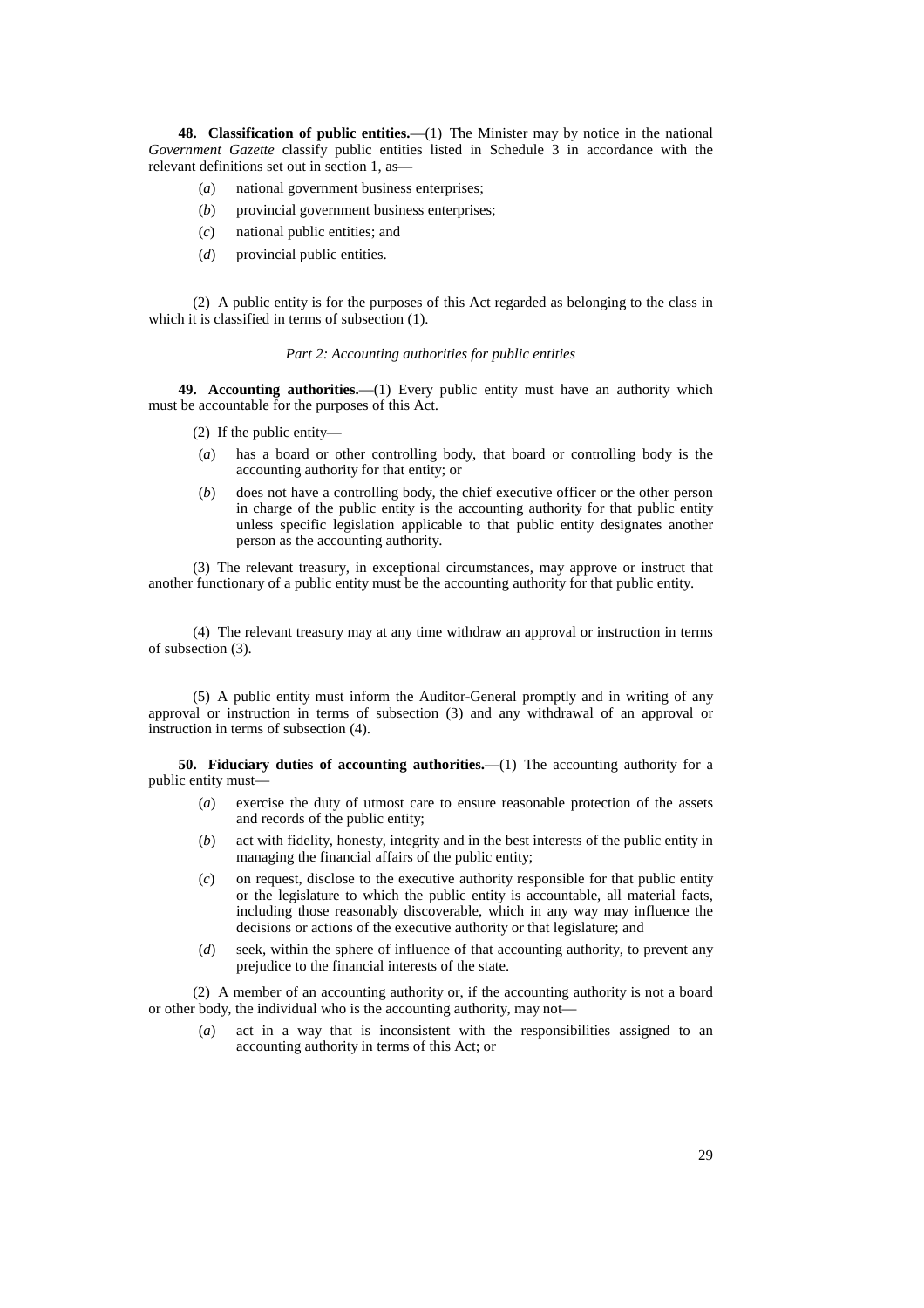- (*b*) use the position or privileges of, or confidential information obtained as, accounting authority or a member of an accounting authority, for personal gain or to improperly benefit another person.
- (3) A member of an accounting authority must—
- (*a*) disclose to the accounting authority any direct or indirect personal or private business interest that that member or any spouse, partner or close family member may have in any matter before the accounting authority; and
- (*b*) withdraw from the proceedings of the accounting authority when that matter is considered, unless the accounting authority decides that the member's direct or indirect interest in the matter is trivial or irrelevant.

**51. General responsibilities of accounting authorities.**—(1) An accounting authority for a public entity—

- (*a*) must ensure that that public entity has and maintains—
	- (i) effective, efficient and transparent systems of financial and risk management and internal control;
	- (ii) a system of internal audit under the control and direction of an audit committee complying with and operating in accordance with regulations and instructions prescribed in terms of sections 76 and 77; and
	- (iii) an appropriate procurement and provisioning system which is fair, equitable, transparent, competitive and cost-effective;
	- (iv) a system for properly evaluating all major capital projects prior to a final decision on the project;
- (*b*) must take effective and appropriate steps to—
	- (i) collect all revenue due to the public entity concerned; and
	- (ii) prevent irregular expenditure, fruitless and wasteful expenditure, losses resulting from criminal conduct, and expenditure not complying with the operational policies of the public entity; and
	- (iii) manage available working capital efficiently and economically;
- (*c*) is responsible for the management, including the safeguarding, of the assets and for the management of the revenue, expenditure and liabilities of the public entity;
- (*d*) must comply with any tax, levy, duty, pension and audit commitments as required by legislation;
- (*e*) must take effective and appropriate disciplinary steps against any employee of the public entity who—
	- (i) contravenes or fails to comply with a provision of this Act;
	- (ii) commits an act which undermines the financial management and internal control system of the public entity; or
	- (iii) makes or permits an irregular expenditure or a fruitless and wasteful expenditure;
- (*f*) is responsible for the submission by the public entity of all reports, returns, notices and other information to Parliament or the relevant provincial legislature and to the relevant executive authority or treasury, as may be required by this Act;
- (*g*) must promptly inform the National Treasury on any new entity which that public entity intends to establish or in the establishment of which it takes the initiative, and allow the National Treasury a reasonable time to submit its decision prior to formal establishment; and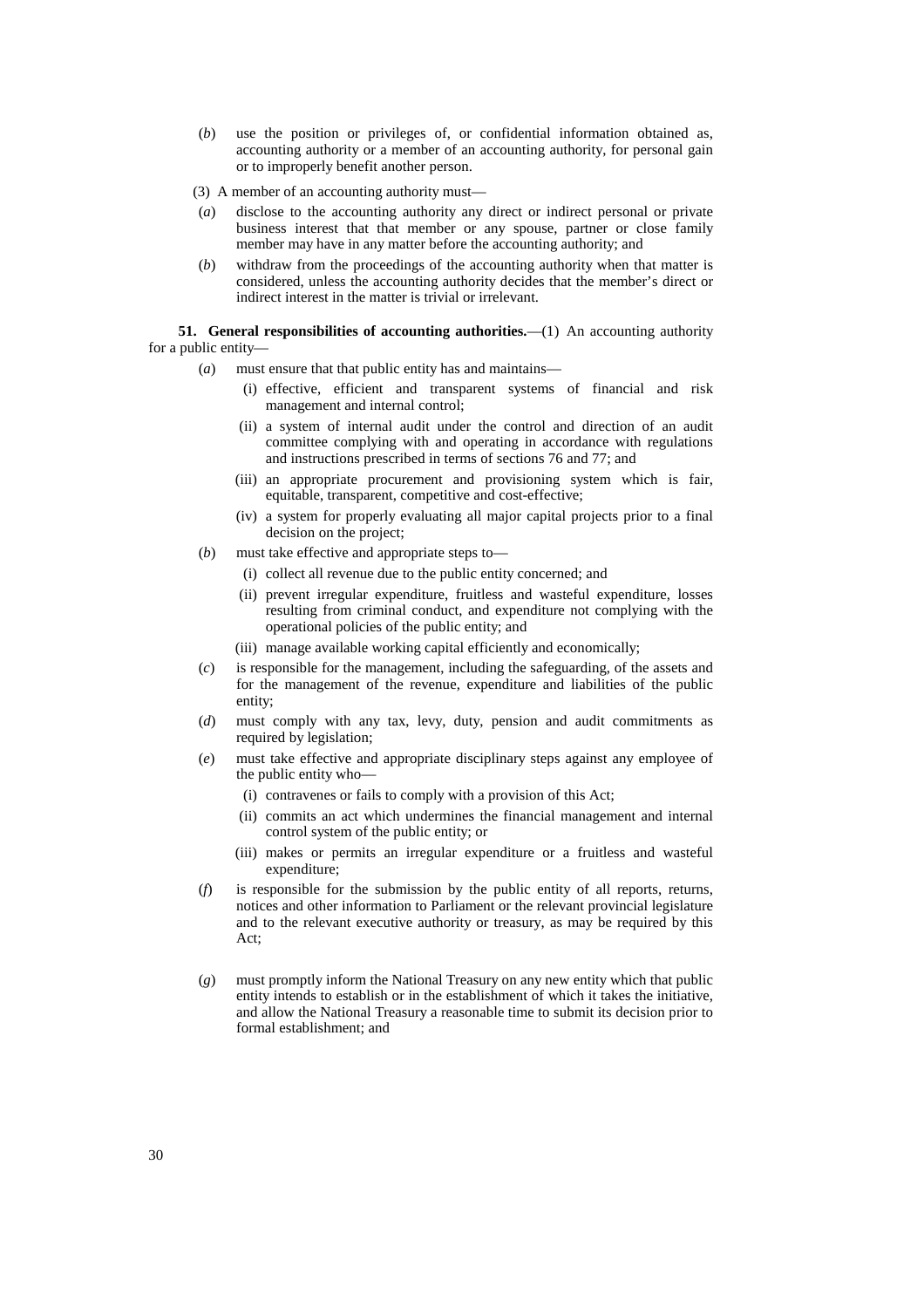(*h*) must comply, and ensure compliance by the public entity, with the provisions of this Act and any other legislation applicable to the public entity.

(2) If an accounting authority is unable to comply with any of the responsibilities determined for an accounting authority in this Part, the accounting authority must promptly report the inability, together with reasons, to the relevant executive authority and treasury.

**52. Annual budget and corporate plan by Schedule 2 public entities and government business enterprises.**— The accounting authority for a public entity listed in Schedule 2 or a government business enterprise listed in Schedule 3 must submit to the accounting officer for a department designated by the executive authority responsible for that public entity or government business enterprise, and to the relevant treasury, at least one month, or another period agreed with the National Treasury, before the start of its financial year—

- (*a*) a projection of revenue, expenditure and borrowings for that financial year in the prescribed format; and
- (*b*) a corporate plan in the prescribed format covering the affairs of that public entity or business enterprise for the following three financial years, and, if it has subsidiaries, also the affairs of the subsidiaries.

**53. Annual budgets by non-business Schedule 3 public entities.**—(1) The accounting authority for a public entity listed in Schedule 3 which is not a government business enterprise must submit to the executive authority responsible for that public entity, at least six months before the start of the financial year of the department designated in terms of subsection (2) or another period agreed to between the executive authority and the public entity, a budget of estimated revenue and expenditure for that financial year, for approval by the executive authority.

(2) The budget must be submitted to the executive authority through the accounting officer for a department designated by the executive authority, who may make recommendations to the executive authority with regard to the approval or amendment of the budget.

(3) A public entity which must submit a budget in terms of subsection (1), may not budget for a deficit and may not accumulate surpluses unless the prior written approval of the National Treasury has been obtained.

(4) The accounting authority for such a public entity is responsible for ensuring that expenditure of that public entity is in accordance with the approved budget.

(5) The National Treasury may regulate the application of this section by regulation or instruction in terms of section 76.

**54.** Information to be submitted by accounting authorities.—(1) The accounting authority for a public entity must submit to the relevant treasury or the Auditor-General such information, returns, documents, explanations and motivations as may be prescribed or as the relevant treasury or the Auditor-General may require.

(2) Before a public entity concludes any of the following transactions, the accounting authority for the public entity must promptly and in writing inform the relevant treasury of the transaction and submit relevant particulars of the transaction to its executive authority for approval of the transaction:

- (*a*) establishment or participation in the establishment of a company;
- (*b*) participation in a significant partnership, trust, unincorporated joint venture or similar arrangement;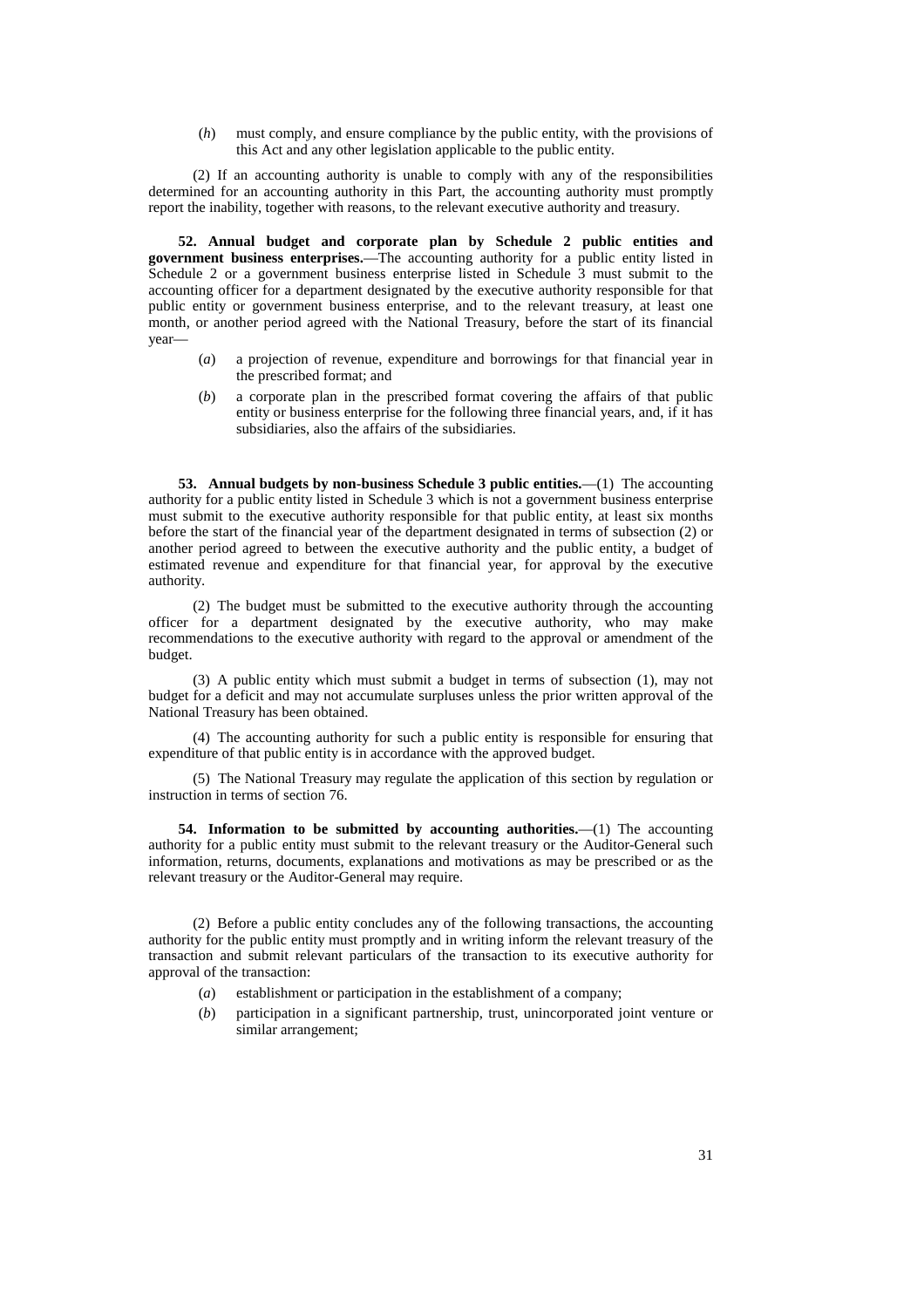- (*c*) acquisition or disposal of a significant shareholding in a company;
- (*d*) acquisition or disposal of a significant asset;
- (*e*) commencement or cessation of a significant business activity; and
- (*f*) a significant change in the nature or extent of its interest in a significant partnership, trust, unincorporated joint venture or similar arrangement.

(3) A public entity may assume that approval has been given if it receives no response from the executive authority on a submission in terms of subsection (2) within 30 days or within a longer period as may be agreed to between itself and the executive authority.

(4) The executive authority may exempt a public entity listed in Schedule 2 or 3 from subsection (2).

**55. Annual report and financial statements.**—(1) The accounting authority for a public entity—

- (*a*) must keep full and proper records of the financial affairs of the public entity;
- (*b*) prepare financial statements for each financial year in accordance with generally accepted accounting practice, unless the Accounting Standards Board approves the application of generally recognised accounting practice for that public entity;
- (*c*) must submit those financial statements within two months after the end of the financial year—
	- (i) to the auditors of the public entity for auditing; and
	- (ii) if it is a business enterprise or other public entity under the ownership control of the national or a provincial government, to the relevant treasury; and
- (*d*) must submit within five months of the end of a financial year to the relevant treasury, to the executive authority responsible for that public entity and, if the Auditor-General did not perform the audit of the financial statements, to the Auditor-General—
	- (i) an annual report on the activities of that public entity during that financial year;
	- (ii) the financial statements for that financial year after the statements have been audited; and
	- (iii) the report of the auditors on those statements.
- (2) The annual report and financial statements referred to in subsection (1) (*d*) must—
- (*a*) fairly present the state of affairs of the public entity, its business, its financial results, its performance against predetermined objectives and its financial position as at the end of the financial year concerned;
- (*b*) include particulars of—
	- (i) any material losses through criminal conduct and any irregular expenditure and fruitless and wasteful expenditure that occurred during the financial year:
	- (ii) any criminal or disciplinary steps taken as a consequence of such losses or irregular expenditure or fruitless and wasteful expenditure;
	- (iii) any losses recovered or written off;
	- (iv) any financial assistance received from the state and commitments made by the state on its behalf; and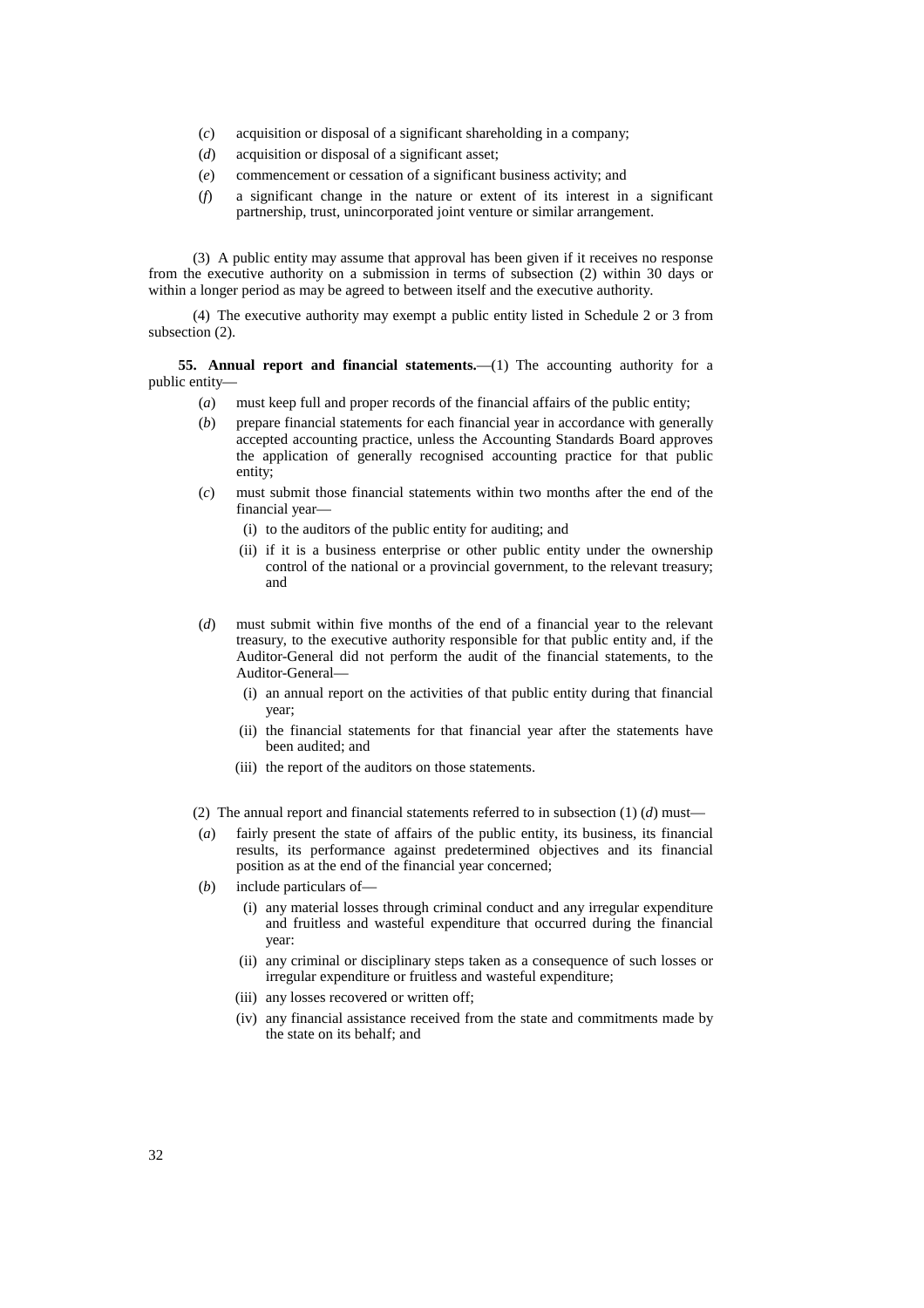- (v) any other matters that may be prescribed; and
- (*c*) include the financial statements of any subsidiaries.

(3) An accounting authority must submit the report and statements referred to in subsection  $(1)$   $(d)$ , for tabling in Parliament or the provincial legislature, to the relevant executive authority through the accounting officer of a department designated by the executive authority.

(4) The relevant treasury may direct that, instead of a separate report, the audited financial statements of a Schedule 3 public entity which is not a government business enterprise must be incorporated in those of a department designated by that treasury.

#### *Part 3: Other officials of public entities*

**56. Assignment of powers and duties by accounting authorities.**— (1) The accounting authority for a public entity may—

- (*a*) in writing delegate any of the powers entrusted or delegated to the accounting authority in terms of this Act, to an official in that public entity; or
- (*b*) instruct an official in that public entity to perform any of the duties assigned to the accounting authority in terms of this Act.

(2) A delegation or instruction to an official in terms of subsection (1)—

- (*a*) is subject to any limitations and conditions the accounting authority may Impose;
- (*b*) may either be to a specific individual or to the holder of a specific post in the relevant public entity; and
- (*c*) does not divest the accounting authority of the responsibility concerning the exercise of the delegated power or the performance of the assigned duty.

(3) The accounting authority may confirm, vary or revoke any decision taken by an official as a result of a delegation or instruction in terms of subsection (1), subject to any rights that may have become vested as a consequence of the decision.

**57. Responsibilities of other officials.**— An official in a public entity—

- (*a*) must ensure that the system of financial management and internal control established for that public entity is carried out within the area of responsibility of that official;
- (*b*) is responsible for the effective, efficient, economical and transparent use of financial and other resources within that official's area of responsibility;
- (*c*) must take effective and appropriate steps to prevent, within that official's area of responsibility, any irregular expenditure and fruitless and wasteful expenditure and any under collection of revenue due;
- (*d*) must comply with the provisions of this Act to the extent applicable to that official, including any delegations and instructions in terms of section 56; and
- (*e*) is responsible for the management, including the safeguarding, of the assets and the management of the liabilities within that official's area of responsibility.

#### *Part 4: External auditors*

**58. Appointment of auditors.**—(1) The annual financial statements of a public entity must be audited annually by—

(*a*) the Auditor-General; or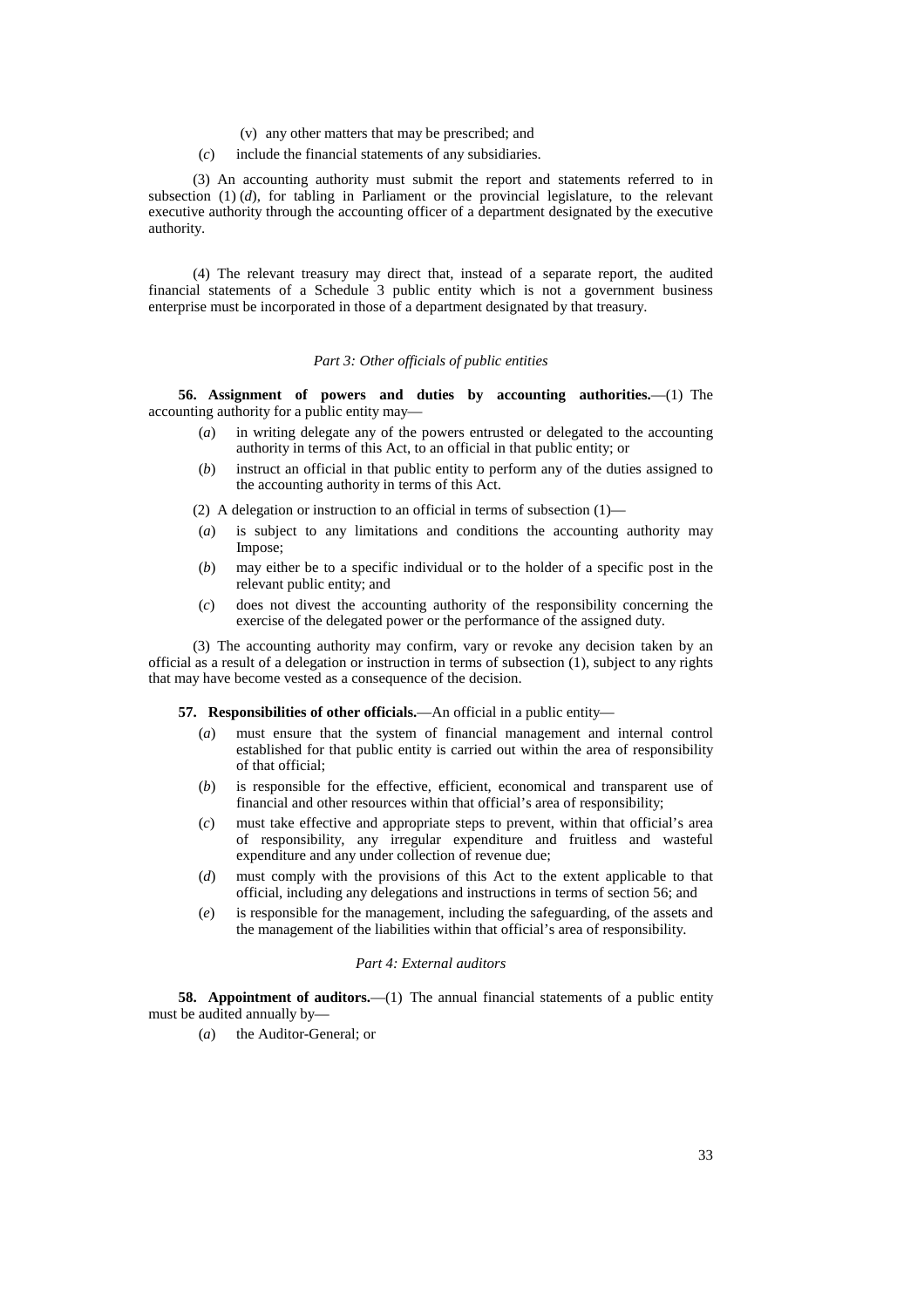(*b*) a person registered in terms of section 15 of the Public Accountants' and Auditors' Act, 1991 (Act No. 80 of 1991), as an accountant and auditor, and engaged in public practice as such.

(2) A public entity may appoint, as its auditor, a person referred to in subsection (1) (*b*) only if the audit is not performed by the Auditor-General.

(3) A public entity must consult the Auditor-General on the appointment of an auditor in terms of subsection (2).

**59. Discharge of auditors.**—(1) An auditor appointed by a public entity in terms of section 58 (1) (*b*) may not be discharged before the expiry of that auditor's term of appointment except by the executive authority responsible for that public entity acting—

- (*a*) after consultation with the accounting authority for that public entity; and
- (*b*) with the concurrence of the Auditor-General.

(2) If an executive authority intends discharging an auditor in terms of subsection (1), the executive authority must—

- (*a*) in writing give notice of the proposed discharge to the auditor, with reasons; and
- (*b*) give the auditor an opportunity to make written representations to the executive authority and the Auditor-General within 20 days of receipt of the notice.

(3) The Auditor-General must report any discharge of an auditor in terms of this section to Parliament.

**60. Duties and powers of auditors.**—(1) An auditor appointed in terms of section 58 (1) (*b*) must perform the functions of office as auditor in terms of section 20 of the Public Accountants' and Auditors' Act, 1991 (Act No. 80 of 1991).

(2) In exercising the powers and performing the duties as auditor of a public entity the auditor—

- (*a*) has access at all reasonable times to the accounting records, including all books, vouchers, documents and other property of the public entity;
- (*b*) may require from the accounting authority for that public entity such information and explanations as are necessary for the purpose of the audit; and
- (*c*) may investigate whether there are adequate measures and procedures for the proper application of sound economic, efficient and effective management.

(3) An auditor appointed in terms of section 58 (1) (*b*) may consult the Auditor-General or any person in the Office of the Auditor-General concerning any matter relating to the auditing of the public entity concerned.

(4) An auditor appointed in terms of section 58 (1) (*b*)—

- (*a*) must receive notice of every meeting of the public entity's audit committee; and
- (*b*) may attend, and participate in, any meeting of the audit committee at the expense of the public entity.

**61. Reports of auditor.**—(1) The report of an auditor appointed in terms of section 58 (1) (*b*) must be addressed to the executive authority responsible for the public entity concerned and must state separately in respect of each of the following matters whether in the auditor's opinion—

- (*a*) the annual financial statements of the public entity fairly present the financial position and the results obtained by the entity in accordance with subsection 55 (1) (*b*) applied on a basis consistent with that of the preceding year;
- (*b*) if required by the Auditor-General, the performance information furnished in terms of subsection 55 (2) (*a*) is fair in all material respects and, if applicable, on a basis consistent with that of the preceding year; and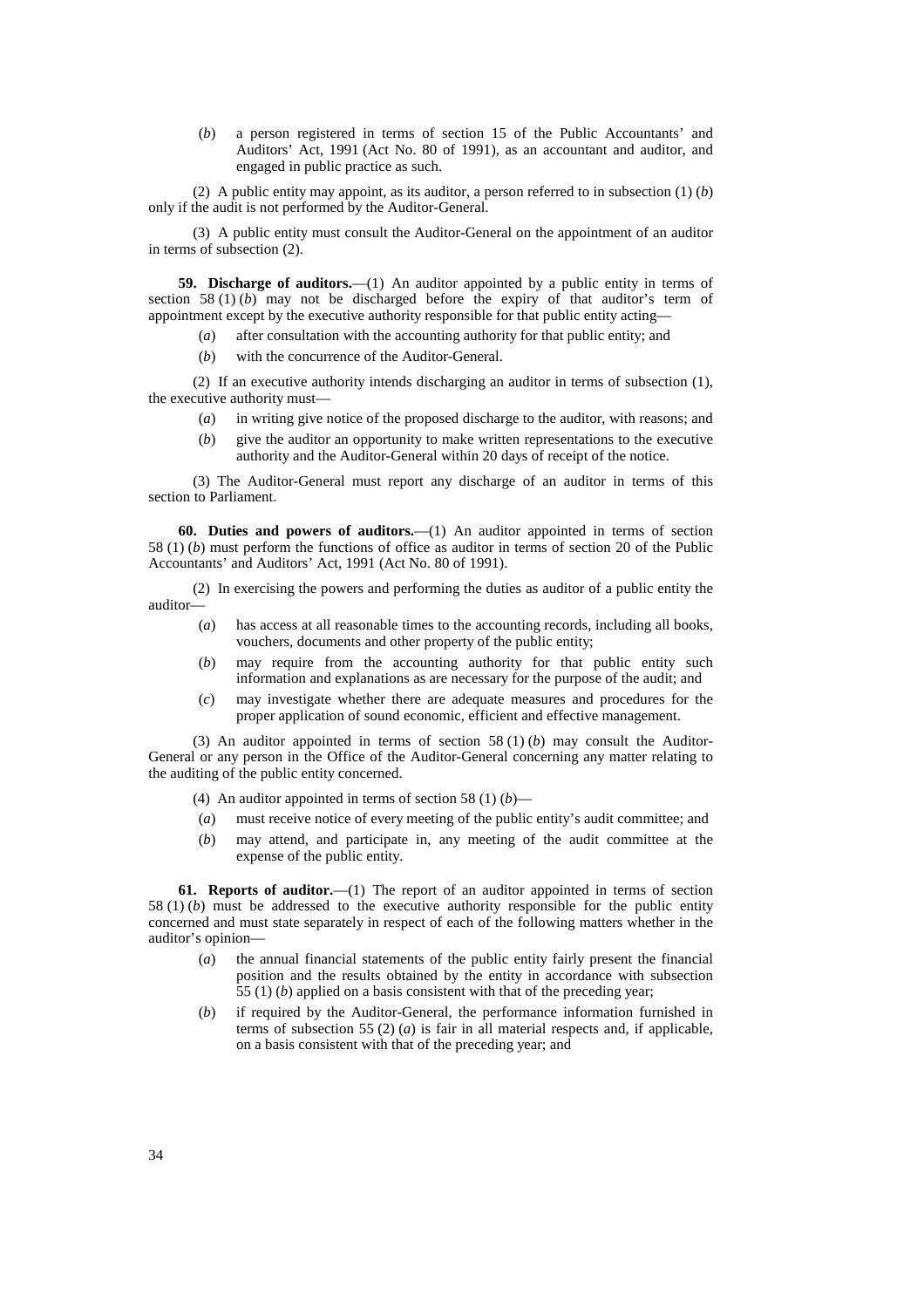- (*c*) the transactions that had come to the auditor's attention during auditing were in all material respects in accordance with the mandatory functions of the public entity determined by law or otherwise.
- (2) The auditor—
- (*a*) must report to the executive authority responsible for the public entity the results of any investigation carried out under subsection 60 (2)  $(c)$ ; and
- (*b*) when reporting in terms of paragraph (*a*), must draw attention to any other matters within the auditor's investigation which, in the auditor's opinion, should in the public interest be brought to the notice of Parliament.

#### **62. Duties and powers of Auditor-General.**—(1) The Auditor-General may—

- (*a*) investigate any public entity or audit the financial statements of any public entity if the Auditor-General is not appointed as auditor and the Auditor-General considers it to be in the public interest or upon the receipt of a complaint; and
- (*b*) recover the cost of the investigation or audit from the public entity.

(2) An investigation or audit in terms of section (1) may be carried out either by the Auditor-General or a person appointed by the Auditor-General.

(3) The executive authority responsible for a public entity in respect of which the Auditor-General has issued a special report in terms of subsection (1) or (2), must promptly table the report in the National Assembly or the relevant provincial legislature, as may be appropriate.

- (4) The Auditor-General may—
- (*a*) claim the reasonable cost of performing the duties and exercising the powers in terms of this section from the public entity concerned; and
- (*b*) annually report to Parliament on specific and general findings regarding the accountability of public entities.

## CHAPTER 7

#### EXECUTIVE AUTHORITIES

**63. Financial responsibilities of executive authorities.**—(1) (*a*) Executive authorities of departments must perform their statutory functions within the limits of the funds authorised for the relevant vote.

(*b*) In performing their statutory functions executive authorities must consider the monthly reports submitted to them in terms of section 39 (2) (*b*) and 40 (4) (*c*).

(2) The executive authority responsible for a public entity under the ownership control of the national or a provincial executive must exercise that executive's ownership control powers to ensure that that public entity complies with this Act and the financial policies of that executive.

**64. Executive directives having financial implications.**— (1) Any directive by an executive authority of a department to the accounting officer of the department having financial implications for the department must be in writing.

(2) If implementation of the directive is likely to result in unauthorised expenditure, the accounting officer will be responsible for any resulting unauthorised expenditure unless the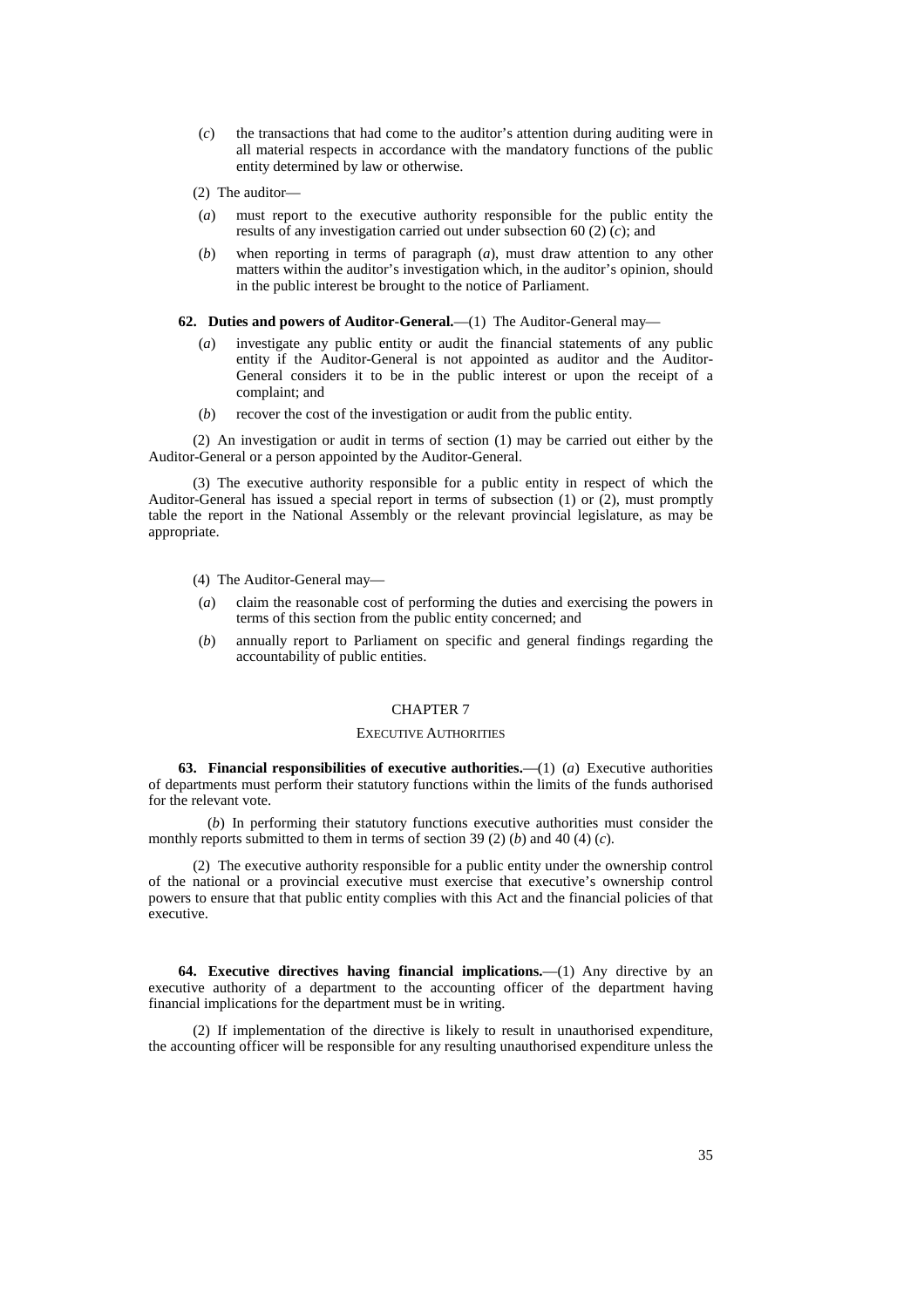accounting officer has informed the executive authority in writing of the likelihood of that unauthorised expenditure.

(3) Any decision of the executive authority to proceed with the implementation of the directive, and the reasons for the decision, must be in writing, and the accounting officer must promptly file a copy of this document with the National Treasury and the Auditor-General, and if a provincial department is involved, also with the relevant provincial treasury.

**65. Tabling in legislatures.**—(1) The executive authority responsible for a department or public entity must table in the National Assembly or a provincial legislature, as may be appropriate-

- (*a*) the annual report and financial statements referred to in section 40 (1) (*d*) or 55 (1) (*d*) and the audit report on those statements, within one month after the accounting officer for the department or the accounting authority for the public entity received the audit report; and
- (*b*) the findings of a disciplinary board, and any sanctions imposed by such a board, which heard a case of financial misconduct against an accounting officer or accounting authority in terms of section 81 or 83.

(2) If an executive authority fails to table, in accordance with subsection (1) (*a*), the annual report and financial statements of the department or the public entity, and the audit report on those statements, in the relevant legislature within six months after the end of the financial year to which those statements relate—

- (*a*) the executive authority must table a written explanation in the legislature setting out the reasons why they were not tabled; and
- (*b*) the Auditor-General may issue a special report on the delay.

## CHAPTER 8

#### LOANS, GUARANTEES AND OTHER COMMITMENTS

#### *Part 1: General principles*

**66. Restrictions on borrowing, guarantees and other commitments.**— (1) An institution to which this Act applies may not borrow money or issue a guarantee, indemnity or security, or enter into any other transaction that binds or may bind that institution or the Revenue Fund to any future financial commitment, unless such borrowing, guarantee, indemnity, security or other transaction—

- (*a*) is authorised by this Act; and
- (*b*) in the case of public entities, is also authorised by other legislation not in conflict with this Act; and
- (*c*) in the case of loans by a province or a provincial government business enterprise under the ownership control of a provincial executive, is within the limits as set in terms of the Borrowing Powers of Provincial Governments Act, 1996 (Act No. 48 of 1996).

(2) A government may only through the following persons borrow money, or issue a guarantee, indemnity or security, or enter into any other transaction that binds or may bind a Revenue Fund to any future financial commitment: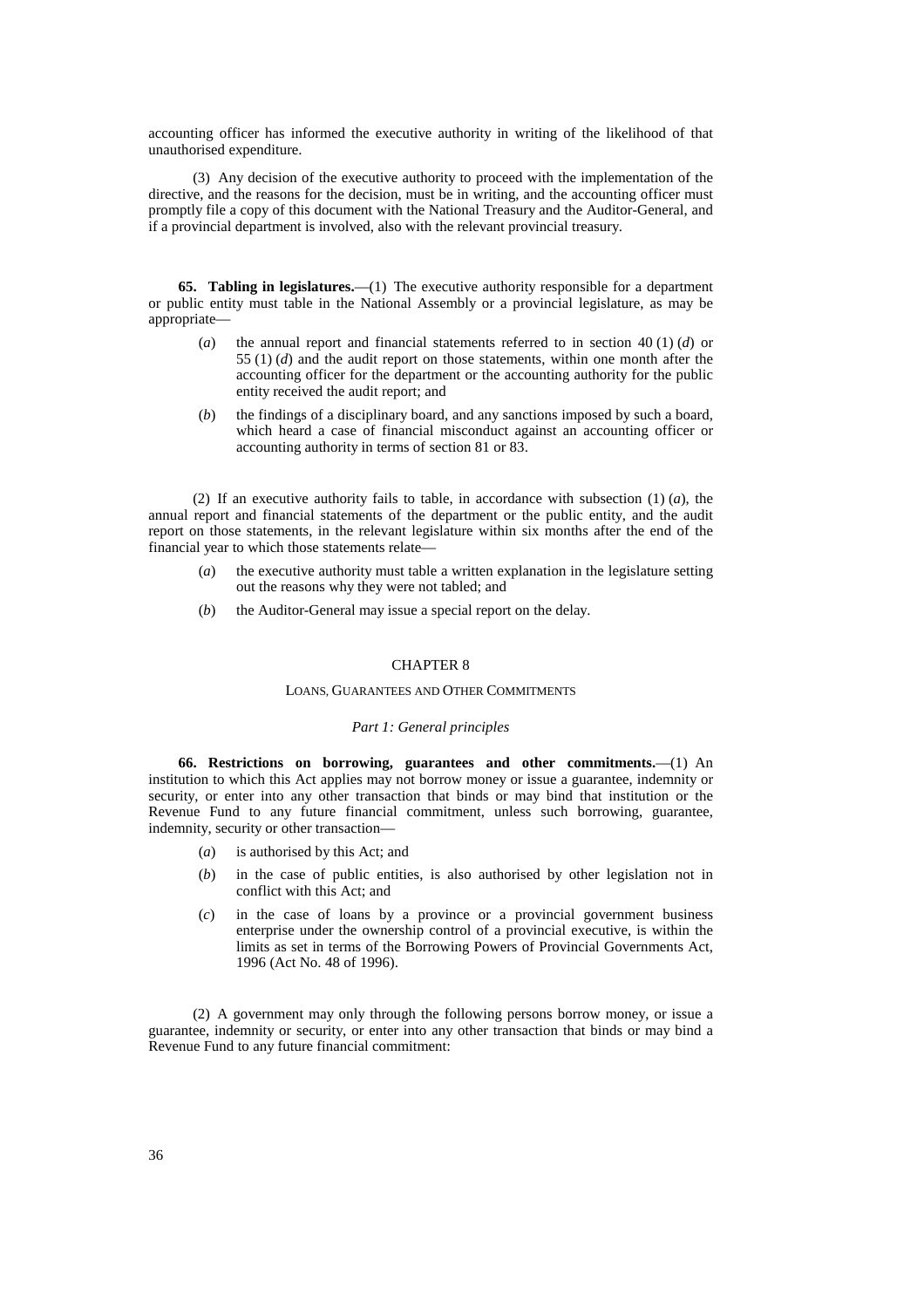- (*a*) The National Revenue Fund: The Minister or, in the case of the issue of a guarantee, indemnity or security, the responsible Cabinet member acting with the concurrence of the Minister in terms of section 70.
- (*b*) A Provincial Revenue Fund: The MEC for finance in the province, acting in accordance with the Borrowing Powers of Provincial Governments Act, 1996.

(3) Public entities may only through the following persons borrow money, or issue a guarantee, indemnity or security, or enter into any other transaction that binds or may bind that public entity to any future financial commitment:

- (*a*) A public entity listed in Schedule 2: The accounting authority for that Schedule 2 public entity.
- (*b*) A national government business enterprise listed in Schedule 3 and authorised by notice in the national *Government Gazette* by the Minister: The accounting authority for that government business enterprise, subject to any conditions the Minister may impose.
- (*c*) Any other national public entity: The Minister or, in the case of the issue of a guarantee, indemnity or security, the Cabinet member who is the executive authority responsible for that public entity, acting with the concurrence of the Minister in terms of section 70.
- (*d*) A provincial government business enterprise listed in Schedule 3 and authorised by notice in the national *Government Gazette* by the Minister: The MEC for finance in the province, acting with the concurrence of the Minister, subject to any conditions that the Minister may impose.

(4) Constitutional institutions and provincial public entities not mentioned in subsection (3) (*d*) may not borrow money, nor issue a guarantee, indemnity or security, nor enter into any other transaction that binds or may bind the institution or entity to any future financial commitment.

(5) Despite subsection (4), the Minister may in writing permit a public entity mentioned in subsection (3) (*c*) or (*d*) or a constitutional institution to borrow money for bridging purposes up to a prescribed limit, including a temporary bank overdraft, subject to such conditions as the Minister may impose.

(6) A person mentioned in subsection (2) or (3) may not delegate a power conferred in terms of that subsection, except with the prior written approval of the Minister.

- (7) A public entity authorised to borrow money—
- (*a*) must annually submit to the Minister a borrowing Programme for the year; and
- (*b*) may not borrow money in a foreign currency above a prescribed limit, except when that public entity is a company in which the state is not the only shareholder.

**67. No provincial foreign commitments.**— A provincial government, including any provincial public entity, may not borrow money or issue a guarantee, indemnity or security or enter into any other transaction that binds itself to any future financial commitment, denominated in a foreign currency or concluded on a foreign financial market.

**68. Consequences of unauthorised transactions.**— If a person, otherwise than in accordance with section 66, lends money to an institution to which this Act applies or purports to issue on behalf of such an institution a guarantee, indemnity or security, or enters into any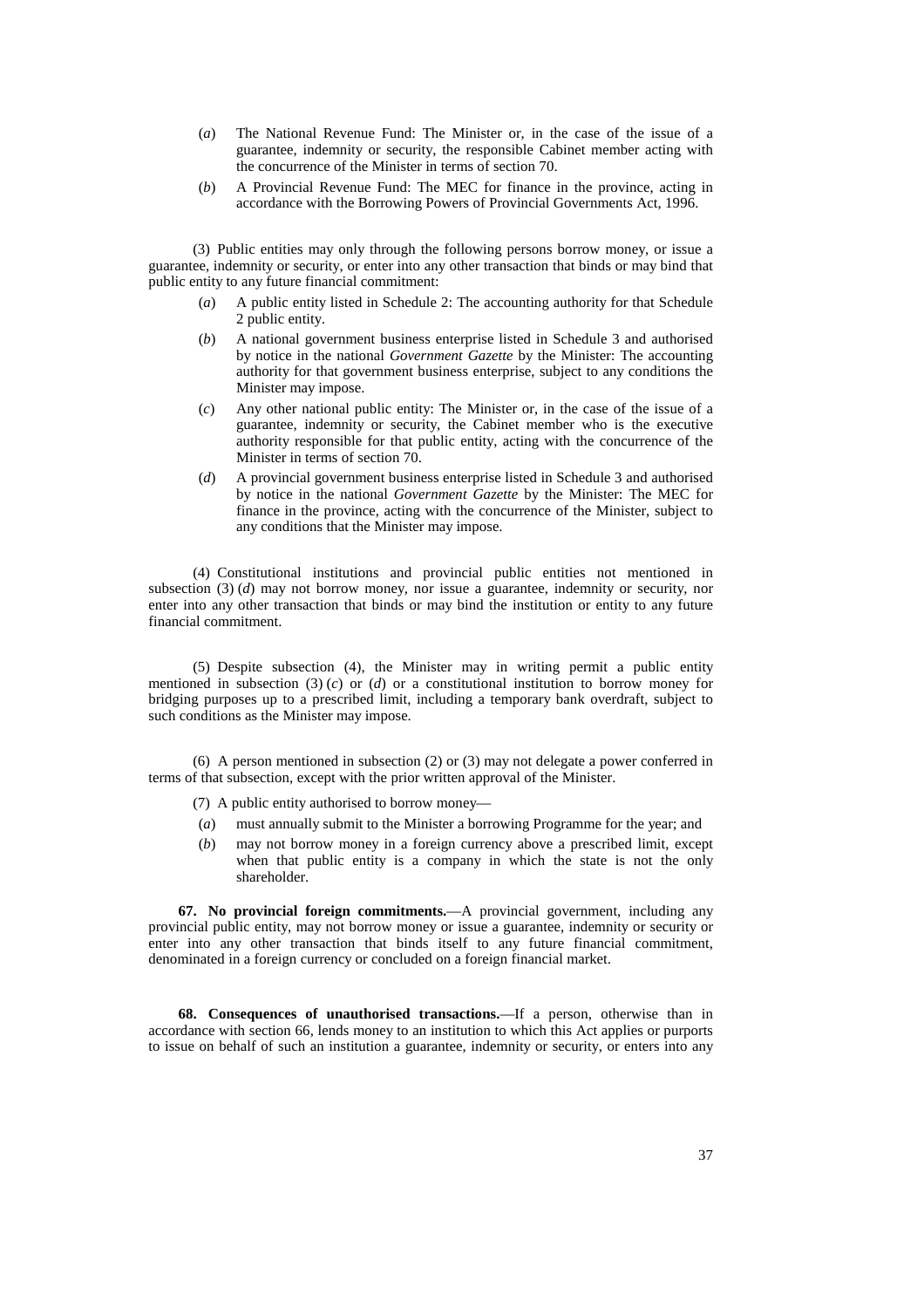other transaction which purports to bind such an institution to any future financial commitment, the state and that institution is not bound by the lending contract or the guarantee, indemnity, security or other transaction.

**69. Regulations on borrowing by public entities.**— The Minister may regulate by regulation in terms of section 76 the borrowing of money by or for or on behalf of public entities referred to in section 66 (3)  $(b)$ ,  $(c)$  and  $(d)$ .

**70. Guarantees, indemnities and securities by Cabinet members.**— (1) A Cabinet member, with the written concurrence of the Minister (given either specifically in each case or generally with regard to a category of cases and subject to any conditions approved by the Minister), may issue a guarantee, indemnity or security which binds—

- (*a*) the National Revenue Fund in respect of a financial commitment incurred or to be incurred by the national executive; or
- (*b*) a national public entity referred to in section 66 (3) (*c*) in respect of a financial commitment incurred or to be incurred by that public entity.
- (2) Any payment under a guarantee, indemnity or security issued in terms of—
- (*a*) subsection (1) (*a*), is a direct charge against the National Revenue Fund, and any such payment must in the first instance be defrayed from the funds budgeted for the department that is concerned with the issue of the guarantee, indemnity or security in question; and
- (*b*) subsection (1) (*b*), is a charge against the national public entity concerned.

(3) A Cabinet member who seeks the Minister's concurrence for the issue of a guarantee, indemnity or security in terms of subsection  $(1)$  (*a*) or (*b*), must provide the Minister with all relevant information as the Minister may require regarding the issue of such guarantee, indemnity or security and the relevant financial commitment.

(4) The responsible Cabinet member must at least annually report the circumstances relating to any payments under a guarantee, indemnity or security issued in terms of subsection (1) (*a*) or (*b*), to the National Assembly for tabling in the National Assembly.

#### *Part 2: Loans by national government*

**71. Purposes for which Minister may borrow money.**— The Minister may borrow money in terms of section 66 (2) (*a*) for the following purposes only:

- (*a*) To finance national budget deficits;
- (*b*) to refinance maturing debt or a loan paid before the redemption date;
- (*c*) to obtain foreign currency;
- (*d*) to maintain credit balances on a bank account of the National Revenue Fund;
- (*e*) to regulate internal monetary conditions should the necessity arise; or
- (*f*) any other purpose approved by the National Assembly by special resolution.

**72. Signing of loan agreements.**— The Minister, on conditions determined by the Minister, may authorise another person to sign a loan agreement when the Minister borrows money in terms of section 66 (2)  $\hat{a}$ ).

**73. Interest and repayments of loans to be direct charges.**— The following payments in connection with loans are direct charges against the National Revenue Fund:

- the repayment of money borrowed by the Minister in terms of section 66 (2)  $(a)$ or repaid in terms of section 74;
- (*b*) the interest payable on money borrowed; and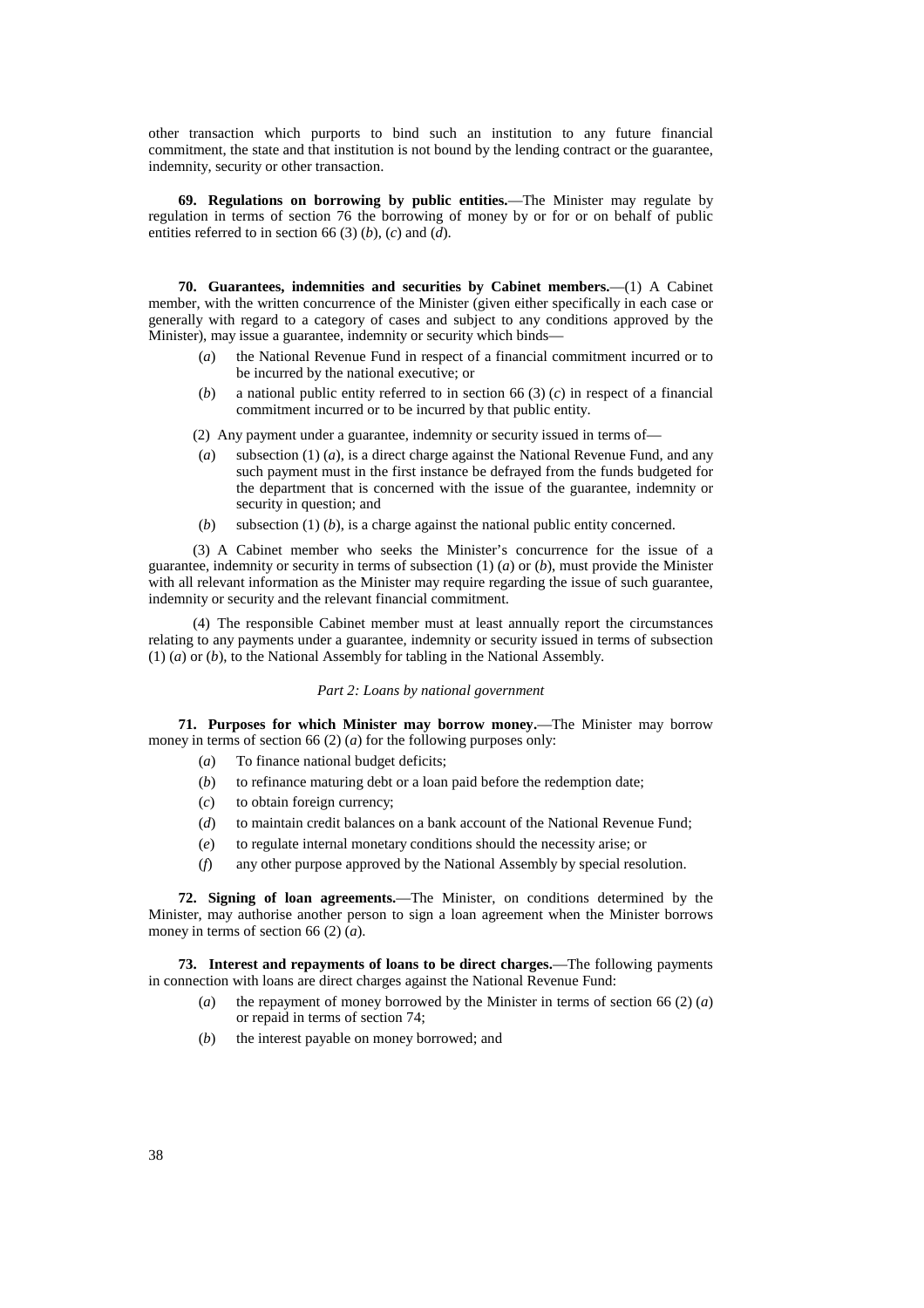(*c*) any costs associated with such borrowing and approved by the National Treasury.

**74. Repayment, conversion and consolidation of loans.**— The Minister may, on such terms and conditions as the Minister may determine, and, when necessary, with the concurrence of the lender—

- (*a*) repay any loan prior to the redemption date of that loan;
- (*b*) convert the loan into any other loan, or
- (*c*) consolidate two or more loans into an existing or new loan.

**75. Obligations from lien over securities.**— Neither the Minister, nor the National Treasury is responsible for the fulfilment of any obligation resulting from any lien, whether expressed, implied or construed, held over any security issued in terms of this Act, despite the fact that the Minister or the National Treasury was notified of the lien.

## CHAPTER 9

## GENERAL TREASURY MATTERS

**76. Treasury regulations and instructions.** (1) The National Treasury must make regulations or issue instructions applicable to departments, concerning—

- (*a*) any matter that must be prescribed for departments in terms of this Act;
- (*b*) the recovery of losses and damages;
- (*c*) the handling of, and control over, trust money and property;
- (*d*) the rendering of free services;
- (*e*) the writing off of losses of state money or other state assets or amounts owed to the state;
- (*f*) liability for losses and damages and procedures for recovery;
- (*g*) the cancellation or variation of contracts to the detriment of the state;
- (*h*) the settlement of claims by or against the state;
- (*i*) the waiver of claims by the state;
- (*j*) the remission of money due to the Revenue Fund, refunds of revenue and payments from the Revenue Fund, as an act of grace;
- (*k*) the alienation, letting or other disposal of state assets; and
- (*l*) gifts or donations by or to the state.

(2) The National Treasury may make regulations or issue instructions applicable to departments, concerning—

- (*a*) any matter that may be prescribed for departments in terms of this Act;
- (*b*) the charging of expenditure against particular votes;
- (*c*) the establishment of and control over trading entities;
- (*d*) the improvement and maintenance of immovable state assets;
- (*e*) fruitless and wasteful, unauthorised and irregular expenditure;
- (*f*) the determination of any scales of fees, other charges or rates relating to revenue accruing to, or expenditure from, a Revenue Fund;
- (*g*) the treatment of any specific expenditure;
- (*h*) vouchers or other proofs of receipts or payments, which are defective or have been lost or damaged;
- (*i*) assets which accrue to the state by operation of any law; or
- (*j*) any other matter that may facilitate the application of this Act.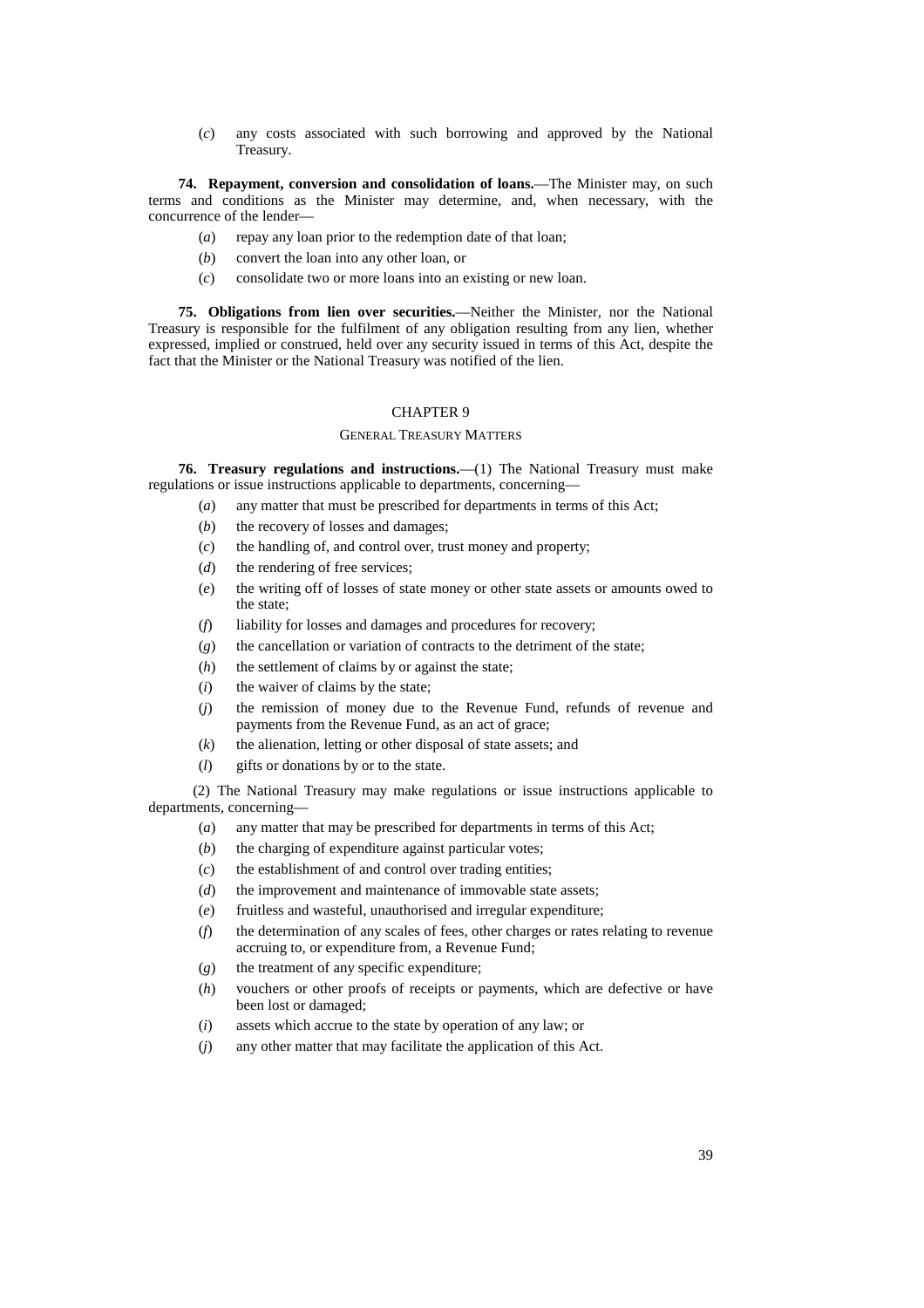(3) Regulations in terms of subsection (1) or (2) may prescribe matters for which the prior approval of a treasury must be obtained.

(4) The National Treasury may make regulations or issue instructions applicable to all institutions to which this Act applies concerning—

- (*a*) any matter that may be prescribed for all institutions in terms of this Act;
	- (*b*) financial management and internal control;
	- (*c*) the determination of a framework for an appropriate procurement and provisioning system which is fair, equitable, transparent, competitive and costeffective;
	- (*d*) audit committees, their appointment and their functioning;
	- (*e*) internal audit components and their functioning;
	- (*f*) the administration of this Act; and
	- (*g*) any other matter that may facilitate the application of this Act.
- (5) A treasury regulation or instruction in terms of this section may—
- (*a*) differentiate between different categories of—
	- (i) institutions to which this Act applies;
	- (ii) accounting officers; or
	- (iii) accounting authorities; or
- (*b*) be limited in its application to a specific category of—
	- (i) institutions to which this Act applies;
	- (ii) accounting officers; or
	- (iii) accounting authorities.

**77. Audit committees.**— An audit committee—

- (*a*) must consist of at least three persons of whom, in the case of a department—
	- (i) one must be from outside the public service;
	- (ii) the majority may not be persons in the employ of the department, except with the approval of the relevant treasury; and
	- (iii) the chairperson may not be in the employ of the department;
- (*b*) must meet at least twice a year; and
- (*c*) may be established for two or more departments or institutions if the relevant treasury considers it to be more economical.

**78. Publishing of draft treasury regulations for public comment.**— Draft regulations in terms of section 76 must be published for public comment in the national *Government Gazette* before their enactment.

**79. Departures from treasury regulations, instructions or conditions.**— The National Treasury may on good grounds approve a departure from a treasury regulation or instruction or any condition imposed in terms of this Act and must promptly inform the Auditor-General in writing when it does so.

**80. Determination of interest rates for debt owing to state.**— (1) The Minister, by notice in the national *Government Gazette*, must determine—

- (*a*) a uniform interest rate applicable to loans granted out of a Revenue Fund; and
- (*b*) a uniform interest rate applicable to all other debts which must be paid into a Revenue Fund.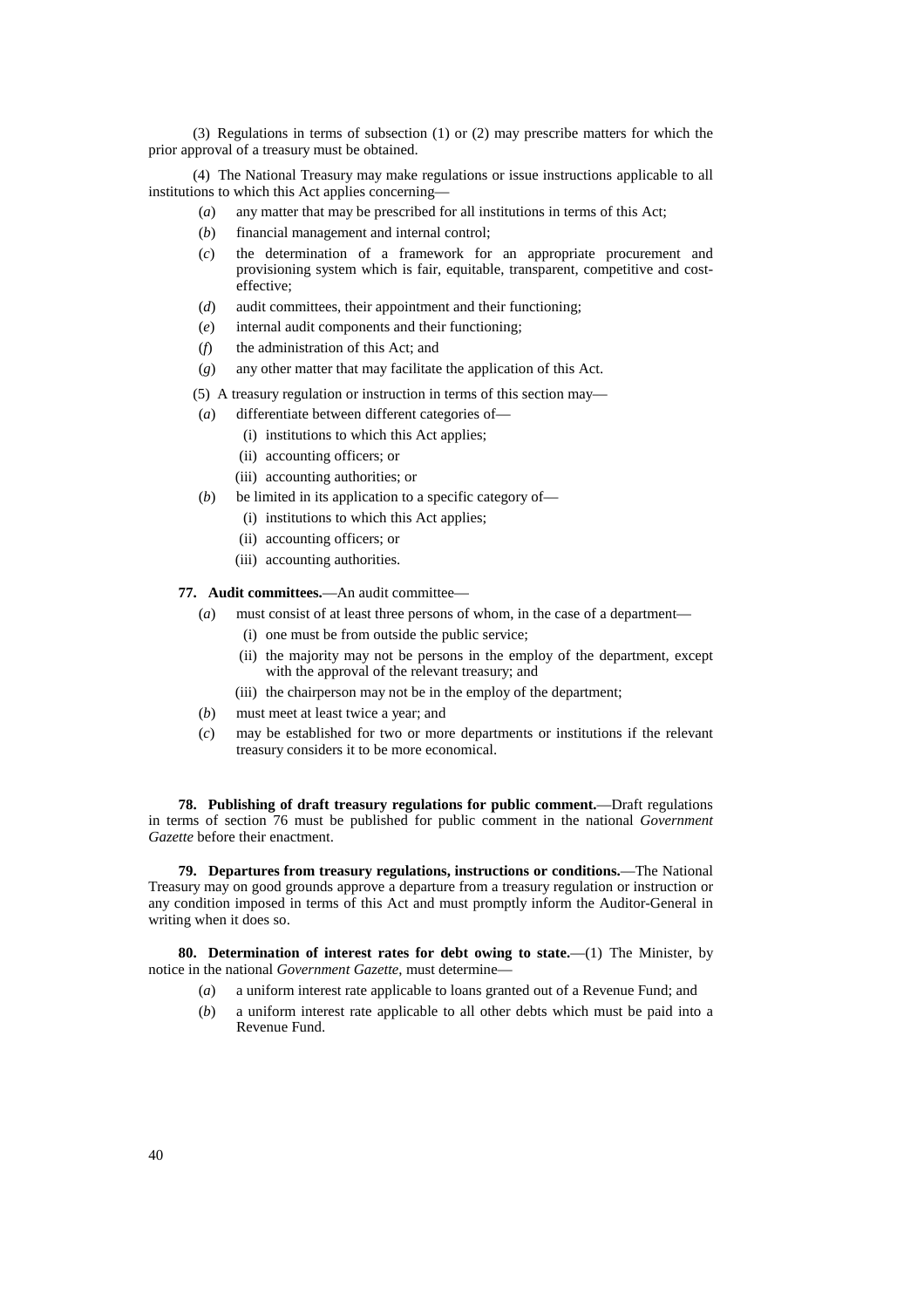(2) An interest rate determined in terms of subsection (1) (*b*) may differentiate between different categories of debt.

## CHAPTER 10

#### FINANCIAL MISCONDUCT

#### *Part 1: Disciplinary proceedings*

**81. Financial misconduct by officials in departments and constitutional institutions.**—(1) An accounting officer for a department or a constitutional institution commits an act of financial misconduct if that accounting officer wilfully or negligently—

- (*a*) fails to comply with a requirement of section 38, 39, 40, 41 or 42; or
- (*b*) makes or permits an unauthorised expenditure, an irregular expenditure or a fruitless and wasteful expenditure.

(2) An official of a department, a trading entity or a constitutional institution to whom a power or duty is assigned in terms of section 44 commits an act of financial misconduct if that official wilfully or negligently fails to exercise that power or perform that duty.

**82. Financial misconduct by treasury officials.**— An official of a treasury to whom a power or duty is assigned in terms of section 10 or 20 commits an act of financial misconduct if that official wilfully or negligently fails to exercise that power or perform that duty.

**83. Financial misconduct by accounting authorities and officials of public** entities.—(1) The accounting authority for a public entity commits an act of financial misconduct if that accounting authority wilfully or negligently—

- (*a*) fails to comply with a requirement of section 50, 51, 52, 53, 54 or 55; or
- (*b*) makes or permits an irregular expenditure or a fruitless and wasteful expenditure.

(2) If the accounting authority is a board or other body consisting of members, every member is individually and severally liable for any financial misconduct of the accounting authority.

(3) An official of a public entity to whom a power or duty is assigned in terms of section 56 commits an act of financial misconduct if that official wilfully or negligently fails to exercise that power or perform that duty.

(4) Financial misconduct is a ground for dismissal or suspension of, or other sanction against, a member or person referred to in subsection (2) or (3) despite any other legislation.

**84. Applicable legal regime for disciplinary proceedings.**— A charge of financial misconduct against an accounting officer or official referred to in section 81 or 83, or an accounting authority or a member of an accounting authority or an official referred to in section 82, must be investigated, heard and disposed of in terms of the statutory or other conditions of appointment or employment applicable to that accounting officer or authority, or member or official, and any regulations prescribed by the Minister in terms of section 85.

**85. Regulations on financial misconduct procedures.**— (1) The Minister must make regulations prescribing—

(*a*) the manner, form and circumstances in which allegations and disciplinary and criminal charges of financial misconduct must be reported to the National Treasury, the relevant provincial treasury and the Auditor-General, including—

(i) particulars of the alleged financial misconduct; and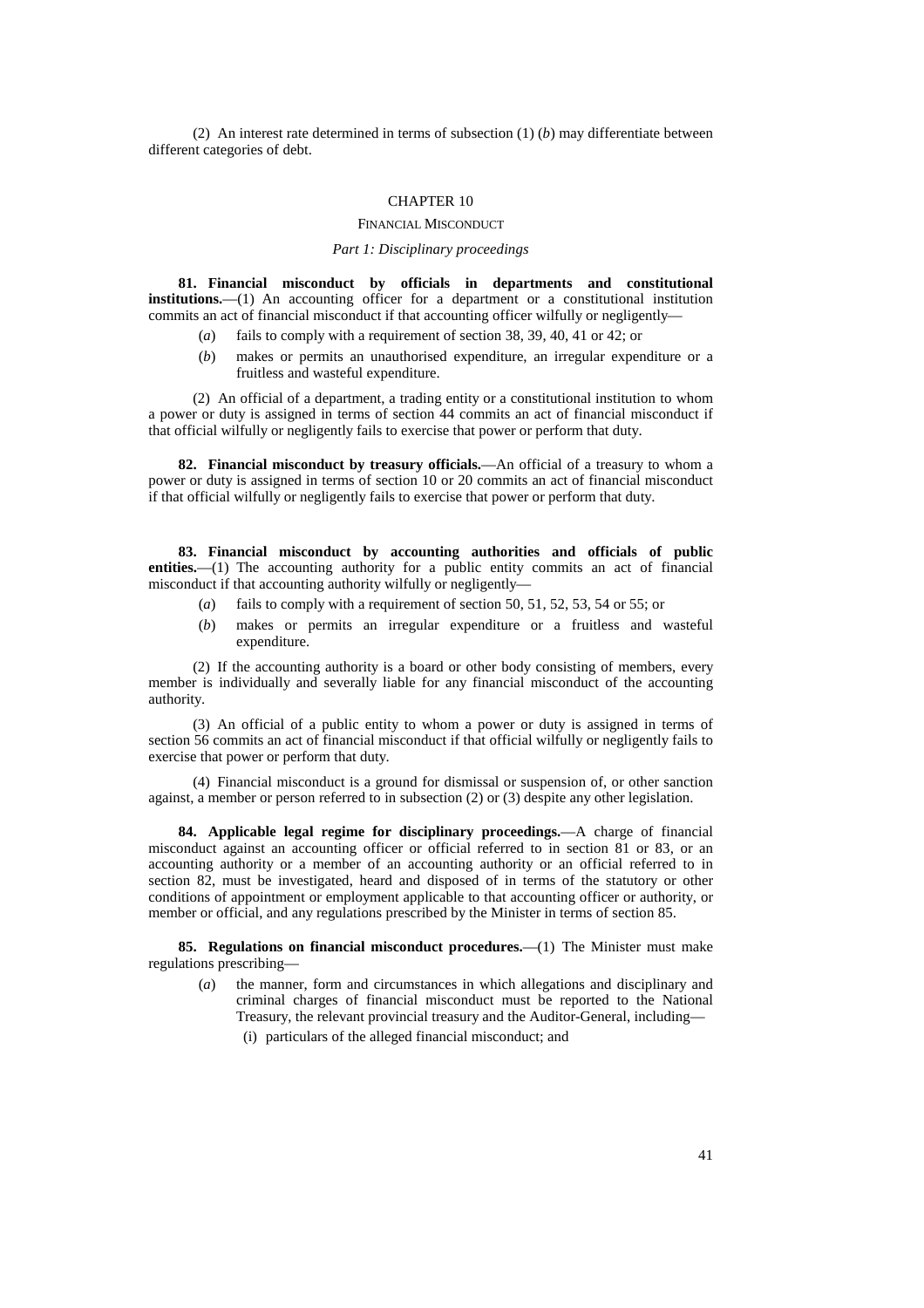- (ii) the steps taken in connection with such financial misconduct;
- (*b*) matters relating to the investigation of allegations of financial misconduct;
- (*c*) the circumstances in which the National Treasury or a provincial treasury may direct that disciplinary steps be taken or criminal charges be laid against a person for financial misconduct;
- (*d*) the circumstances in which a disciplinary board which hears a charge of financial misconduct must include a person whose name appears on a list of persons with expertise in state finances or public accounting compiled by the National Treasury;
- (*e*) the circumstances in which the findings of a disciplinary board and any sanctions imposed by the board must be reported to the National Treasury, the relevant provincial treasury and the Auditor-General; and
- (*f*) any other matters to the extent necessary to facilitate the object of this Chapter.
- (2) A regulation in terms of subsection (1) may—
- (*a*) differentiate between different categories of—
	- (i) accounting officers;
	- (ii) accounting authorities;
	- (iii) officials; and
	- (iv) institutions to which this Act applies; and
- (*b*) be limited in its application to a particular category of accounting officers, accounting authorities, officials or institutions only.

## *Part 2: Criminal proceedings*

**86. Offences and penalties.**—(1) An accounting officer is guilty of an offence and liable on conviction to a fine, or to imprisonment for a period not exceeding five years, if that accounting officer wilfully or in a grossly negligent way fails to comply with a provision of section 38, 39 or 40.

(2) An accounting authority is guilty of an offence and liable on conviction to a fine, or to imprisonment for a period not exceeding five years, if that accounting authority wilfully or in a grossly negligent way fails to comply with a provision of section 50, 51 or 55.

(3) Any person, other than a person mentioned in section 66 (2) or (3), who purports to borrow money or to issue a guarantee, indemnity or security for or on behalf of a department, public entity or constitutional institution, or who enters into any other contract which purports to bind a department, public entity or constitutional institution to any future financial commitment, is guilty of an offence and liable on conviction to a fine or to imprisonment for a period not exceeding five years.

#### CHAPTER 11

## ACCOUNTING STANDARDS BOARD

87. Establishment.—(1) The Minister by regulation in terms of section 91 must establish a board to be known as the Accounting Standards Board.

(2) The Accounting Standards Board is a juristic person.

**88. Composition.**—(1) The Accounting Standards Board consists of no more than 10 members as the Minister may determine.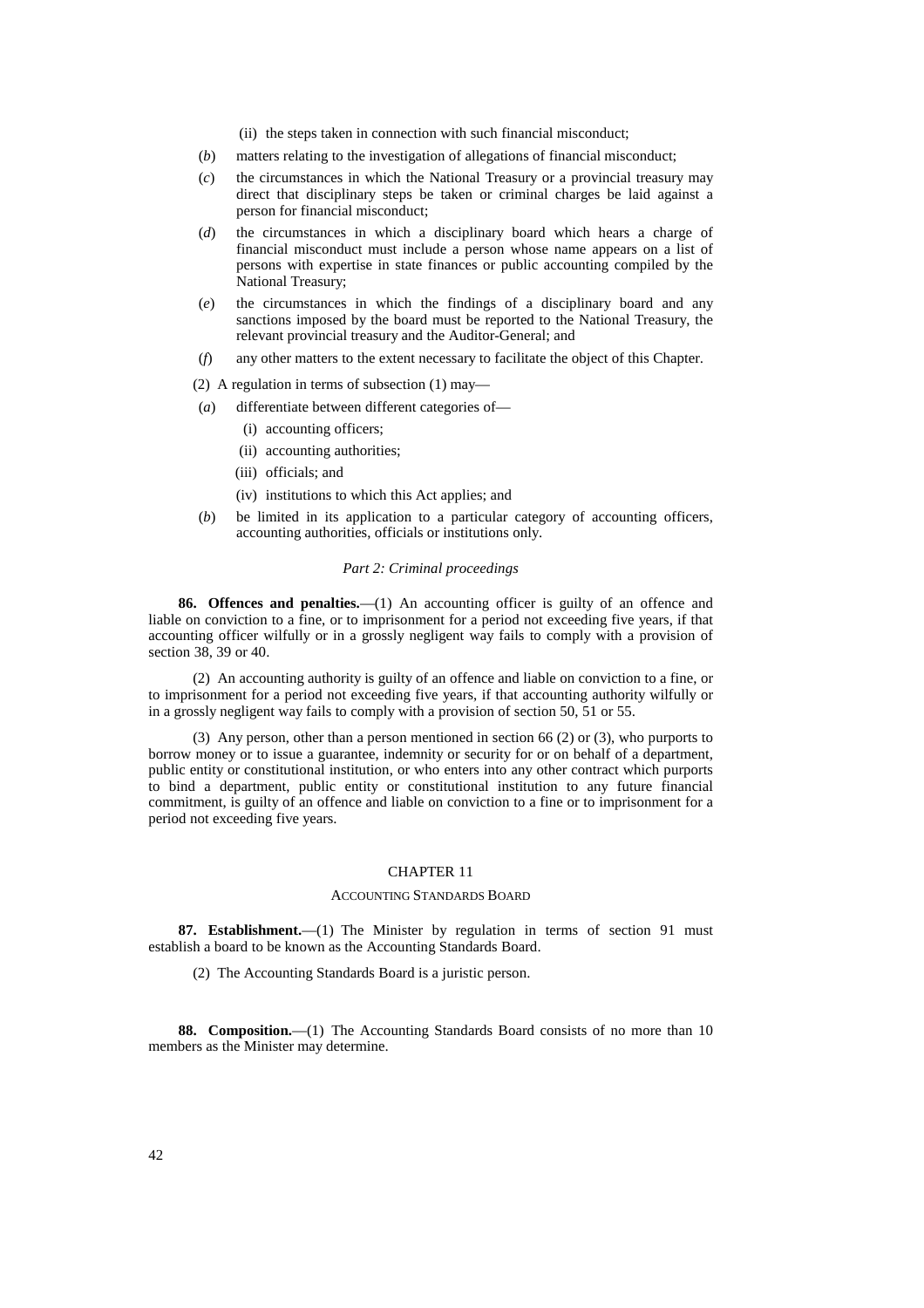(2) The Minister, after consulting the Auditor-General, appoints the members of the Board.

(3) The Board may establish its own operating procedures.

**89. Functions of Board.**—(1) The Accounting Standards Board must—

- (*a*) set standards of generally recognised accounting practice as required by section 216 (1) (*a*) of the Constitution, for the annual financial statements of-
	- (i) departments;
	- (ii) public entities;
	- (iii) constitutional institutions;
	- (iv) municipalities and boards, commissions, companies, corporations, funds or other entities under the ownership control of a municipality; and
	- (v) Parliament and the provincial legislatures;
- (*b*) prepare and publish directives and guidelines concerning the standards set in terms of paragraph (*a*);
- (*c*) recommend to the Minister effective dates of implementation of these standards for the different categories of institutions to which these standards apply; and
- (*d*) perform any other function incidental to advancing financial reporting in the public sector.

(2) In setting standards the Board must take into account all relevant factors, including—

- (*a*) best accounting practices, both locally and internationally; and
- (*b*) the capacity of the relevant institutions to comply with the standards.

(3) The Board may set different standards for different categories of institutions to which these standards apply.

(4) The standards set by the Board must promote transparency in and effective management of revenue, expenditure, assets and liabilities of the institutions to which these standards apply.

**90. Powers of Board.**— The Accounting Standards Board may do all that is necessary or expedient to perform its functions effectively, which includes the power to—

- (*a*) determine its own staff establishment and appoint employees to posts on its staff establishment;
- (*b*) obtain the services of any person or entity to perform any specific act or function:
- (*c*) confer with any person or entity;
- (*d*) acquire or dispose of any right in or to property, but ownership in immovable property may be acquired or disposed of only with the consent of the Minister;
- (*e*) insure itself against any loss, damage, risk or liability;
- (*f*) perform legal acts, or institute or defend any legal action in its own name;
- (*g*) do research and publish reports; and
- (*h*) do anything that is incidental to the exercise of any of its powers.

**91. Regulations on accounting standards of Board.**—(1) The Minister, after consulting the Auditor-General, may make regulations—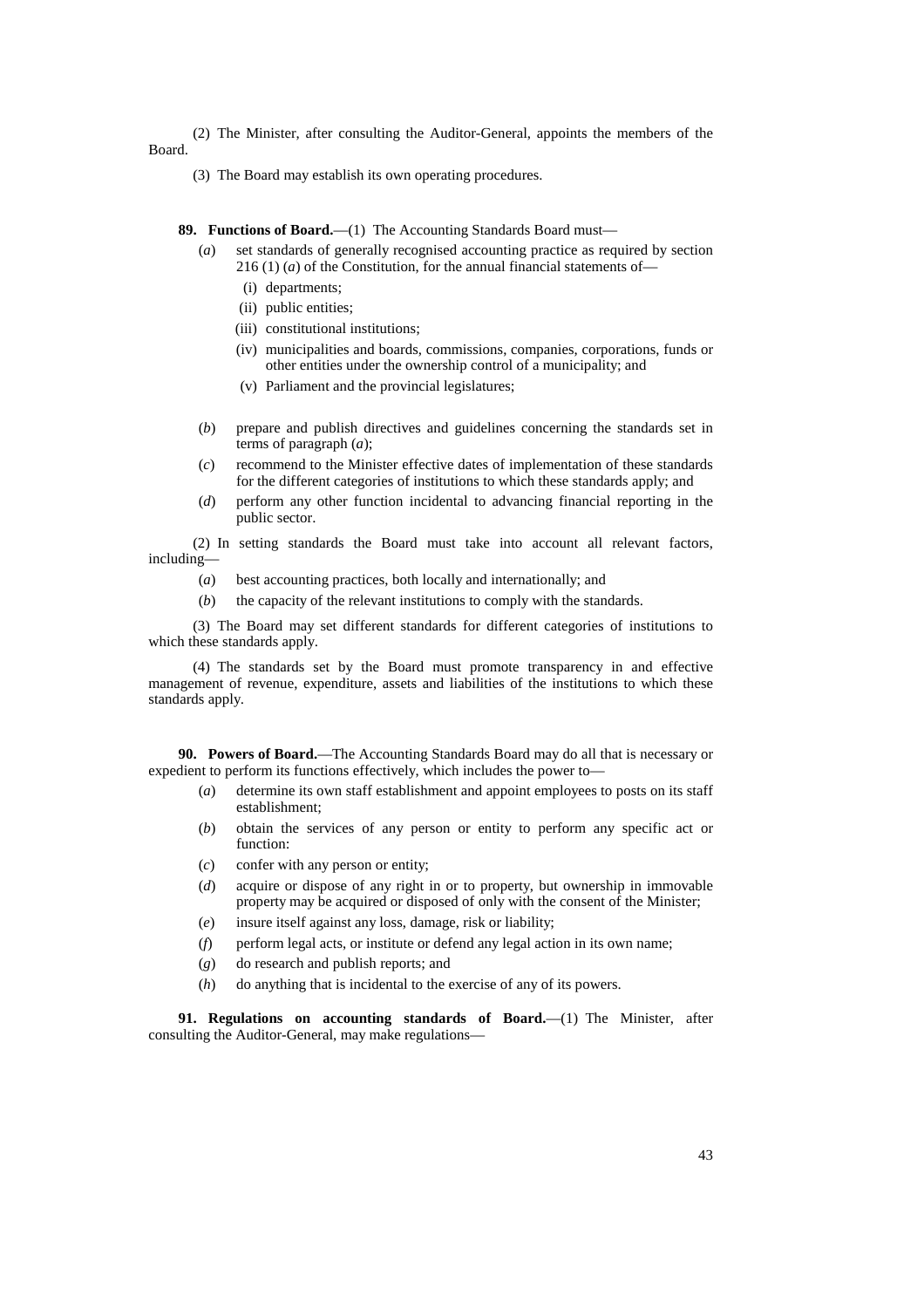- (*a*) concerning the qualifications, remuneration, term of office and removal of members of the Accounting Standards Board, the filling of vacancies, the chairperson of the Board, and the finances and administration of the Board;
- (*b*) prescribing the standards set by the Board in terms of section 89; and
- (*c*) concerning any other matter that may facilitate the proper functioning of the Board or the implementation of those standards.

(2) The Minister must consult the Board on the implementation date of a regulation made in terms of subsection (1) (*b*).

(3) Different regulations may be made in terms of subsection (1) (*b*) for different categories of institutions to which the standards set in terms of section 89 apply.

(4) Draft regulations prescribing standards in terms of subsection (1) (*b*) must be published for public comment in the national *Government Gazette* before their enactment.

## CHAPTER 12

#### **MISCELLANEOUS**

**92. Exemptions.**— The Minister, by notice in the national *Government Gazette*, may exempt any institution to which this Act applies, or any category of those institutions, from any specific provisions of this Act for a period determined in the notice.

**93. Transitional provisions.**—(1) Anything done in terms of a provision of the Exchequer Act, 1975 (Act No. 66 of 1975), which can be done in terms of a provision of this Act, must be regarded as having been done in terms of this Act.

(2) All treasury regulations and instructions made or issued in terms of the Exchequer Act, 1975, remain in force until repealed in terms of section 76 of this Act.

(3) Until the Accounting Standards Board is established, the National Treasury may perform the functions of the Board.

(4) The provisions of the Revenue Funds Interim Arrangements Act, 1997 (Act No. 95 of 1997), despite the fact that they have lapsed, must be regarded as forming part of this Act until 1 April 2000.

 **94. Repeal of legislation.**— The legislation mentioned in Schedule 6 is repealed to the extent specified in the third column.

**95. Short title and commencement.**— This Act is called the Public Finance Management Act, 1999, and takes effect on 1 April 2000 except—

- (*a*) Chapter 11 and section 93 (4), which take effect on the date of publication of this Act; and
- (*b*) those provisions determined by the Minister by notice in the national *Government Gazette*, which will take effect on a date determined in the notice, but which may not be a date later than 1 April 2003.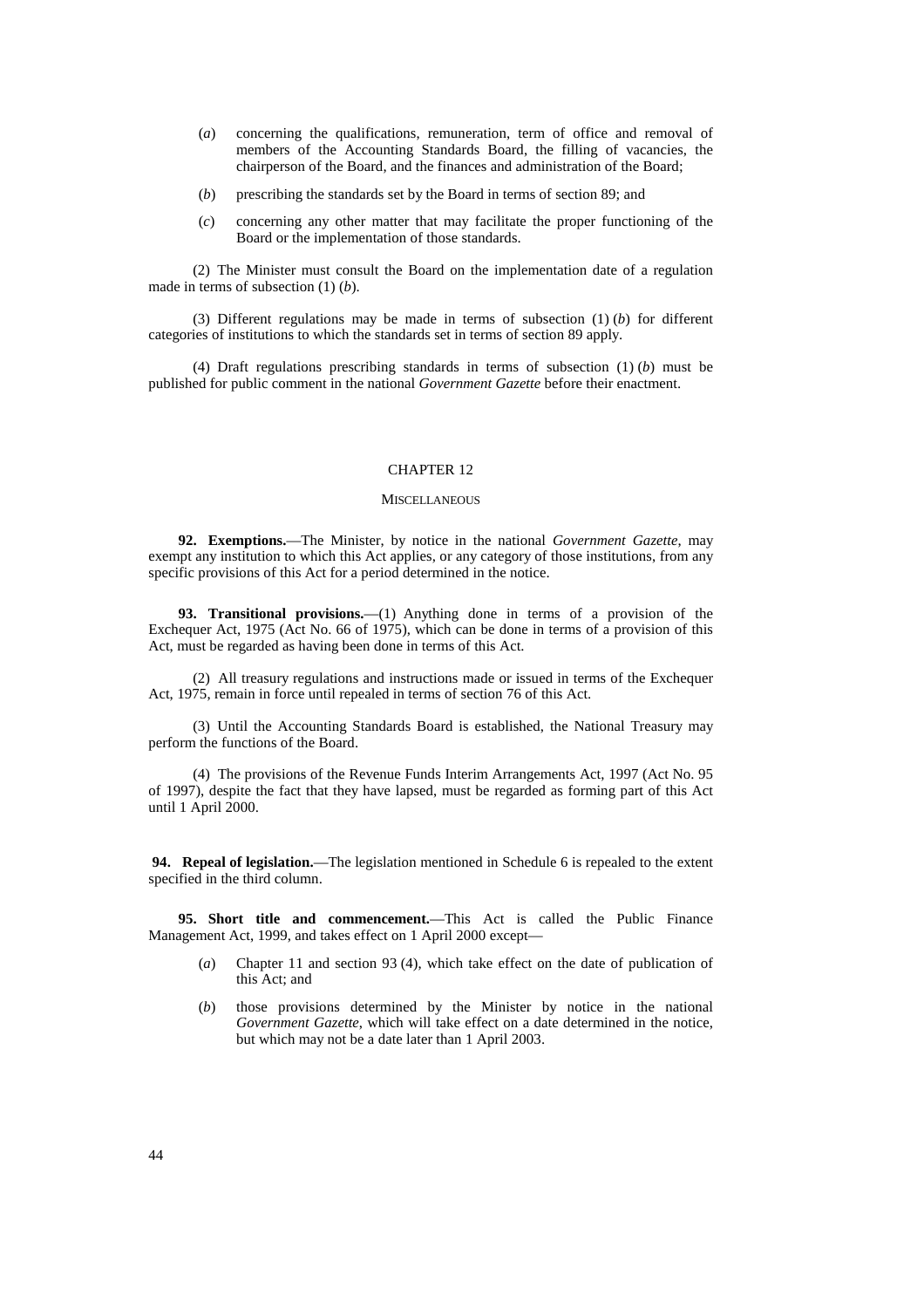## **SCHEDULE 1**

#### CONSTITUTIONAL INSTITUTIONS

- 1. The Public Protector.
- 2. The Human Rights Commission.
- 3. The Commission for the Promotion and Protection of the Rights of Cultural, Religious and Linguistic **Communities**
- 4. The Commission for Gender Equality.
- 5. The Independent Electoral Commission.
- 6. The Independent Broadcasting Authority.
- 7. The Financial and Fiscal Commission.
- 8. The Commission on the Remuneration of Persons Holding Public Office.
- 9. The Pan South African Language Board.
- 10. The Municipal Demarcation Board.

## **SCHEDULE 2**

#### MAJOR PUBLIC ENTITIES

- 1. Air Traffic and Navigation Services Company
- 2. Airports Company
- 3. Alexander Bay Development Corporation
- 4. Armaments Corporation of South Africa
- 5. Atomic Energy Corporation of South Africa Limited
- 6. Central Energy Fund
- 7. DENEL
- 8. Development Bank of Southern Africa
- 9. ESKOM
- 10. Independent Development Trust
- 11. Industrial Development Corporation of South Africa Limited
- 12. Land and Agricultural Bank of South Africa
- 13. SA Abattoir Corporation
- 14. SA Broadcasting Commission
- 15. SA Forestry Company Limited
- 16. SA Post Office Limited
- 17. Telkom SA Limited
- 18. Transnet Limited
- 19. Trans-Caledon Tunnel Authority
- 20. Any subsidiary or entity under the ownership control of the above public entities

## **SCHEDULE 3**

#### OTHER PUBLIC ENTITIES

#### **Part A: National Public Entities**

- 1. Accounting Standards Board
- 2. Agricultural Credit Board
- 3. Agricultural Research Council
- 4. Air Services Licensing Council
- 5. Board on Tariffs and Trade
- 6. Competition Board
- 7. Certification Council for Technikon Education
- 8. Commission for Conciliation, Mediation &: Arbitration
- 9. Compensation Board
- 10. Council for Geoscience
- 11. Council for Mineral Technology (Mintek)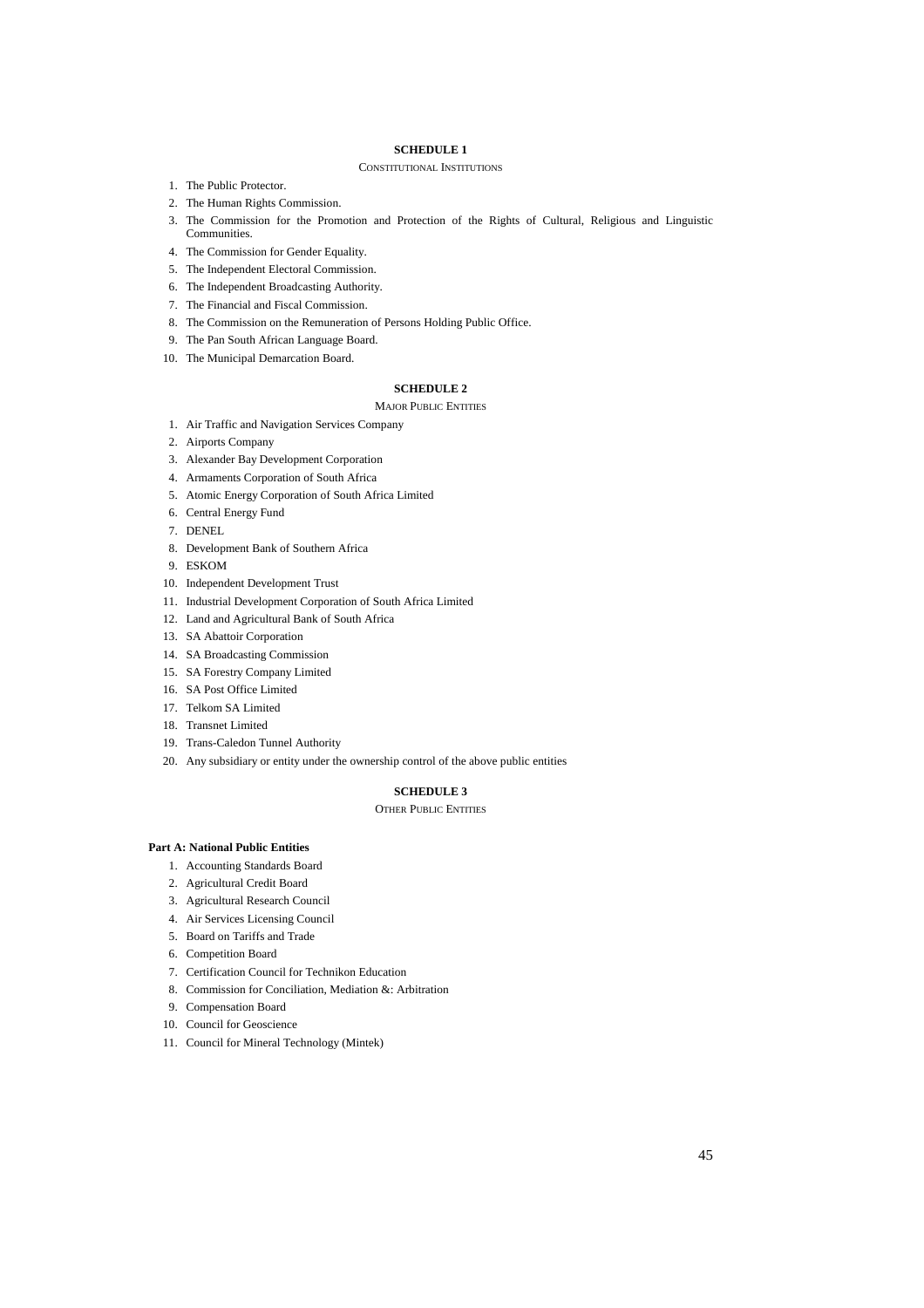- 12. Council for Nuclear Safety
- 13. Council for Scientific and Industrial Research
- 14. Financial Services Board
- 15. Human Sciences Research Council
- 16. Judicial Services Commission
- 17. Legal Aid Board
- 18. National Agriculture Marketing Council
- 19. National Economic, Development and Labour Council
- 20. National Electricity Regulator
- 21. National Film Board
- 22. National Housing Board
- 23. National Housing Finance Corporation
- 24. National Monuments Council
- 25. National Parks Board
- 26. National Road Fund
- 27. National Small Business Council
- 28. National Youth Commission
- 29. Road Accident Fund
- 30. SA Bureau of Standards
- 31. SA Certification Council
- 32. SA Civil Aviation Authority
- 33. SA Housing Development Board
- 34. SA Housing Fund
- 35. SA Housing Trust Limited
- 36. SA Medical Research Council
- 37. SA Qualifications Authority
- 38. SA Revenue Service
- 39. SA Road Board
- 40. SA Road Safety Council
- 41. SA Telecommunications Regulatory Authority
- 42. SA Tourism Board
- 43. State Information Technology Agency
- 44. Unemployment Insurance Fund
- 45. Wage Board
- 46. Water Research Commission
- 47. Any subsidiary or entity under the ownership control of the above public entities

#### **Part B: National Government Business Enterprises**

- 1. Albaniekus Waterraad
- 2. Bala-Bala Farms (Pty) Ltd
- 3. Bloem Water
- 4. Bosveld Waterraad
- 5. Goudveld Water
- 6. Iniala Farms (Pty) Ltd
- 7. Kalahari-Oos Waterraad
- 8. Kalahari-Wes Waterraad
- 9. Karos-Geelkoppen Waterraad
- 10. Khula Enterprises
- 11. Lanok (Pty) Ltd
- 12. Magalies Water
- 13. Mhlathuze Water
- 14. Mjindi Farming (Pty) Ltd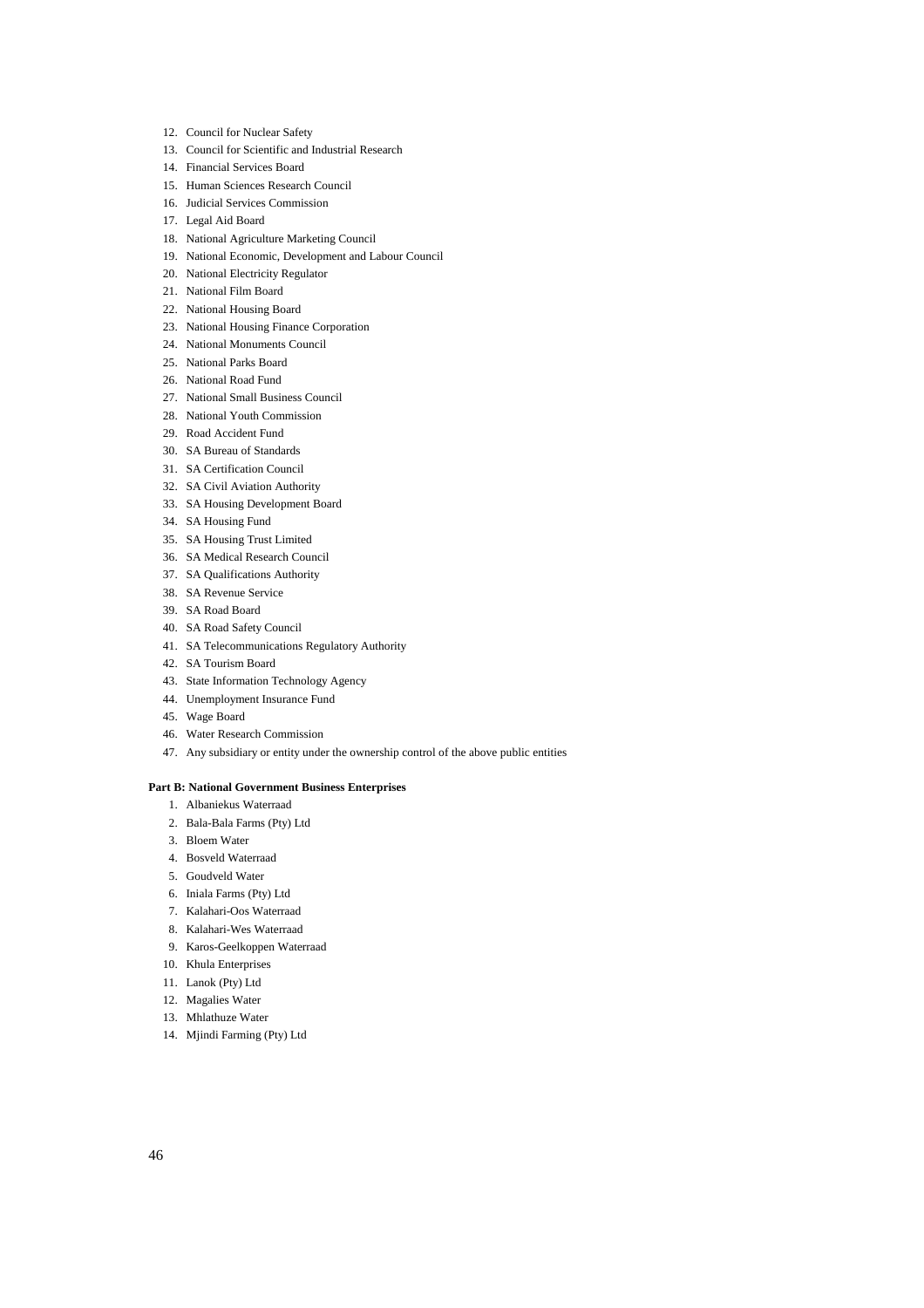- 15. Mpendle-Ntambanana Agricultural Company (Pty) Ltd
- 16. Namakwa Water
- 17. Ncera Farms (Pty) Ltd
- 18. Noord Transvaal Water / Meetse
- 19. Ntsika Enterprises
- 20. Overberg Water
- 21. Pelladrift Water
- 22. Phalaborwa Water
- 23. Rand Water Board
- 24. SA Rail Commuter Corporation Limited
- 25. Umgeni Water Board
- 26. Any subsidiary or entity under the ownership control of the above public entities

#### **Part C: Provincial Public Entities**

#### **Eastern Cape:**

- 1. Centre for Investment and Marketing in the Eastern Cape
- 2. Eastern Cape Agricultural Bank
- 3. Eastern Cape Appropriate Technology Unit
- 4. Eastern Cape Arts Council
- 5. Eastern Cape Consumer Affairs Court
- 6. Eastern Cape Development Corporation
- 7. Eastern Cape Development Tribunal
- 8. Eastern Cape Gambling and Betting Board
- 9. Eastern Cape Liquor Board
- 10. Eastern Cape Local Road Transport Board
- 11. Eastern Cape Museums
- 12. Eastern Cape Provincial Housing Board
- 13. Eastern Cape Provincially Aided Libraries
- 14. Eastern Cape Regional Authorities
- 15. Eastern Cape Socio-Economic Consultative Council
- 16. Eastern Cape Tender Board
- 17. Eastern Cape Tourism Board
- 18. Eastern Cape Township Board

#### **Free State:**

- 1. Free State Mangaung Nursing College
- 2. Free State Rural Foundation
- 3. Free State Rural Strategy Unit
- 4. Free State Liquor Board
- 5. Free State Gambling and Gaming Board
- 6. Free State Tender Board
- 7. Free State Tourism Board
- 8. Free State Youth Commission

#### **Gauteng:**

- 1. Gauteng Economic Development Agency
- 2. Gauteng Gambling Board
- 3. Gauteng Tourism Authority
- 4. Gauteng Consumer Affairs Court
- 5. Gauteng Development Tribunal
- 6. Gauteng Education and Training Board
- 7. Gauteng Municipal Demarcation Board
- 8. Gauteng Provincial Housing Board
- 9. Gauteng Services Appeal Board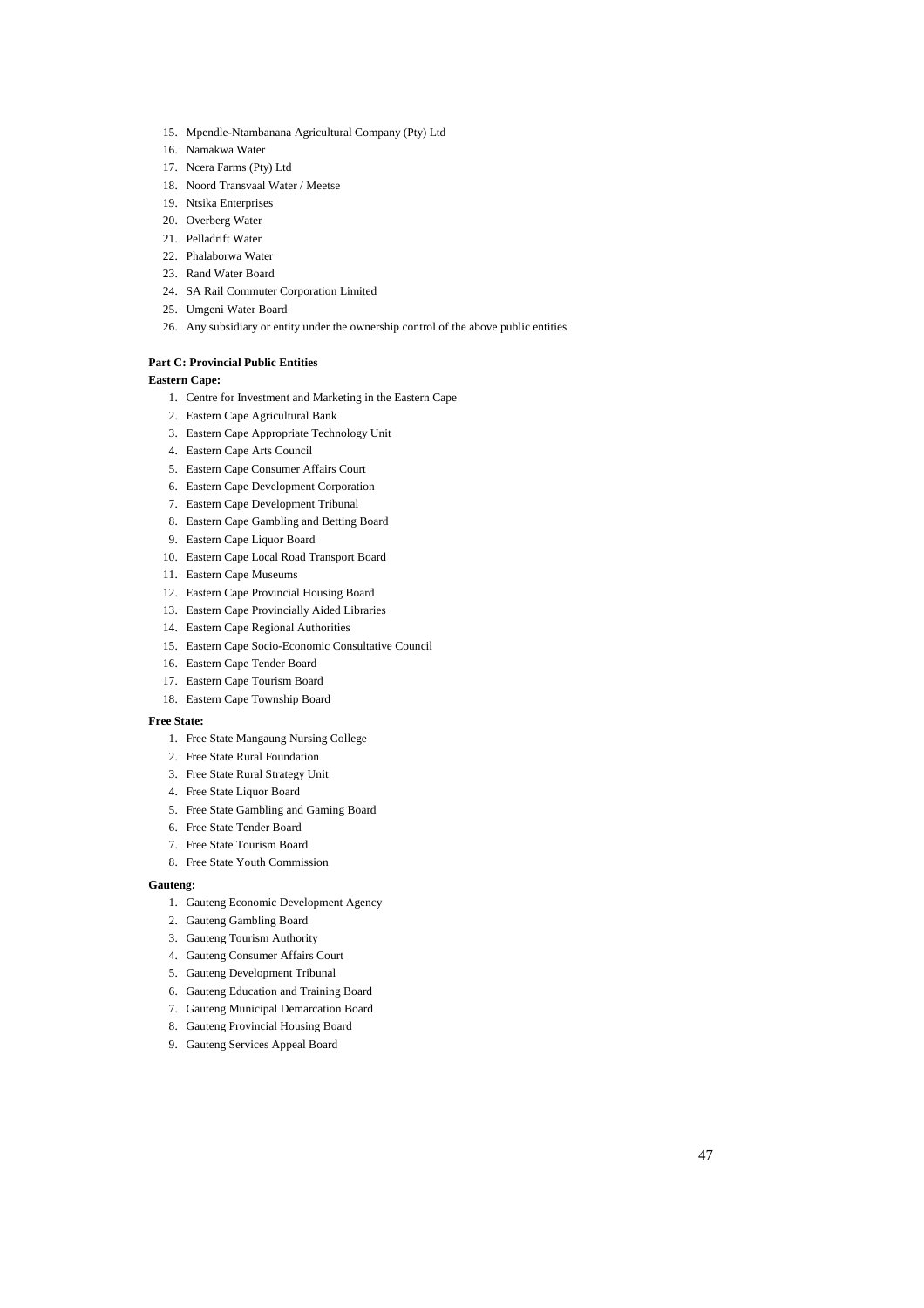10. Gauteng Townships Board

#### **KwaZulu-Natal:**

- 1. KwaZulu-Natal Appeals Tribunal
- 2. KwaZulu-Natal Development & Services Board
- 3. KwaZulu-Natal Development Tribunal
- 4. KwaZulu-Natal Gambling Board
- 5. KwaZulu-Natal House of Traditional Leaders
- 6. KwaZulu-Natal Monuments Council
- 7. Natal Sharks Board
- 8. KwaZulu-Natal Private Townships Board
- 9. KwaZulu-Natal Town and Regional Planning Commission
- 10. KwaZulu-Natal Townships Board
- 11. KwaZulu-Natal Provincial Peace Committee
- 12. KwaZulu-Natal Tender Board
- 13. KwaZulu-Natal Tourism Authority
- 14. KwaZulu-Natal Liquor Board
- 15. KwaZulu-Natal Conservation Services
- 16. KwaZulu-Natal Local Roads Transportation Board
- 17. KwaZulu-Natal Marketing Initiative
- 18. KwaZulu-Natal Economic Council
- 19. KwaZulu-Natal Taxi Task Team
- 20. KwaZulu-Natal International Airport Development Initiative
- 21. S.A. Life Saving
- 22. Natal Trust Fund
- 23. Natal Arts Trust

## **Mpumalanga:**

- 1. Mpumalanga Gambling Board
- 2. Mpumalanga Housing Board
- 3. Mpumalanga Parks Board
- 4. Mpumalanga Tender Board

#### **Northern Cape:**

- 1. Northern Cape Economic Development Unit
- 2. Northern Cape Gambling Board
- 3. Northern Cape Housing Board
- 4. Northern Cape Liquor Board
- 5. Northern Cape Local Transportation Board
- 6. Northern Cape Provincial Tender Board
- 7. Northern Cape Tourism Authority
- 8. Northern Cape Youth Commission

#### **Northern Province:**

- 1. Northern Province Agricultural and Rural Development Corporation
- 2. Northern Province Appeal Tribunals
- 3. Northern Province Development Tribunals
- 4. Northern Province Panel of Mediators
- 5. Northern Province Planning Commission
- 6. Northern Province Provincial Tender Board
- 7. Northern Province Tourism Board
- 8. Northern Province Gaming Board
- 9. Northern Province Liquor Board
- 10. Northern Province Local Business Centres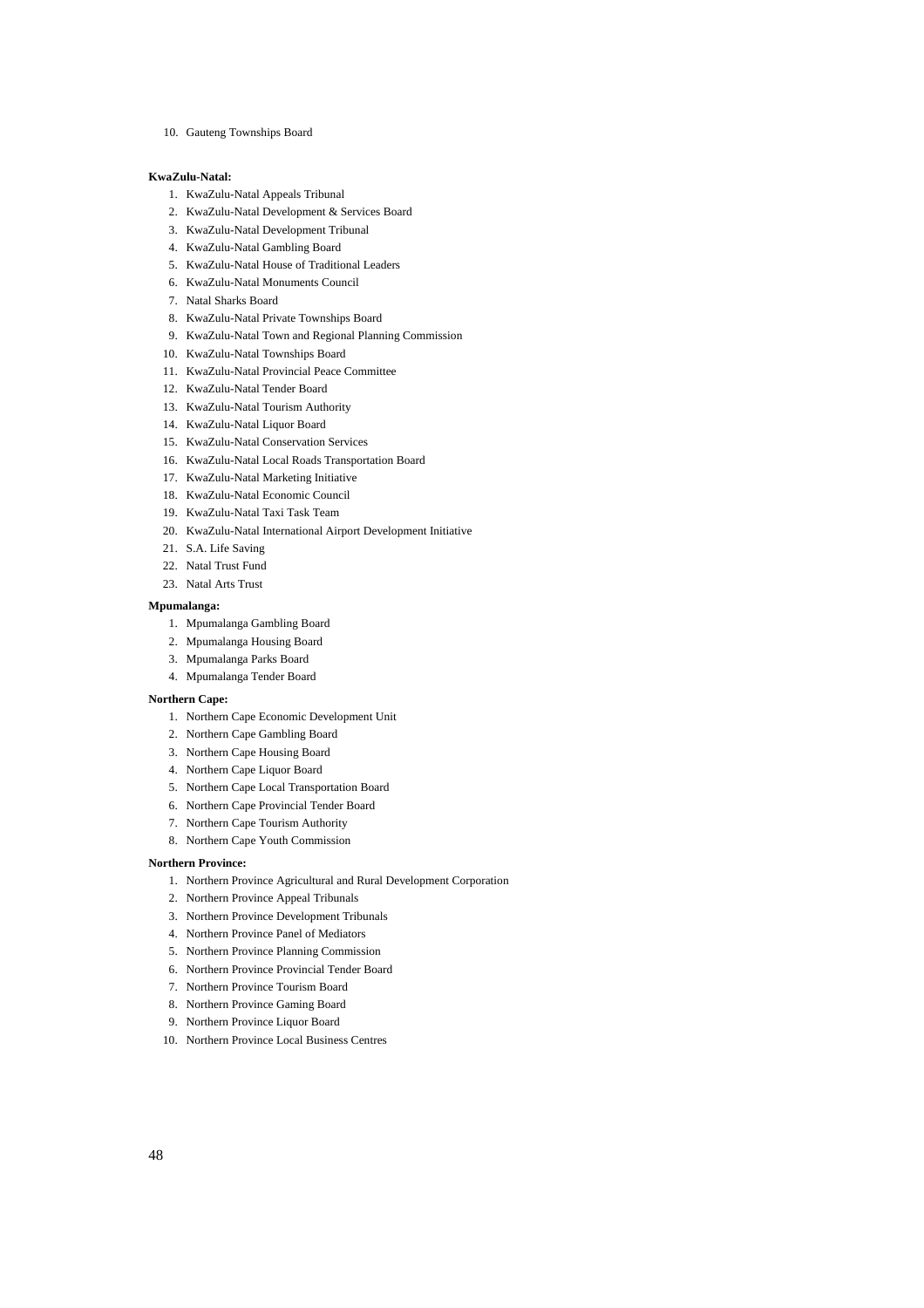- 11. Northern Province Housing Board
- 12. Northern Province Investment Initiative
- 13. Gateway International Airport

#### **North West:**

- 1. NW Agricultural Services Corporation
- 2. NW Arts Council
- 3. NW Communication Service
- 4. NW Mmabana Cultural Foundation
- 5. NW Ombudsman
- 6. NW Gambling Board
- 7. NW Tender Board
- 8. NW Parks and Tourism Board
- 9. NW Housing Corporation

#### **Western Cape:**

- 1. WC Investment and Trade Promotion Agency
- 2. WC Provincial Tender Board
- 3. WC Tourism Board
- 4. WC Gambling and Racing Board
- 5. WC Housing Development Board
- 6. WC Liquor Board
- 7. WC Provincial Development Council

Any subsidiary or entity under the ownership control of the above public entities

#### **Part D: Provincial Government Business Enterprises Entity:**

- 1. Algoa Bus Company
- 2. Mayibuye Transport Corporation
- 3. Free State Agri-Eco (Pty) Ltd
- 4. Free State Development Corporation
- 5. KwaZulu-Natal Finance & Investment Corporation
- 6. KwaZulu-Natal Mjindi Farming (Pty) Ltd
- 7. Mpumalanga Development Corporation
- 8. Mpumalanga Finance Corporation
- 9. NW Development Corporation
- 10. Natal Trust Farms (Pty) Ltd
- 11. Northern Province Development Corporation

Any subsidiary or entity under the ownership control of the above public entities

#### **SCHEDULE 4**

EXCLUSIONS FROM REVENUE FUNDS

(In terms of section 13 (1) or 22 (1))

[Heading substituted by s. 46 of Act No. 29 of 1999.]

1. SA Schools Act (covering school fees)

#### **SCHEDULE 5**

#### DIRECT CHARGES AGAINST NATIONAL REVENUE FUND

Payments in terms of the following Acts:

- 1. Remuneration of Public Office Bearers Act, 1998 (Act No. 20 of 1998) (Covering the President's salary and the salaries of members of Parliament sections  $2(7)$  and  $3(7)$ ;
- 2. Remuneration and Allowances of Deputy Presidents, Ministers and Deputy Ministers Act, 1994 (Act 53 of 1994) (Covering the salary of the Deputy President section 4 (*a*));
- 3. Judges' Remuneration and Conditions of Employment Act, 1989 (Act 88 of 1989) (Covering salaries and allowances of Judges and Judges seconded to governments of other countries in terms of section 2).